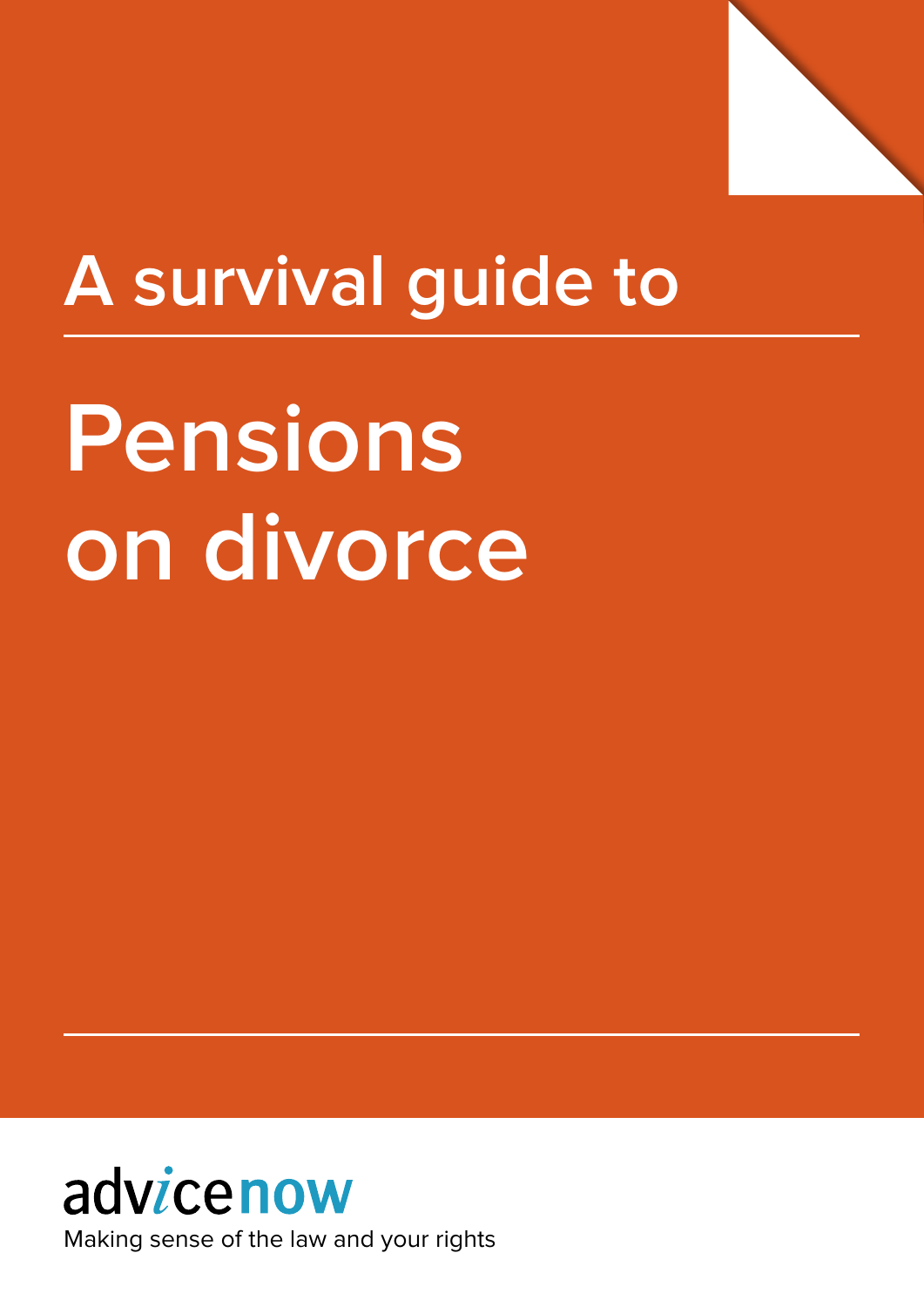# **Getting started**

If you are facing the end of your marriage or civil partnership it is really important not to overlook pensions when working out your finances. We know that divorce is one of the most stressful, confusing and painful times people go through. Adding pensions into the mix can be daunting, but not dealing with pensions can be a huge mistake.

It is really important to deal with pensions when you divorce so that you have an income when you stop working. People often avoid or overlook them because they seem complicated. We want to help you deal with the pensions in your case effectively, and with as little stress as possible. This guide will help you work out what you need to do when it comes to pensions on divorce, what the law says, how to come to an agreement and what help is out there to help you plan for the future.

It doesn't matter whether you are trying to negotiate between yourselves, taking part in mediation, or preparing for court – you need to understand pensions and how important they are in the bigger picture of sorting out your divorce.

This guide is for you if:

- You live in England or Wales, and
- You are or were married or in a civil partnership, and
- You are divorcing, or have divorced, or are ending or have ended a civil partnership, or are likely to be, and
- You and your ex are trying to agree how you will share out what you own between you.

This guide is **not** for you if you are separating from a partner but you are not married or in a civil partnership with them. This is because the law for couples who live together without being married or in a civil partnership is

completely different. You can find more information about this in [A survival guide](https://www.advicenow.org.uk/guides/survival-guide-living-together-and-breaking)  [to living together and breaking up](https://www.advicenow.org.uk/guides/survival-guide-living-together-and-breaking).

This guide will explain:

- The different types of pensions there are, and why these matter when you are divorcing.
- What the law says about pensions when you divorce.
- What you need to do to find out what your pensions are worth.
- When it is essential to get expert advice if you possibly can.
- What to do next when you have worked out what the pensions in your case are worth.
- How to come to an agreement, and then get that agreement turned into a court order.
- What to do if you cannot agree.
- How to find more help and advice to plan your future.

It was extremely stressful to start with. I wanted to get everything sorted straightaway and couldn't bear the uncertainty of where I would live or how things would work. It all got a bit easier when I accepted that it would take months before I would know what the future might look like. Will

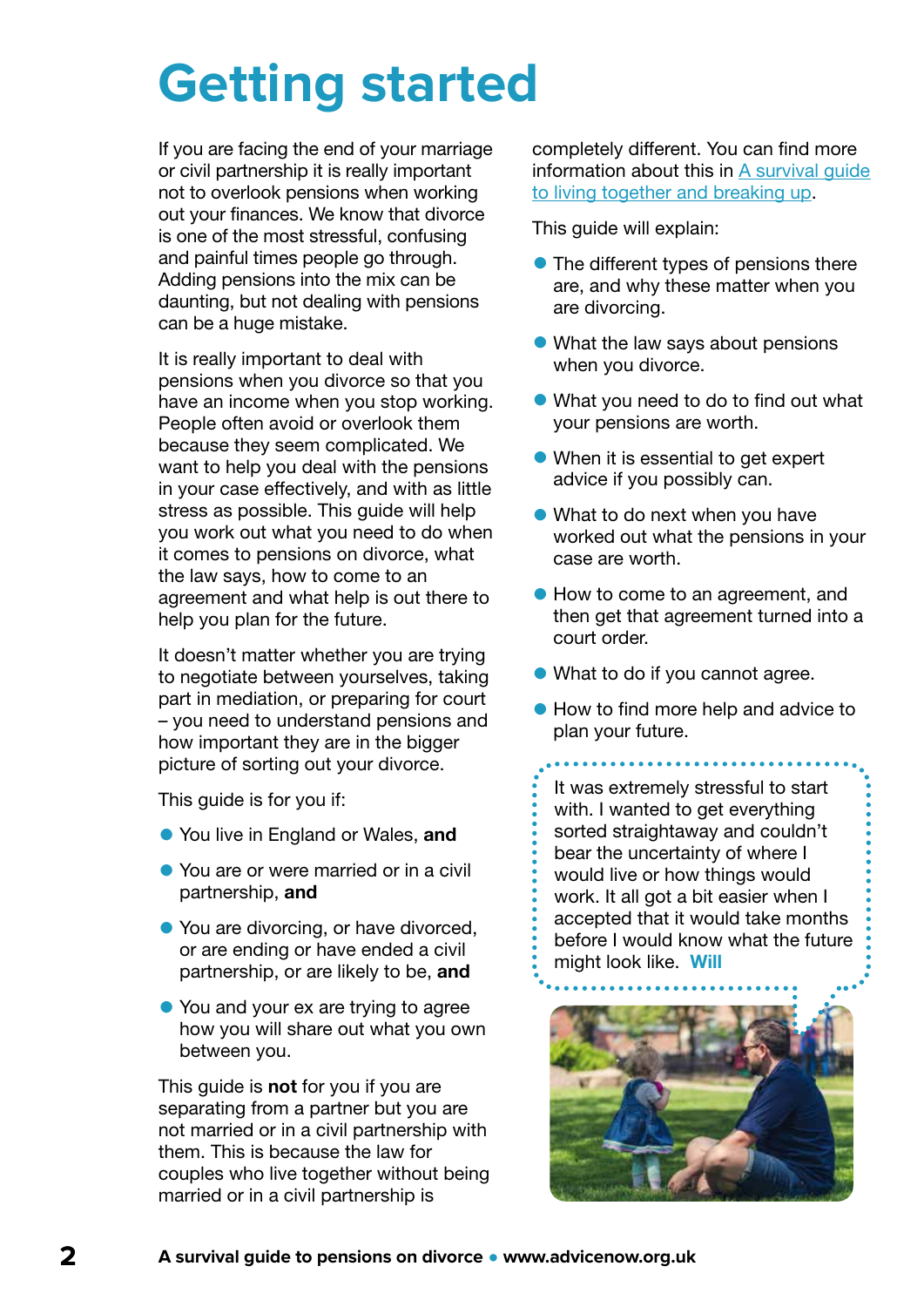This guide does not cover:

- The law and processes around foreign pensions – these are pensions paid from pension schemes outside England and Wales.
- High value asset cases where there are millions of pounds at stake.
- Tax issues relating to pensions (a good place to start learning more about this is on the [Pensions Advisory](https://www.pensionsadvisoryservice.org.uk/about-pensions/saving-into-a-pension/pensions-and-tax) [Service website](https://www.pensionsadvisoryservice.org.uk/about-pensions/saving-into-a-pension/pensions-and-tax) in the section called Pensions and tax).
- The law and processes around accessing your pension pot from age 55 – known as 'pensions freedoms' – in any detail.
- How [insolvency problems](https://www.pensionsadvisoryservice.org.uk/about-pensions/when-things-change/bankruptcy) can affect pensions.

If any of these situations apply to you it is very important to get professional advice before you make any decisions about the future. Depending on your situation you may need a specialist family lawyer, or a financial adviser who specialises in pensions, or both. For information about where to find advice, see the section [More help and advice.](#page-56-0)

When you see the word 'ex' in this guide we use it to mean your husband, wife or civil partner you are separating, or separated, from. Most of the law is the same whether you are ending a marriage or a civil partnership. Where there is a difference, we'll make it clear. We talk about divorce through this guide but all the rules apply to people who are ending their civil partnership too.

This is just one of our resources to help you work out your finances when you get divorced or end a civil partnership. You may also be interested in:

- A survival quide to sorting out your [finances when you get divorced](https://www.advicenow.org.uk/guides/survival-guide-sorting-out-your-finances-when-you-get-divorced)
- How to get a divorce or end a civil [partnership without the help of a](https://www.advicenow.org.uk/guides/how-get-divorce-or-end-civil-partnership-without-help-lawyer)  [lawyer](https://www.advicenow.org.uk/guides/how-get-divorce-or-end-civil-partnership-without-help-lawyer)
- How to apply for a financial order [without the help of a lawyer](https://www.advicenow.org.uk/guides/how-apply-financial-order-without-help-lawyer)
- **How to fill in your financial** [statement \(Form E\) – film](https://www.advicenow.org.uk/guides/how-fill-your-financial-statement-form-e-film)
- A survival guide to using family [mediation after a break up](https://www.advicenow.org.uk/guides/survival-guide-using-family-mediation-after-break)

### **Legal language**

We try to explain any legal or technical language as we go along, but there is also a [What does it mean?](#page-59-0) section at the end to help you.

### **What countries does this guide cover?**

The information in this guide applies to England and Wales only.

### **Top tip!**

Depending on where you are in your separation you might find it helpful to read this guide through from the start, up to the section called [How the court](#page-15-0)  [deals with pensions when you divorce.](#page-15-0) Then after that, it may help to read each stage as you reach it.

There is no need to rush through the guide – you can take it in chunks, at your own pace.

You may find it really helpful to read this guide alongside [A survival guide to](https://www.advicenow.org.uk/guides/survival-guide-sorting-out-your-finances-when-you-get-divorced)  [sorting out your finances when you get](https://www.advicenow.org.uk/guides/survival-guide-sorting-out-your-finances-when-you-get-divorced)  [divorced](https://www.advicenow.org.uk/guides/survival-guide-sorting-out-your-finances-when-you-get-divorced) as this will help you understand more about all the finances in your case.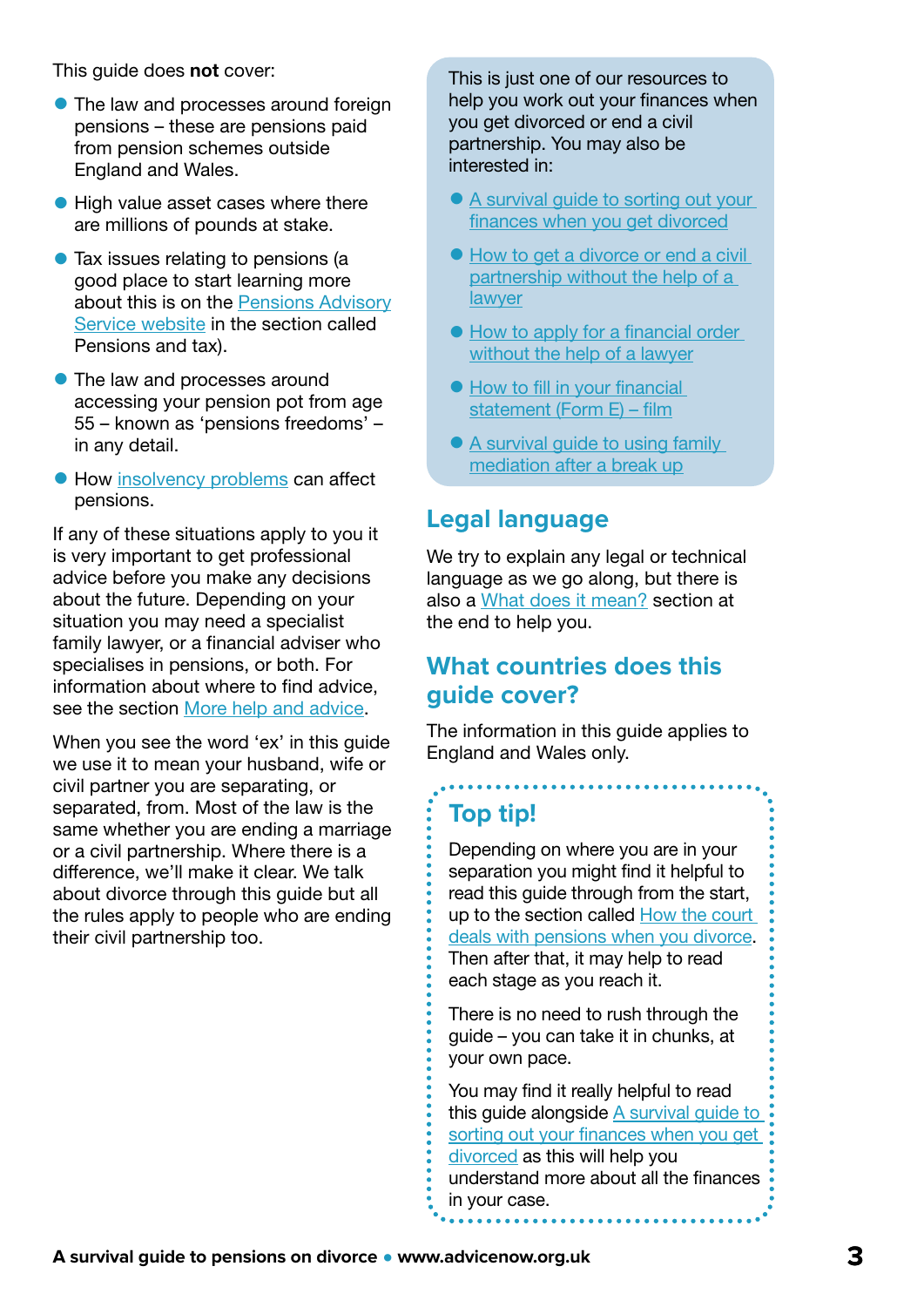| <b>Contents</b>                                                                          |    |
|------------------------------------------------------------------------------------------|----|
| <b>Things to understand</b>                                                              | 5  |
| <b>Pensions – the basics</b>                                                             | 9  |
| How the court deals with pensions when<br>you divorce                                    | 16 |
| Stage 1 – finding out how much the pensions<br>are worth                                 | 20 |
| Stage 2 – sharing your pension information<br>with your ex                               | 26 |
| Stage 3 – working out if you need expert help                                            | 29 |
| Stage 4 – getting expert help on pensions                                                | 33 |
| Stage 5 – working out your options when you<br>know the value of the pensions            | 41 |
| Stage 6 – reaching an agreement with your ex                                             | 47 |
| Stage 7 – the next steps when you have an<br>agreement, or what to do if you can't agree | 50 |
| <b>More help and advice</b>                                                              | 57 |
| What does it mean?                                                                       | 60 |
| <b>Sample letters</b>                                                                    | 63 |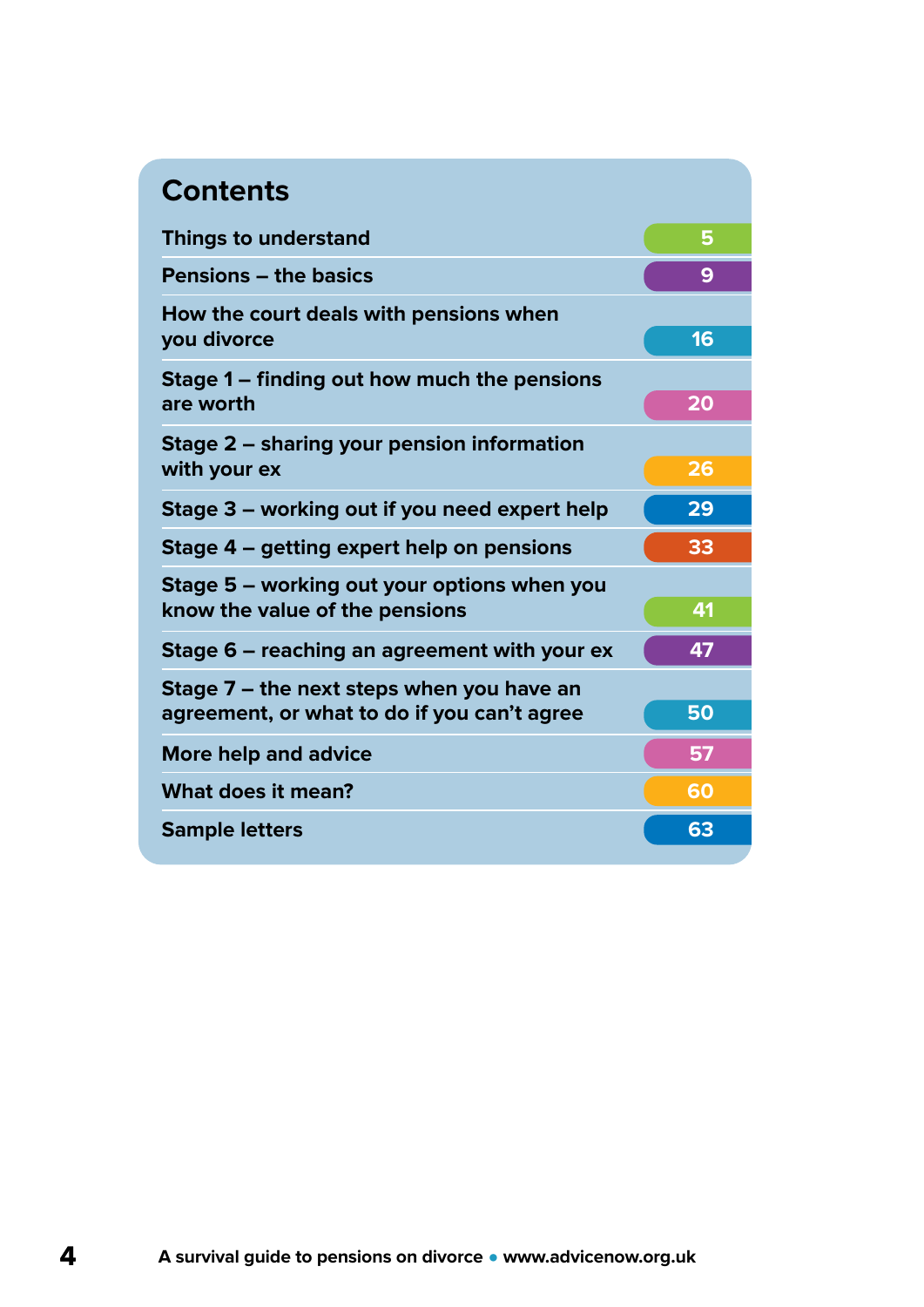# <span id="page-4-0"></span>**Things to understand**

When people divorce it is natural to focus on the immediate problems – where you and any children are going to live, and what you are going to live on. Pensions can get forgotten. They can seem complicated, scary or just dull. They may seem too far off in the future to worry about now, when there are so many other things to think about. Here we explain why it is really important to think about pensions when you divorce. We also explain some other useful things to understand from the start.

### **Why you need to think about pensions when you divorce**

- Most importantly, you will need something to live off when you want to retire or can no longer work.
- **If you overlook pensions, you could** end up in financial difficulties when you are older.
- Pensions can be a very valuable part of what lawyers often call the 'matrimonial pot'. The matrimonial pot is made up of all the things of value that you own together or separately when you are married or in a civil partnership. When you divorce if you don't consider pensions properly you are unlikely to get a fair outcome.

### **The practicalities**

- While there are a lot of things to think about when sorting out finances with your ex, the three key things to focus on are:
- **1** Somewhere for you, your children (if you have children) and your ex to live,
- **2** Your income and your ex's income up to retirement, and
- **3** Your income and your ex's income when you both retire.
- The sooner you (and your ex) start to look at pensions, and get any help you need, the better: if you leave it until the end, it will cause delay.
- Any agreement you reach on your finances with your ex, including about pensions, will need to be approved by the court for it to be legally binding on you both.

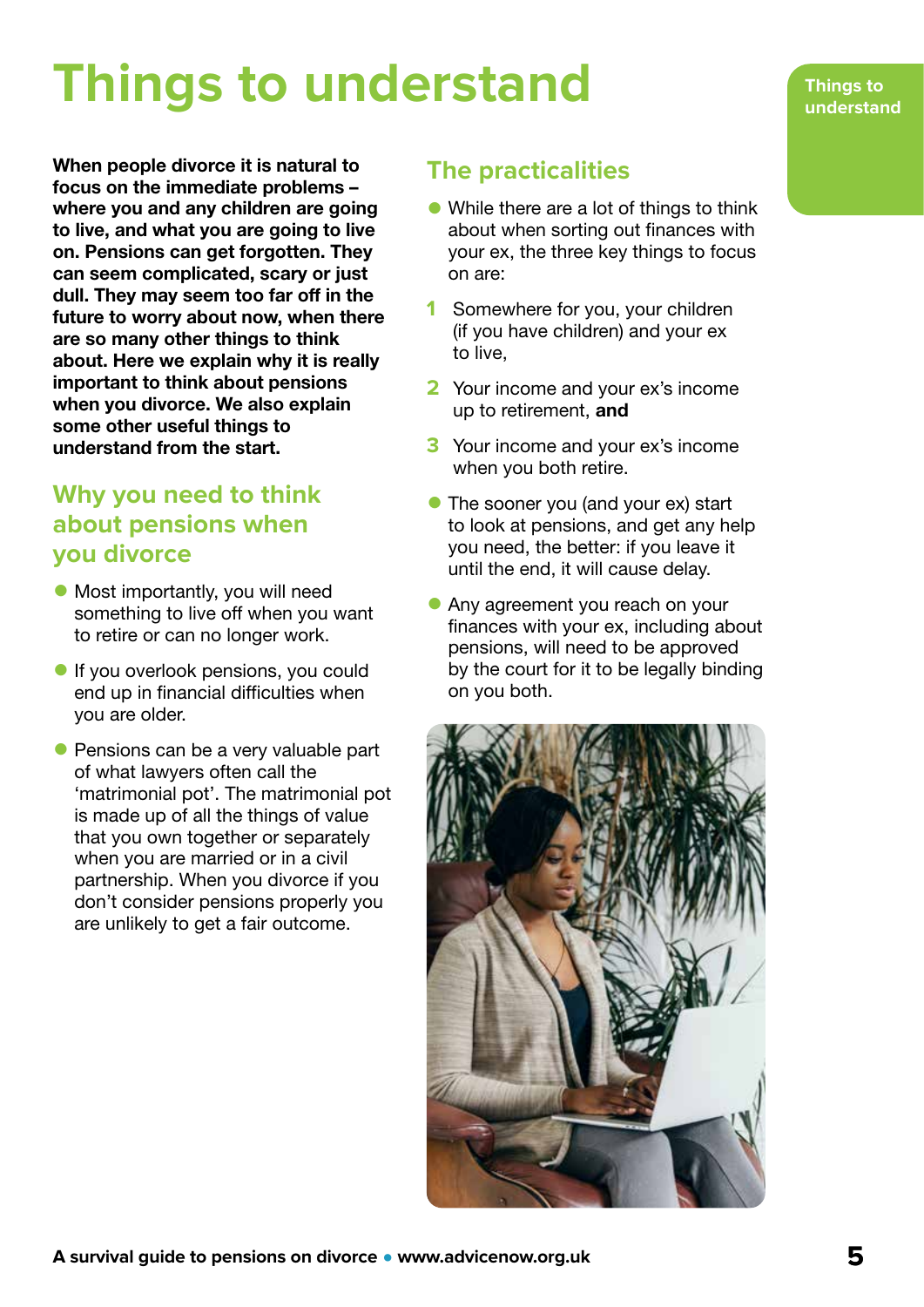#### **Things to understand**

### **Is it true that my ex can claim against my pension fund? Can I claim against theirs?**

Yes. A pension is just like any other thing of value or asset in the marriage and a judge has specific powers to share pensions (the law calls this 'pension sharing'). Or the judge can order that some or all of the benefits paid from a pension are paid to the person who doesn't have a pension (the law calls this 'pension attachment').

### **Useful things to know from the start**

- Pensions can be shared on divorce. just like other valuable things such as savings. The law calls these things of value 'assets'.
- Pensions can be the most valuable things to sort out, especially if you don't own your home. Just because it doesn't look like cash that you can have now, it can still be really valuable – now or in the future. It is really important not to overlook pensions as an asset for your future.
- **•** It is important not to make decisions about what should happen with other assets like the family home before you know what the pensions are worth, or worse still, overlook them altogether. If you overlook them, how will you manage when you can no longer work?
- It might feel like the pensions in your case belong to your ex, but when you are married or in a civil partnership any and all pensions are part of the matrimonial pot, regardless of whose name is on the pension plan. A pension can only be in one person's name and often that person will see it as theirs and only theirs, especially if they built it up over a long career. However, many families decide that one parent will take more responsibility for the care of the children while the other focuses on earning money or a career, giving that person more of an opportunity to build a pension. The law treats these contributions to the family as equal. So try not to view the pension as just your ex's, or just yours, but more as one part of the financial jigsaw that needs piecing together. This is how the court sees it.
- Sorting out your pensions when you divorce can take a long time. You have to know what the pensions in your case are worth and getting this information takes time. It may seem like a real effort or a hassle to get it all sorted out. But as hard as it may be at times, it is really important to be patient and stick at it – your future self will thank you!
- When you get divorced and decide to sort out your finances, you must provide your ex (and the court if the case goes to court) with all the details of your finances. You can't hide things of value that are just in your name, like a pension. If you do try and do this the court could make orders against you. In addition, any final agreement or order could be cancelled if one person doesn't provide full details about their finances. That person can also be found in contempt of court. The punishment for contempt of court can be a fine or a prison sentence or both.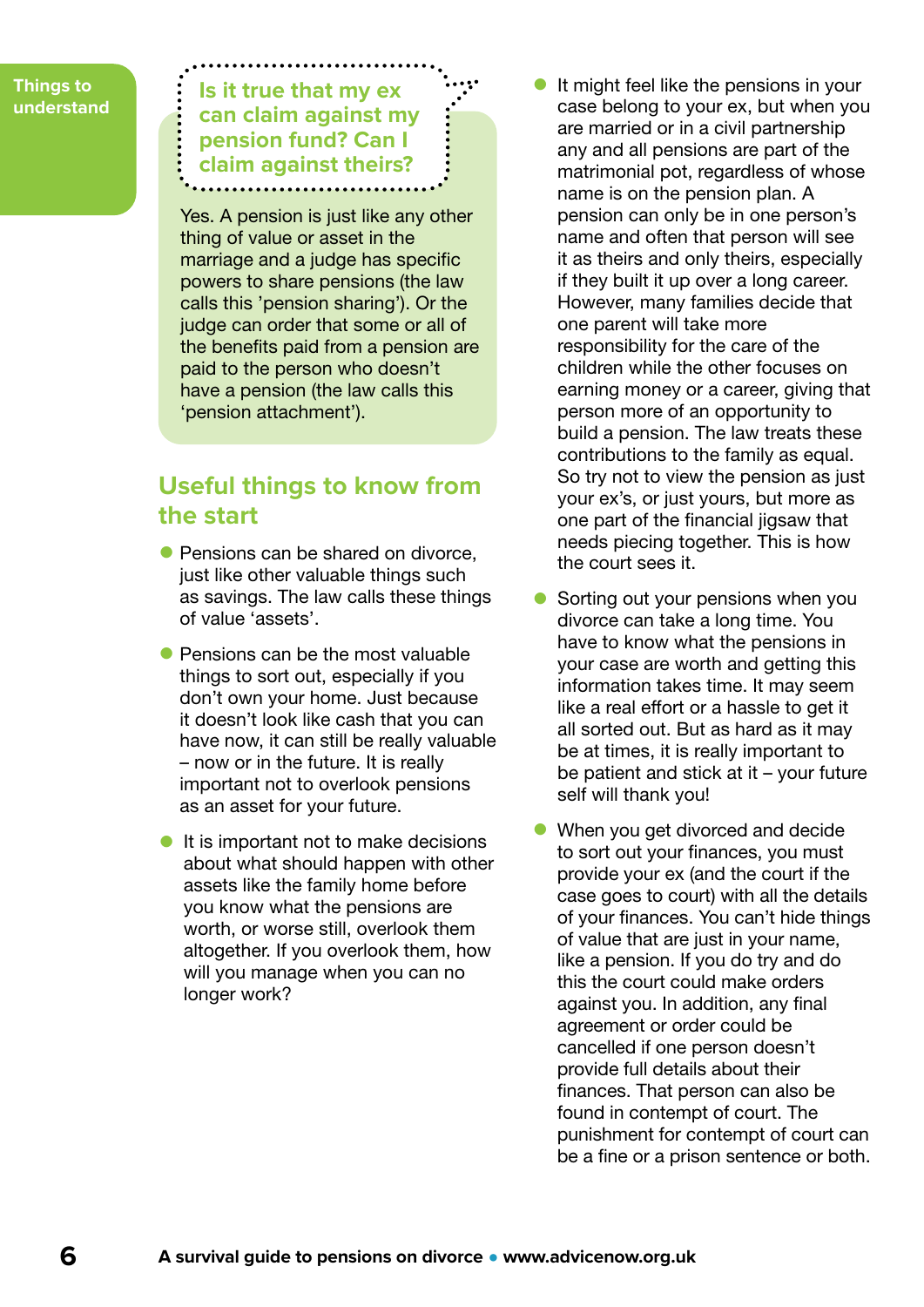- Pensions are complicated especially when working out how much they are worth compared to other assets in your case like savings or the family home. A lawyer and a financial adviser who specialises in pensions will be able to advise you, if you can afford it. We understand that you may be reading this guide because you can't afford to pay a lawyer. Or you may not want to. Through this guide we tell you when it would be really worthwhile to get professional advice, if you can possibly manage it.
- Sometimes people worry that getting advice from a professional will drag things out or be a waste of money. But, a lawyer's job is to make sure you know your legal rights and responsibilities when it comes to sorting out your finances. And this includes pensions. A lawyer is not qualified or allowed to give you financial advice. Instead, a financial adviser, who specialises in pensions on divorce, can advise you on how to share out your pension. Getting professional help can mean things take a bit longer and it will cost some money. But getting the right professional advice can make a huge difference to how you will end up living when you no longer work and could save you money in the end. So, it is likely to be time and money well spent.

I paid money into a joint account with my husband for years. Money from that account was used for his pension. When we divorced it was seen as very much 'his' pension. He persuaded me it was nothing to do with me. We didn't use solicitors and I had no idea I could actually get a share of it. Now I am retired I have very little to live off. I lost everything I paid in. I wish I had faced it all properly at the time. Valerie

**I built up my pension for ages before I got married. Surely that is mine to keep?**

Just because you acquired some or even all of your pension pot before you got married it doesn't mean it can't be shared on divorce, if that is the fairest way to deal with the case. If one person's needs require it, the court can look at any of the things of value, called 'assets', to come to a fair outcome.



#### **Things to understand**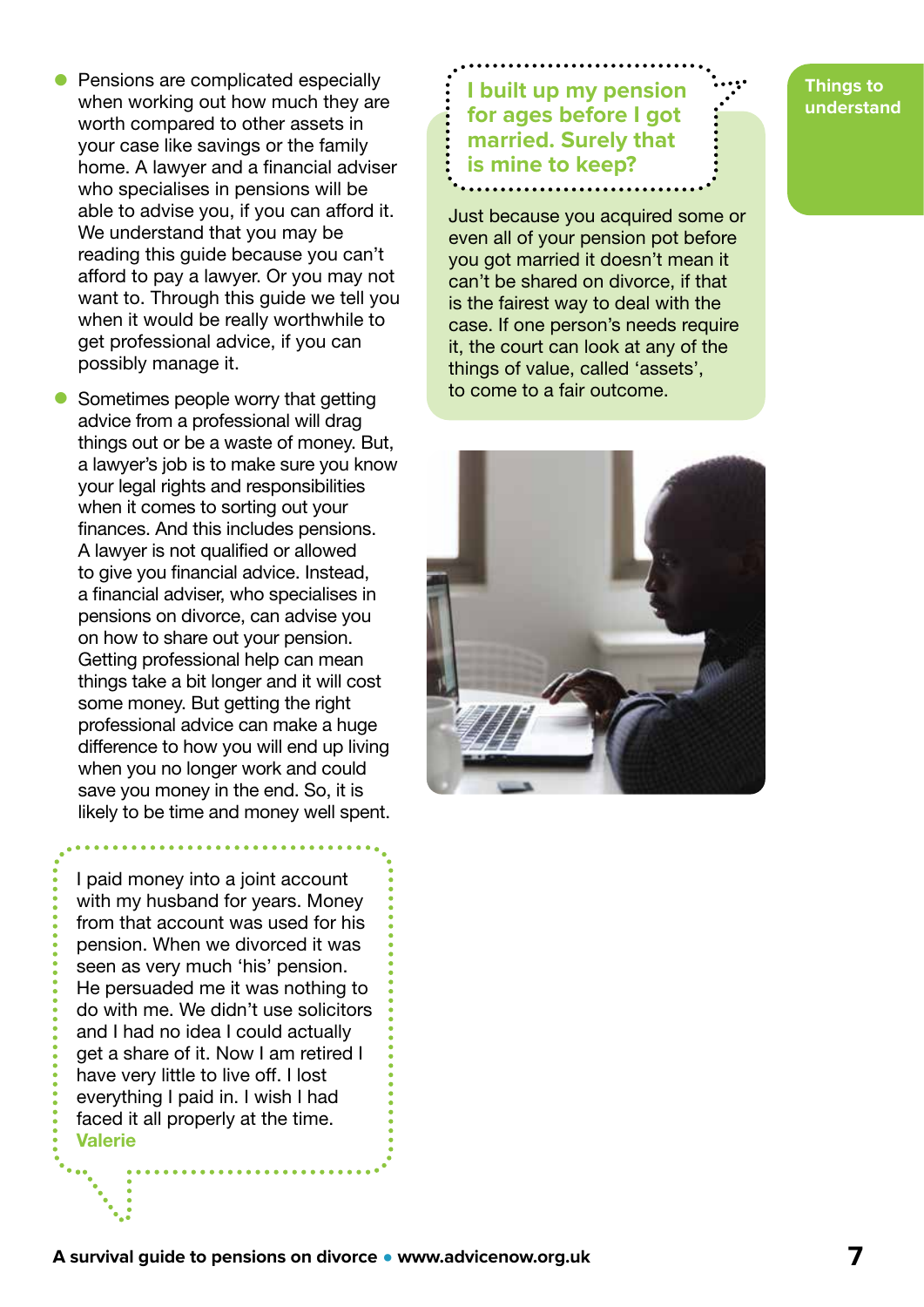



I very much had it in my head that my husband needed his pension and that I could manage ok on mine. He had given me a bit of an idea of what his was worth over the years but he always dealt with the money side of things, so I didn't really have a proper idea of the up to date value.

And as I say, I was going to leave the pensions – I hadn't really thought about it properly if I am truly honest. If it hadn't been for my son nagging me I would have just left it I think. Anyway, my son really wanted me to find out what the pensions were worth when we were divorcing. My husband wouldn't give me or my son the details. He said it was his pension and what was I making such a fuss about when I had my own. I was worried about making him cross but my son said I needed to look into it properly before I could know what I should do.

In the end a judge had to order my husband to show what his pensions were worth. Turns out he had one really good pension. It was worth a lot more than mine and he had kept quiet about how much it was worth. I was glad then, even though it had felt very hard confronting him about it. I would have lost out myself, thinking I was being kind to him. Without my son and the judge helping me, I wouldn't have the best decision. Now I am not too badly off but I would have really struggled if I hadn't got that court order. I see now that I didn't realise what was at stake. Really, he just wanted to fob me off till it was too late for me to do anything. Thank goodness I did something about it in time!



I had no idea that my wife or I could claim against the other one's pension when we got divorced. I wish I had – now I am struggling for money. Tom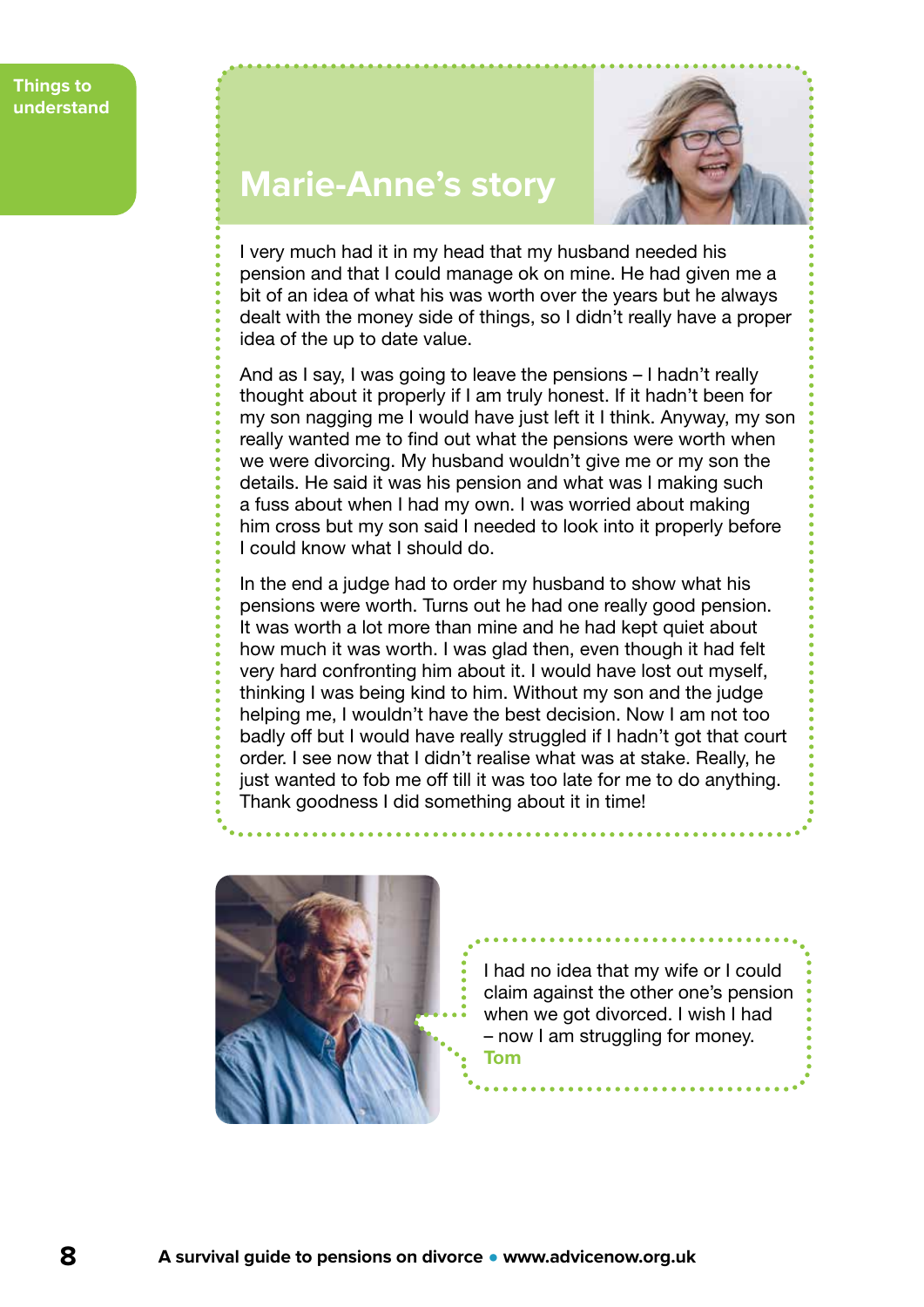# <span id="page-8-0"></span>**Pensions – the basics**

Pensions can often seem bewildering and if you are not yet near retirement they can seem pretty far off – something to worry about another day. But it is really important to understand more about pensions now so you can work towards making yourself more financially secure when you are no longer working.

This section focusses on the different types of pensions you may have, to help you get a better understanding of them, before we move on to talk about the law on pensions and divorce.

**Pensions – the basics**



To be honest, I don't really know what all the different pensions are – there are so many names – it confuses me. I just feel embarrassed and then I give up trying to understand! Nick

### **What is a pension, exactly?**

Put simply, a pension scheme is like a long-term savings account that helps you save money now for when you are older. When you want or need to retire, the pension gives you money to live off.

To start with, there are two types of pensions:

- The State Pension provided by the government, which you contribute to through National Insurance payments.
- $\bullet$  Private pensions these include occupational or workplace pensions set up by your employer and pensions you set up yourself.



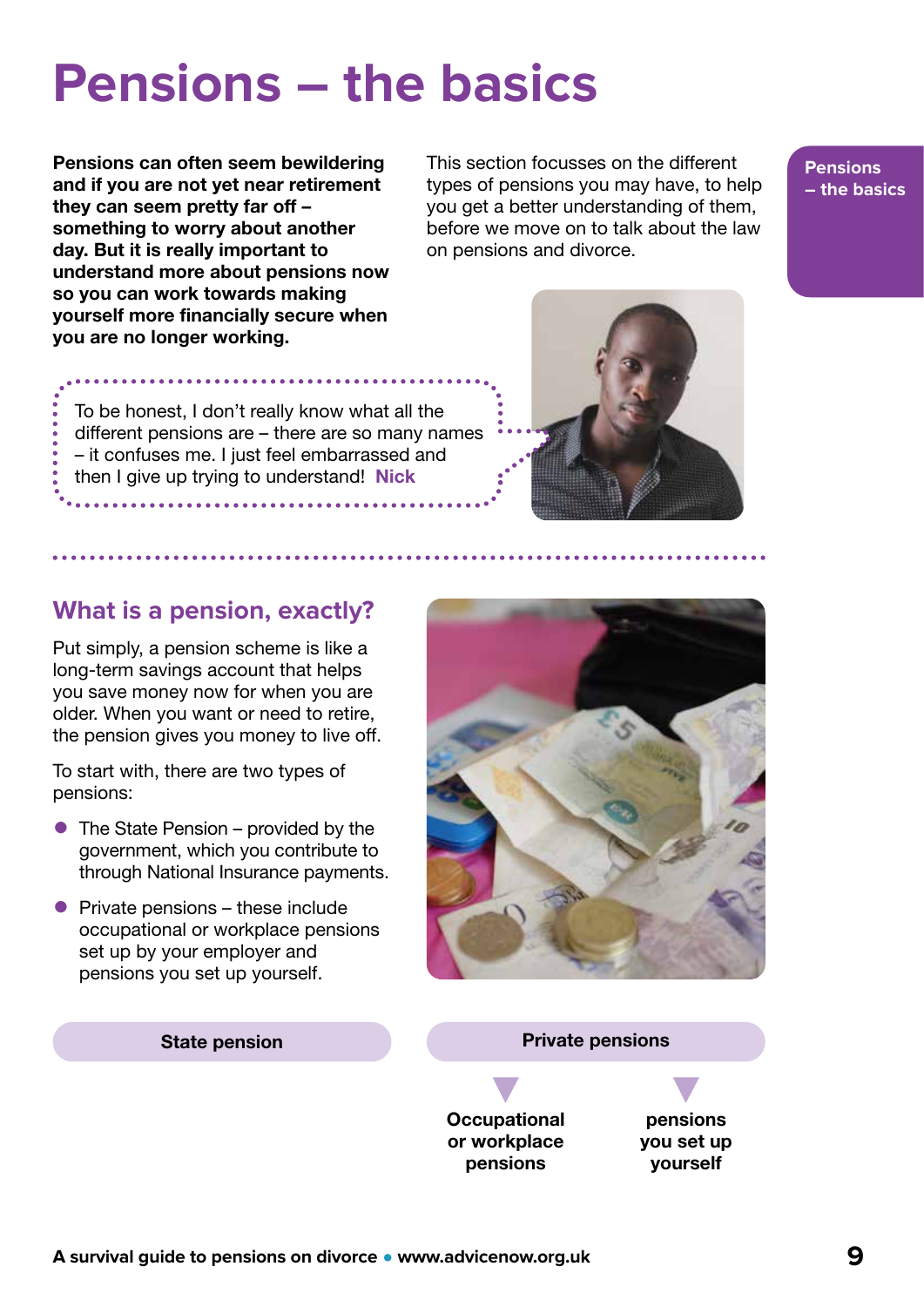**Pensions – the basics** As the State Pension only usually provides a basic level of income, the government wants to encourage people to pay into a private pension too. To encourage this type of saving for the future there are tax benefits to paying into these pensions.

When you reach the age when you can claim your pension, there are often different options open to you about how to receive your money. You may be able to get a lump sum of money paid to you without paying tax on it. This is usually called a 'tax-free lump sum'. You may also get a regular payment from your pension into your bank account to live off which will usually be taxed. This can be directly from your pension fund or from an insurance company that pays you an annuity.

This is where the insurance company guarantees to pay you a regular amount of income.

You can have more than one private pension and many people do, as they move from different jobs through their working life. There are lots of different types of pensions and one person may have more than one type. We talk about the different types of pensions you may come across next.

> I feel embarrassed not understanding the options or what to do next. Jennie





### **State pensions**

The State provides a pension so that people have a minimum standard of living when they stop working.

You can only get the State Pension when you reach what is known as State Pension age. Your State Pension age is linked to your date of birth and set by the government. It is quick and easy to check what your State Pension age is by looking at the state pension age [calculator](https://www.advicenow.org.uk/links/check-your-state-pension-age) on the gov.uk website.

To get the State Pension you need to have a certain number of years where you have either paid National Insurance contributions or received certain benefits that give you credit in the system. You can find out more by going to the basic [State Pension eligibility](https://www.gov.uk/state-pension/eligibility#:~:text=The%20earliest%20you%20can%20get,working%20and%20paying%20National%20Insurance) section on the gov.uk website.

The 6th April 2016 was a very important date in the world of state pensions. On this date a new State pension system was introduced in the UK. This means, depending on how old you were on that date, you are either in the old system or the new one. There are two different state pensions:

- the Old State Pension (made up of the [basic State Pension](https://www.gov.uk/state-pension) and the [Additional](https://www.gov.uk/additional-state-pension)  [State Pension](https://www.gov.uk/additional-state-pension))
- the [new State Pension](https://www.gov.uk/new-state-pension)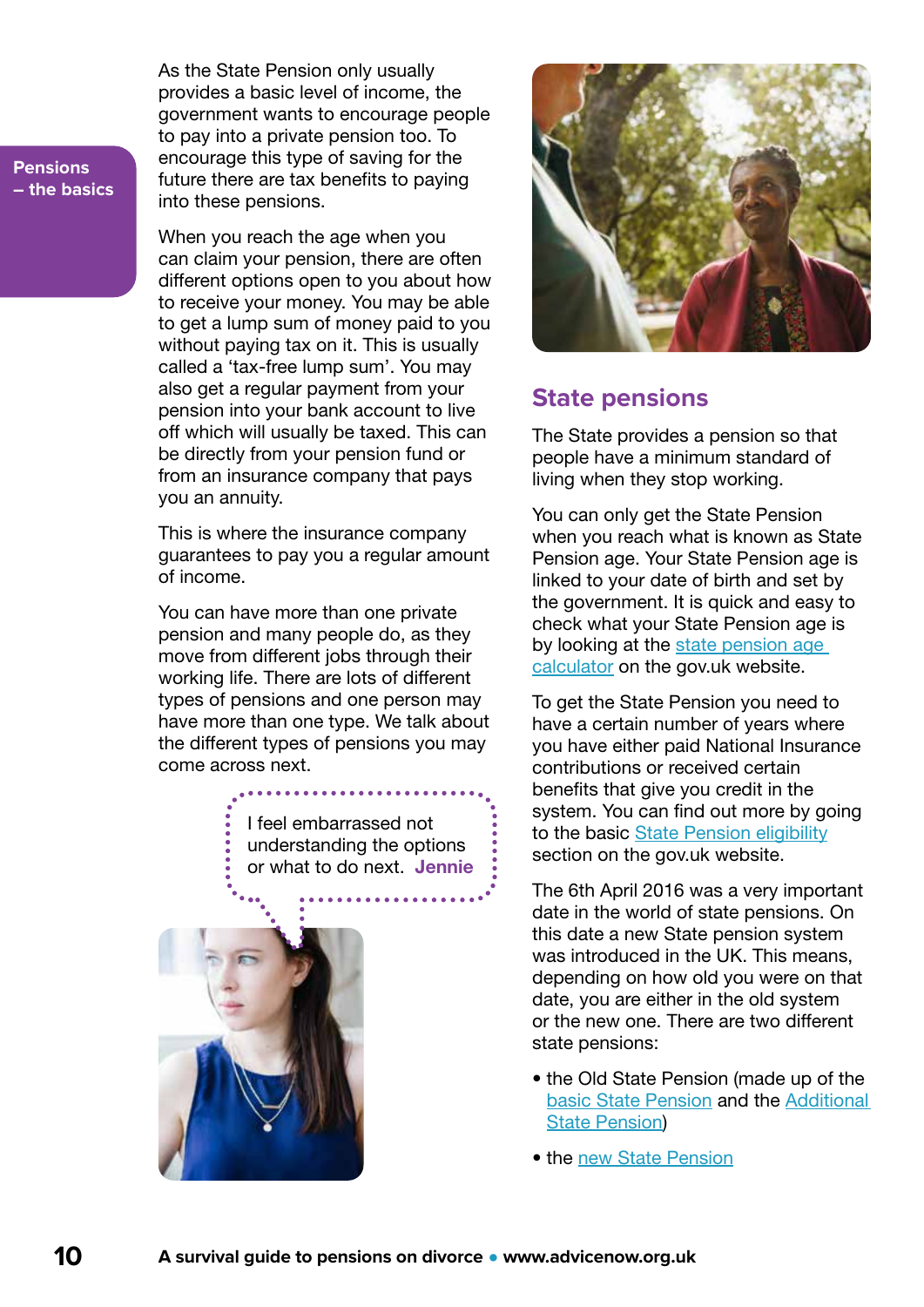First [check your State Pension age](https://www.gov.uk/state-pension-age) and then take a look at the table below to see which pension system you are in.

| <b>If you reached State Pension</b><br>age before 6th April 2016                                                                                  | If you reached or will reach<br><b>State Pension age on or after</b><br>6th April 2016               | <b>Pensions</b><br>$-$ the bas |
|---------------------------------------------------------------------------------------------------------------------------------------------------|------------------------------------------------------------------------------------------------------|--------------------------------|
| You will get<br>Old State Pension made up of:                                                                                                     | You will get<br><b>New State Pension</b>                                                             |                                |
| • basic State Pension                                                                                                                             | (which may have a protected                                                                          |                                |
| • Additional State Pension – not<br>everyone gets this – it depends on<br>the type of pension arrangements<br>you had over your working lifetime. | payment included depending on how<br>much Additional State Pension you<br>had before 6th April 2016) |                                |

How much you receive when you reach State Pension age is linked to what National Insurance contributions you have made in the past. For more information about this take a look at [The](https://www.advicenow.org.uk/links/state-pension-what-you-might-get)  [state pension – what you might get](https://www.advicenow.org.uk/links/state-pension-what-you-might-get) on the Pensions Advisory Service website.

### **Top tip!**

You can check your National [Insurance record](https://www.gov.uk/check-national-insurance-record) to see if there are any gaps in your contributions or credits. If you do have any gaps you may be allowed to fill some of them by paying extra contributions. If you can afford to fill in any gaps this is likely to be money well spent when you reach State Pension age. Generally, the cost of filling any gaps will be repaid after you have received the State Pension for around three years and you are likely to live a lot longer than that.

. . . . . . . . . . . . . . . . . . . .

### **Private pensions**

There are many different types of private pensions. Private pensions are not funded by the State. Instead they are occupational or workplace pensions set up by your employer or they are pensions that you set up yourself.

While there are many different types of private pensions out there that are set up and managed in different ways, they generally fall into two types – Defined Contribution and Defined Benefit pensions. This difference is important when it comes to valuing pensions, which you need to do in the divorce process. We talk about these two different types of pensions next, starting with Defined Contribution pensions.

**– the basics**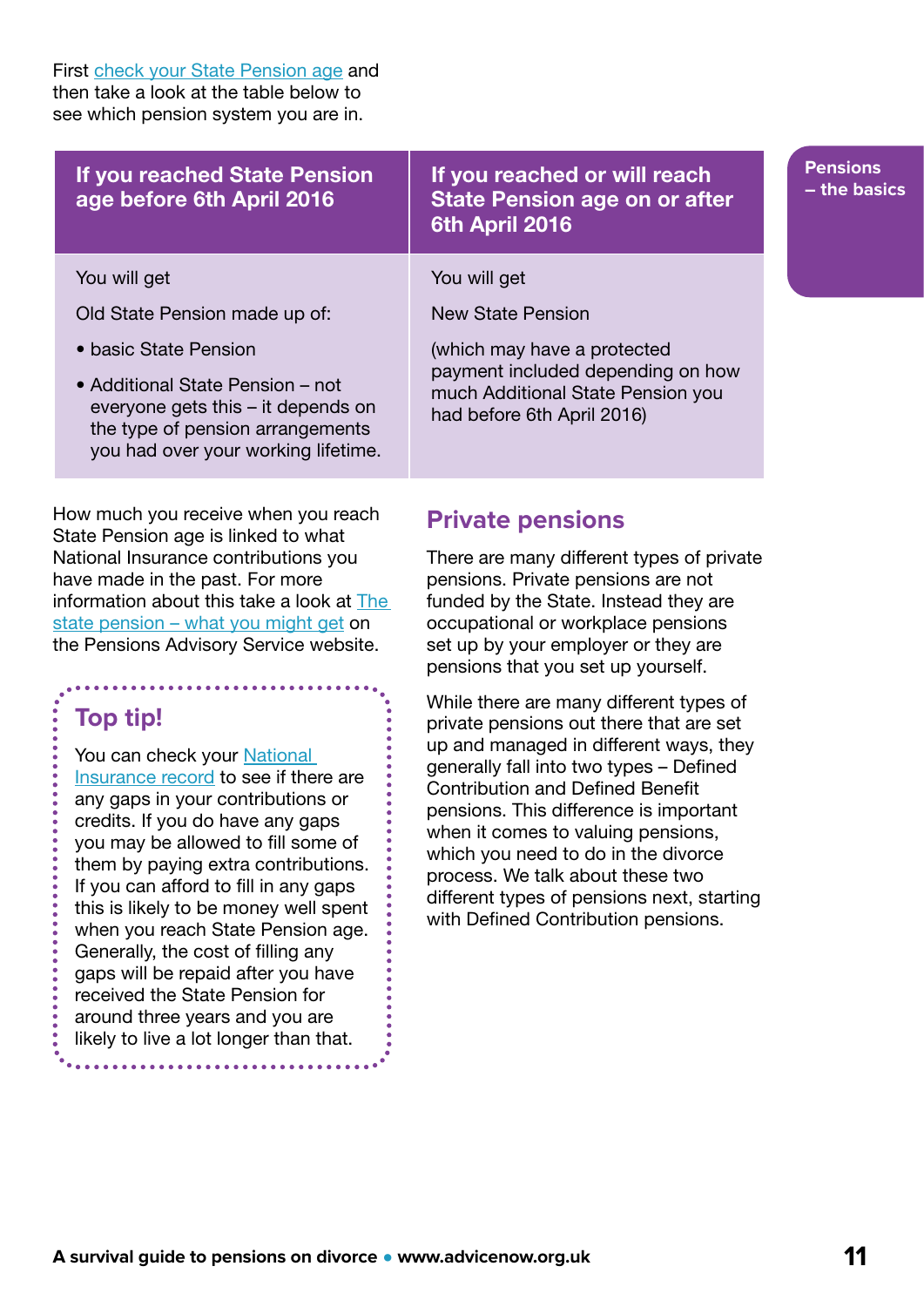### **Defined Contribution pensions**

**Pensions – the basics** These are the most common types of private pension. They are also called money purchase schemes. The pension pot is 'defined' by the contributions you make to it. Its value is based on how much is paid in, how long it has been invested for and how well the investments perform. What you get when you retire is **not** set in advance.

You build up your own pension pot by paying in money (usually each month) and that money is invested by the pension provider. You can have this type of pension without having an employer – for example if you don't work or are self-employed.

If you have an employer, usually the employer must add you to their workplace pension scheme. You might hear this type of pension being called an 'occupational' or 'company' pension. The process of being added to your employers' pension scheme is known as 'automatic enrolment'. You can find useful information about this on the [Workplace pensions pages](https://www.gov.uk/workplace-pensions) of the gov.uk website.

Whatever type of Defined Contribution pension you have, there is no guarantee how much you will get when you come to retire. It depends on:

- how much money has been paid in by you,
- how much money has been paid in by your employer (if any),
- the costs of the charges for running the scheme,
- how much tax relief you have received, and
- how well the investments perform.

As there are a range of different types of pensions that come under this category it is important to understand the particular features of your pension or pensions.

Next we describe some of the more common types of Defined Contribution pensions.

#### **Stakeholder pensions**

You have a contract between you and the pension provider. Your employer can also contribute to the pension but they don't have to. You can pay into it if you are employed, self-employed or not working. This type of pension is designed to be accessible to many people and the government has made rules to limit the charges that can be imposed by the provider.

#### **Personal pensions**

You have a contract between you and the pension provider. You can pay into it if you are working, self-employed or not working. If you are employed your employer can also contribute to the pension but they don't have to. Personal pensions can give you more flexibility than Stakeholder pensions. For example, with a personal pension the rules are more flexible about when and how often you can take a tax free lump sum or income from your pension.

In this category there are also Self-Invested Personal Pensions, known as SIPPS. This type of pension comes with wider investment powers than the usual personal pensions. You can make decisions about where to invest the fund, across a wide range of assets. To read more about this type of pension start by searching for Personal pensions or SIPPs on the [Pensions Advisory](https://www.pensionsadvisoryservice.org.uk/about-pensions/pensions-basics/contract-based-schemes/self-invested-personal-pensions-sipp)  [Service](https://www.pensionsadvisoryservice.org.uk/about-pensions/pensions-basics/contract-based-schemes/self-invested-personal-pensions-sipp) website.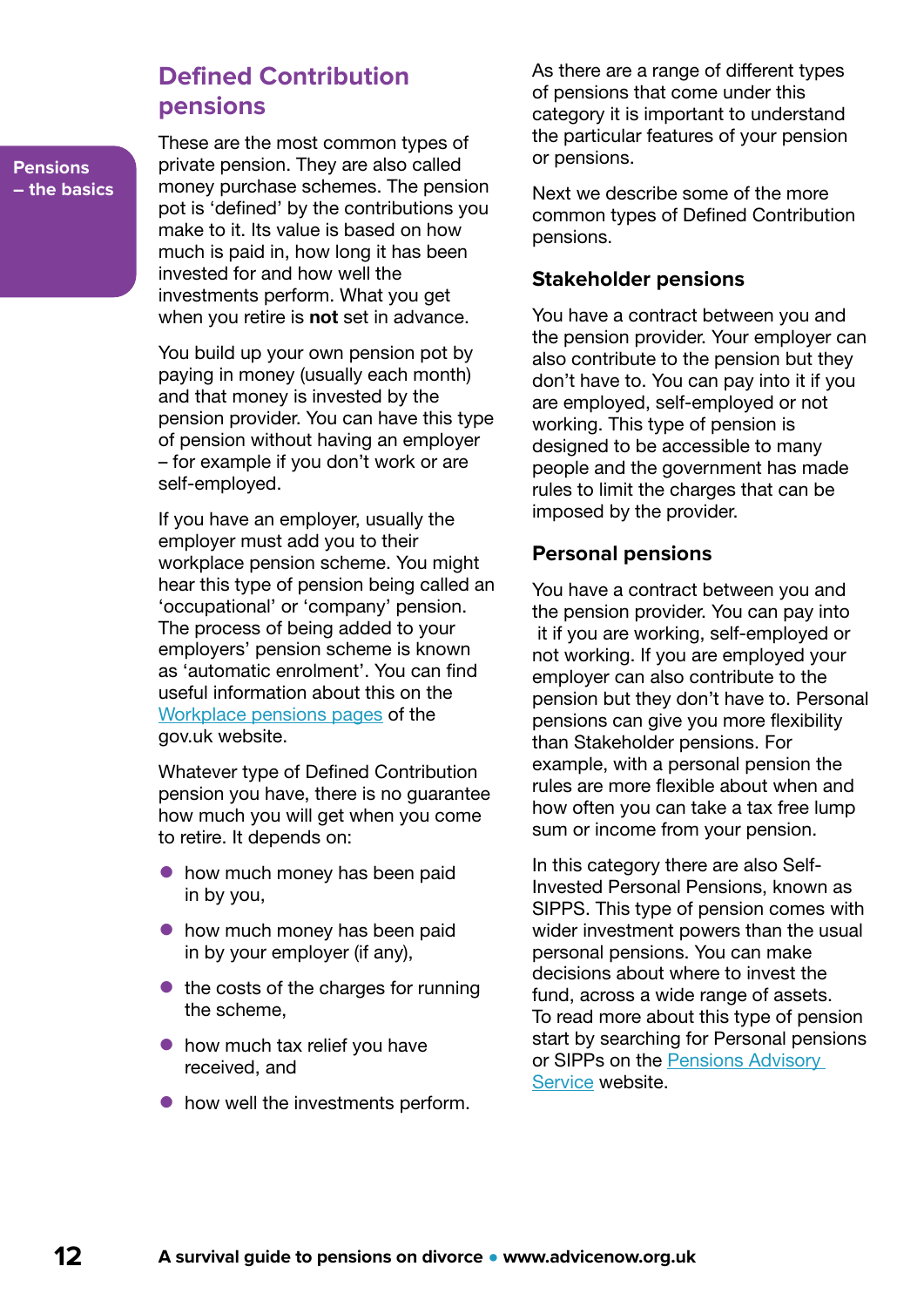### **Occupational money purchase schemes**

These are pensions organised by your employer. Often they are run by external administrative schemes. Because of the way these pensions are run, you tend to have less say on the type of investments made, than with personal pensions.

### **Top Tip!**

A good place to find out more about your type of private pension is at the [Pensions Advisory Service](https://www.pensionsadvisoryservice.org.uk/about-pensions/pensions-basics) website, in their Pensions basics section. Take a look at any paperwork you have about your pensions. This paperwork can often make for tricky reading. If you find you can't make sense of it, you can contact an expert at the [Pensions](https://www.pensionsadvisoryservice.org.uk/ask-us)  [Advisory Service](https://www.pensionsadvisoryservice.org.uk/ask-us) for free, independent guidance.

You might not be able to find your pensions paperwork. Let's face it – it doesn't make for particularly interesting bedtime reading and can easily get stowed away at the back of a cupboard or lost in a house move. If you have a feeling you might have a pension pot through an old job but you just can't find the paperwork you can look at the helpful information on the Money Advice Service website about how to [trace lost pensions.](https://www.moneyadviceservice.org.uk/en/articles/trace-lost-pensions-and-request-pension-forecasts)

. . . . . . . . . . . . . . . . . . . .

### **Defined Benefit pensions**

Defined Benefit pensions are workplace pensions, run by your employer. The pension pot is not 'defined' by what you pay in but by what benefits the pension promises to give you when you retire.

These pension plans are sometimes called 'final salary' or 'salary-related' pensions, but there are other types too, such as Career Average schemes. Some company pensions come under this type of pensions. All public sector workplace pensions are Defined Benefit pensions.

The value of a Defined Benefit pension is based on:

- How long you've worked for your employer,
- $\bullet$  Your salary sometimes your final salary, or an average of your salary over the whole time you worked for the employer,
- $\bullet$  The accrual rate this is the proportion of your salary you'll get as an annual retirement income, and is set by your employer.

The accrual rate is usually written as a fraction of your pensionable pay. So for example, if the final salary accrual rate set by your employer is 1/60th, you will get 1/60th of your final salary as a pension for each year that you have worked.

The level of benefit you will get when you retire is set in advance, so the risk lies with your employer. If the pension fund has a shortfall your employer must make up the difference. That means, with this type of pension, you are protected from the ups and downs of the financial markets. If your employer gets into financial problems and cannot pay you your pension, the [Pension](https://www.ppf.co.uk)  [Protection Fund](https://www.ppf.co.uk) may step in to pay your pension. But you might get less than you were promised by your employer.

**Pensions – the basics**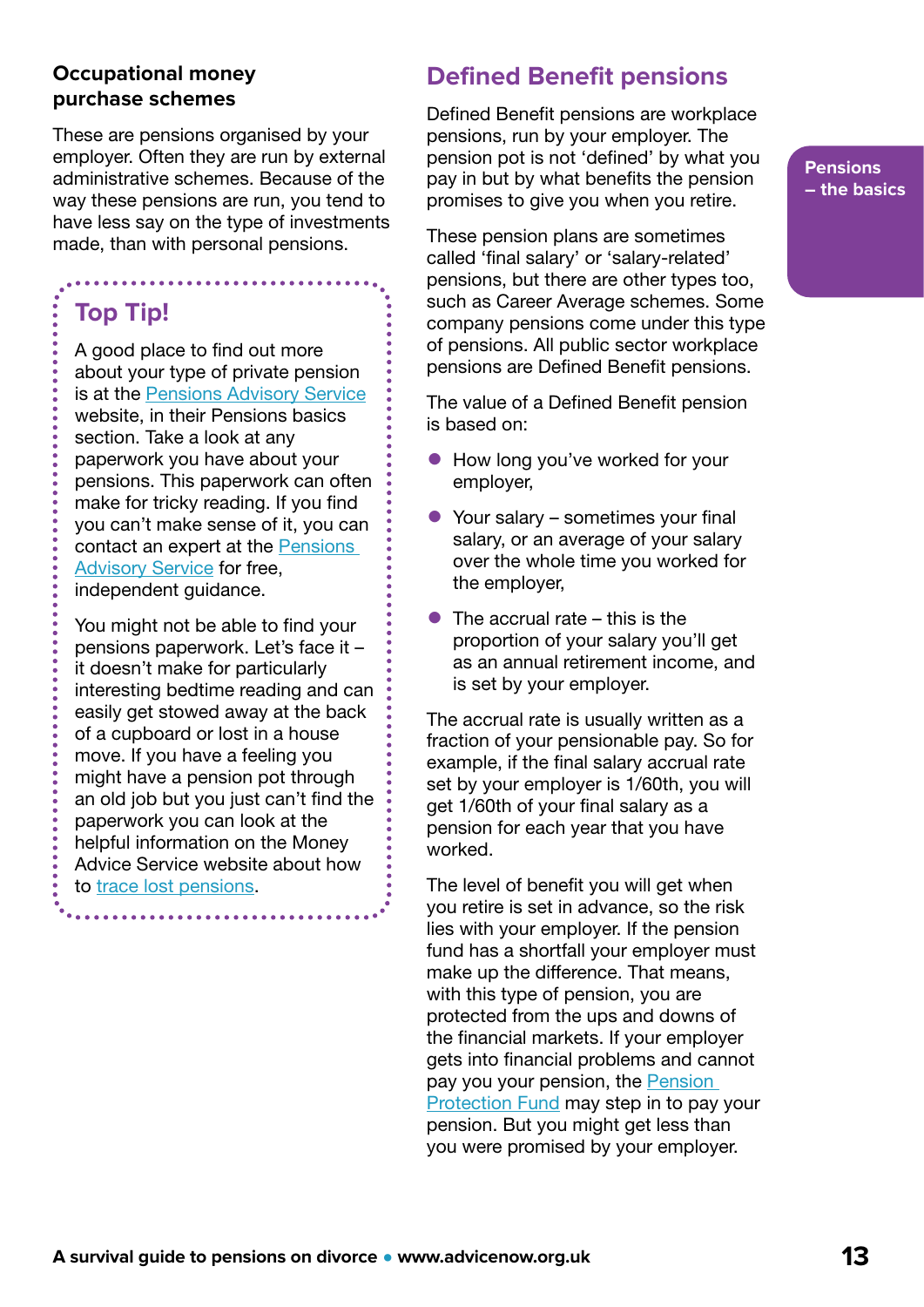**Pensions – the basics**



Defined Benefit pensions often have other benefits. Some examples are:

Death-in-service payments to spouses, partners or dependants if you die before reaching the pension age of the scheme.

A pension if you have to retire early through ill health.

Reduced pension if you retire early, (this can't usually be done before the age of 55).

An increase in payments each year from when you start getting your pension – this is called 'index-linking' – to keep up with the costs of living as they rise.

Fewer and fewer employers provide this type of pension now because of the risks and costs involved for them to make sure you get the amount of pension benefit promised.

### **Public sector pensions**

Public sector workplace pensions come under the category of Defined Benefit pensions. There are various public sector pension schemes with different rules. For example, pensions from work in the Armed Forces, the Civil Service, the NHS, Teaching, the Police and Firefighters and Local Government are all Defined Benefit pension schemes but the benefits from each type can vary. The age at which you can retire and start receiving a public sector pension varies depending on the type of pension you have and when you joined the pension scheme. It is a good idea to look into this if you or your ex have one of these pensions.

Public sector pensions have changed in recent years but the benefits that come with public sector pensions remain very generous compared to many Defined Contribution pensions.

I wish I'd had more info. I was in a civil partnership with a police officer who had a very good pension but it all went wrong for us 10 years ago. To other people now I'd say make sure you concentrate on what your own pension will be – don't just let the other person keep all their pension, without looking into it properly. Christopher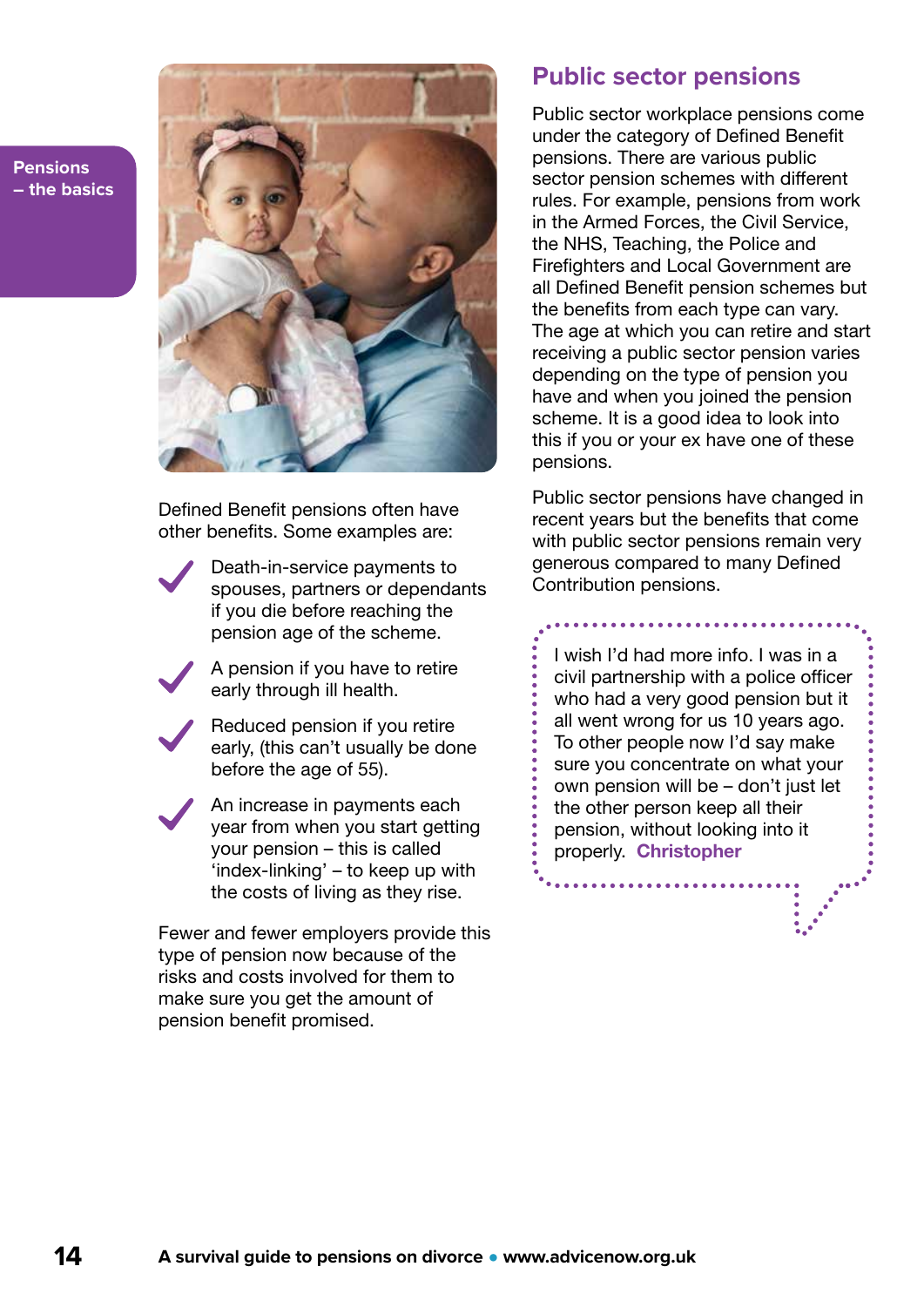### **Pension freedoms**

You may have heard about something called pension freedoms. Since 2015 people with Defined Contribution pensions now have more flexibility around how they can access their pension money and what they do with it once they reach the 'minimum pension age' which is currently age 55. If you have a Defined Benefit pension you can, in some situations, move your pension pot to a Defined Contribution pension scheme so you can access the pension with greater flexibility.

If one of you is nearing the age of 55 or is over 55 whilst you are going through this process it is very important to be aware of the options available due to these new pension freedoms. There are pros and cons on making use of pension freedoms that you should consider carefully and get advice on from a regulated financial adviser before making any big decisions.

Beware if your ex is the one with the option of taking their pension at 55 while you are going through the divorce process. There is a risk that they could withdraw their pension money before an order is made for the pension to be shared with you. If you might be in this situation it is important to speak to a lawyer who specialises in family law as soon as possible for advice on how to protect your position. To find one take a look at the section called [More help and advice](#page-56-0).

### **Unusual pensions**

There are some pensions that don't fit quite so neatly into the two types we have been talking about. Next we explain a little about more unusual pensions that you may have. Some pensions get called 'hybrid' pensions as they are a kind of mix of Defined Contribution and Defined Benefit pensions.

### **Small Self-administered Schemes (SSAS)**

These are small pension schemes often set up for senior or key staff members at small companies. The benefit of these schemes is that they are very flexible and you can do a lot more with them compared to more standard pensions. This can mean they get rather complicated to deal with during a divorce. For more information on these a good place to start is the Pensions [Advisory Service section on SSAS](https://www.pensionsadvisoryservice.org.uk/about-pensions/pensions-basics/workplace-pension-schemes/dc-small-self-administered-pension-schemes).

#### **Pension annuities**

A pension annuity is an annual payment at a set or 'guaranteed' income for a fixed period, say for 10 years, or for the rest of your life. When you retire, you can use some or all of your pension savings to buy an annuity, and a financial adviser can help you get the best deal on the open market. This gives you certainty in terms of your monthly income. Some older pensions have a benefit attached called a 'Guaranteed Annuity Rate'. This usually gives you a much higher income than you could get now on the open market and so these guarantees can be very valuable.

### **Section 32. transfer plans**

These are private pension plans that are set up to have a previous occupational pension transferred into them. The new scheme promises to give you all the benefits you would have had under the old pension. This can often include something called a Guaranteed Minimum Pension which can be really valuable.

**Pensions – the basics**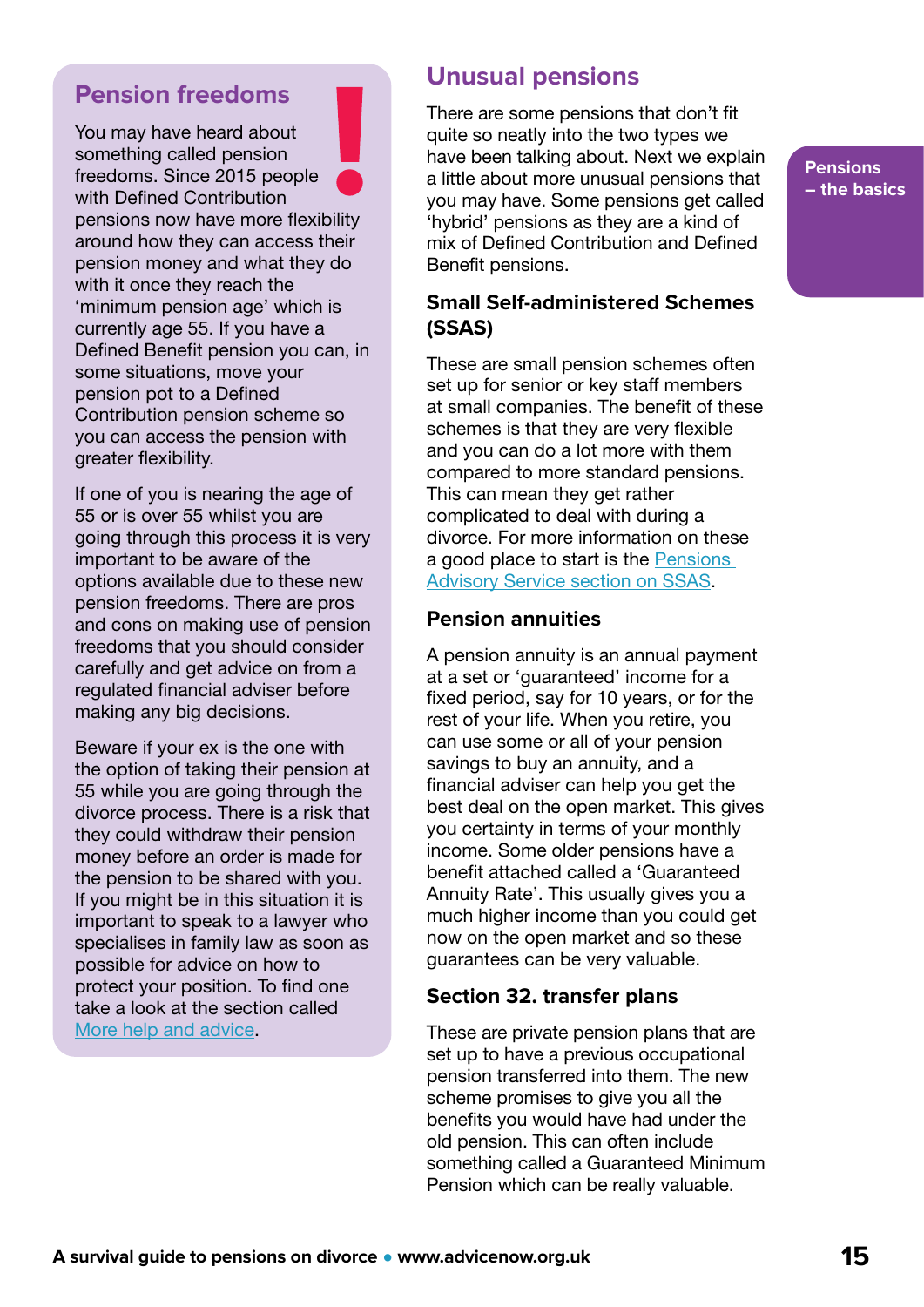### <span id="page-15-0"></span>**How the court deals with pensions when you divorce**

**How the court deals with pensions when you divorce**

Whether it is right to share out your pensions and how to share them will depend very much on the particular circumstances of your case. Pensions are just one part of the jigsaw when working out an agreement with your ex about your finances when you divorce.

To reach a fair agreement which sorts out your finances, including pensions, then you need to understand what the law says.

A judge has the power to share out all your income, property, pensions and savings (the law calls these things of value 'assets') in a way that meets the needs of your children (who are under 18) first, and then you and your ex.

The overall aim is to get a fair outcome for you and your ex. But be aware that to get to this, it doesn't always mean that everything is shared out equally  $-$ 50/50. What someone might think of as fair when it comes to pensions may well be very different to how the law views it. For example, if you built up a decent pension before you married you might think it only fair that you keep that when you divorce. This is often called 'ring fencing' by lawyers. But, in most cases the court will take into account all the assets to meet the needs of the children (who are under 18), your ex and you, no matter when or how they were built up. It is common for the court to take this approach unless it was a very short marriage with no children or a big money case with millions of pounds of assets to sort out.

How the court deals with the finances in a case depends on all the circumstances, such as your different needs, health, differences in age and how long you have been married. If there are children (under 18), the law puts their needs first and then looks to what will give a fair outcome for the adults.

To understand more about what the law says on how finances should be dealt with on divorce take a look at A survival [guide to sorting out your finances when](https://www.advicenow.org.uk/guides/survival-guide-sorting-out-your-finances-when-you-get-divorced)  [you get divorced.](https://www.advicenow.org.uk/guides/survival-guide-sorting-out-your-finances-when-you-get-divorced)

When it comes to pensions, there are three broad ways they can be dealt with on divorce. We will look at each of these next. Which of the three ways turns out to be the best for you will depend on the type and value of the pensions, the other assets and income you both have and what your needs are.

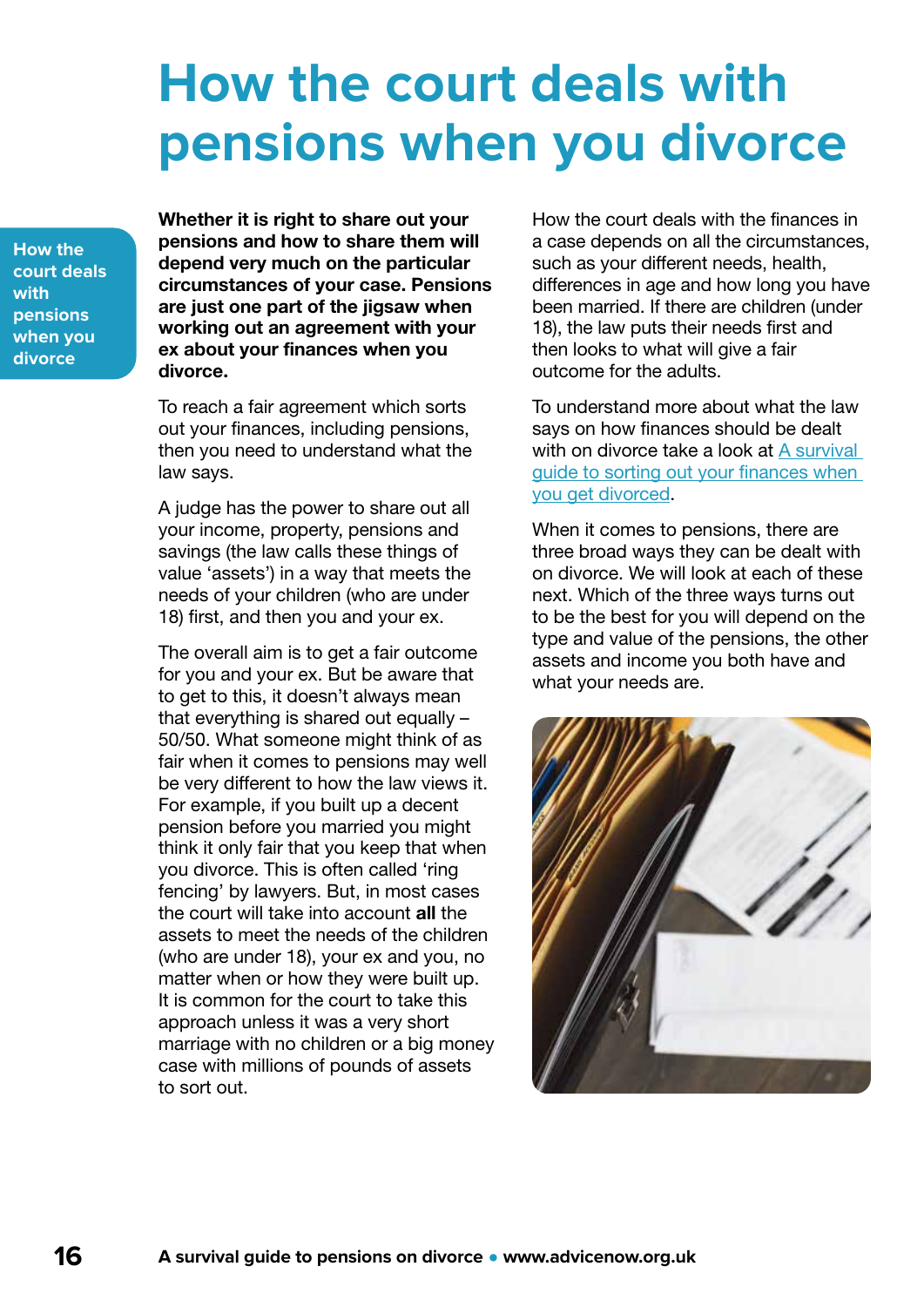### <span id="page-16-0"></span>**Pension sharing (sometimes called pension splitting)**

When you divorce, a judge has the power to make an order to share out your pension savings between you. This order is called a pension sharing order. A pension can only be shared if a court order on divorce has been made by a judge. A pension sharing order tells the providers of a pension fund to transfer a percentage of the transfer value (anything up to 100%) to whichever one of you is to benefit from the order. Any private pension (this includes occupational or workplace pensions) can be shared in this way and limited parts of the state pension can also be shared in this way (we talk more about this in the next section).

The pension share can sometimes stay with the same pension provider, but put into your name, but more often than not, it has to be transferred to a different scheme in your own name, which can be an existing pension or a new one that you choose. This means that you can then decide separately what you want to do with your pension pot in the future – it is your own pension. This is not then affected by your ex dying or you re-marrying in the future.

The name of this order might make you think that the income you get from the pensions will be divided equally between you and your ex but this may not the case. And even if the pension pot is shared out equally this doesn't necessarily mean that the income you get when you retire will be the same as your ex's. This is due to lots of different factors for example, any age difference between you and how the pension investment performs before you start receiving the pension payments.

Also, if you are the one that benefits from a pension sharing order, it is important to understand that you will usually pay income tax on the money you get from the pension, after you have taken any tax free lump sum you are allowed to have. This means that the value of the money to be transferred as a result of a pension sharing order may not have the same value as money that might be kept by your ex in, say, a savings account.

### **Offsetting**

Many couples work out an agreement that involves something called 'offsetting'. This means you trade a right to receive a pension benefit now or in the future for an asset you can have now. For example, your ex might keep all of their pension fund, and as a trade-off you get more of a share, or all of the family home.

Offsetting can be done without a court order, or it can be part of an agreement that is approved by the court. It is not a good idea to do it without a court order though, because without a final order either one of you could still apply to court for a different order about finances in the future. It is also not a good idea to do it without expert advice – more on this later in the section called Stage  $3$ [working out if you need expert help.](#page-28-0)

Many couples who are divorcing choose offsetting to reach an agreement on finances. It is sometimes the only option available, if, for example, the main carer of the young children of the family wants to keep living in the family home and there are few other assets, other than the pension pot. But the approach isn't as straightforward as it may seem and can lead to really unfair outcomes.

**How the court deals with pensions when you divorce**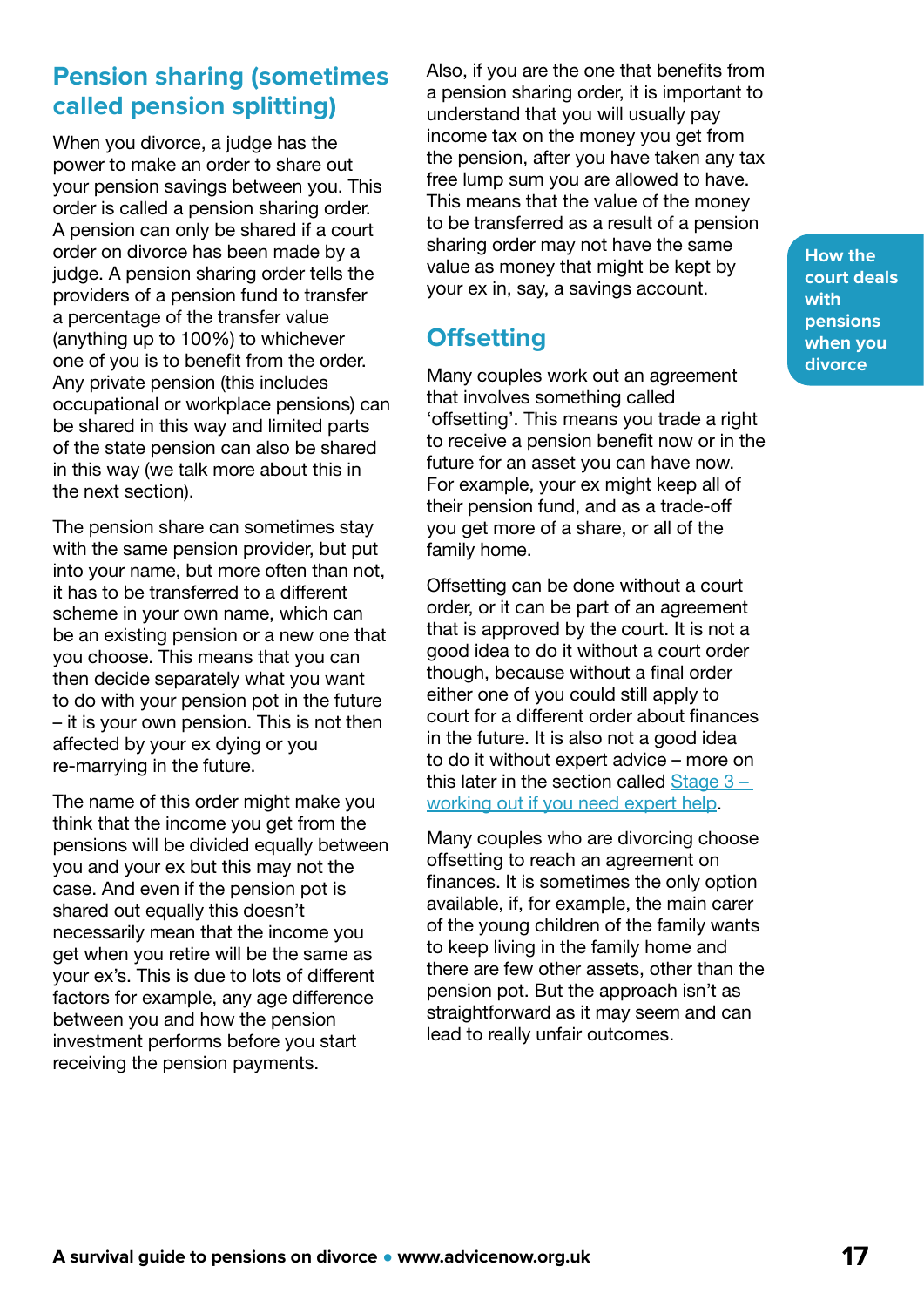**How the court deals with pensions when you divorce**

The problem with this approach is that the value of a pension fund (a right to get an income and/or capital in the future) is very hard to compare with a totally different type of asset such as the family home. So working out if the agreement is fair is really tricky. If you do decide to trade your right to a share of the pension pot for the family home you may think you are getting a good outcome but actually the pension pot can be worth a lot more than the family home, especially if the family home is bigger than you need at the end of the divorce. If the pension is worth a lot more than the family home, a fair outcome might be that the person who stays in the home also gets a share of the pension but a smaller share than 50%.

There are tax issues that make comparing the value of the family home and the pension pot tricky too. This is because a pension is mostly taxable when it is paid to you, while there is usually no tax to pay when you sell the family home. So, for example a Defined Contribution pension of £200,000 can be worth less in your hands compared to the family home that is sold for £200,000. Remember though, that Defined Benefit pensions are different - for a reminder of the difference take another look at the section called [Pensions - the basics](#page-8-0).

There are problems with this approach for both you and your ex too, when looking to the future. If you agree you will stay in the family home and, in exchange, agree not to make a claim on your ex's pension, you can find yourself with little or no income when you are retired unless you can build a decent pension up after the divorce. If you are the one with the larger pension and agree for your ex to stay living in the family home you may not have enough capital to buy a new home for you and any children. Another issue to be aware of is that the person keeping the pension will eventually receive it as income, and will usually pay some income tax on it. On the other hand the person staying in the home will not be taxed for owning the home.

If you find that this is an approach that you want or need to take, you may well to need expert advice on how to go about it so that you understand what rights you are potentially losing. We talk more about this in the section called  $Staae 3$ [working out if you need expert help.](#page-28-0)

If you reach an agreement that involves offsetting it is important to apply to the court for a judge to approve it. This will give you a legally binding agreement, known as a consent order, that you can both rely on. You can read more about how to do this in the section called [Stage 7 – the next steps](#page-49-0)  [when you have an agreement, or](#page-49-0)  [what to do if you can't agree](#page-49-0).

### **Pension attachment orders (these used to be called pension earmarking)**

Another order that the judge can make is a pension attachment order. Under this order a percentage of your pension that you get, each week or month, is paid to your ex, or a percentage of theirs is paid to you. A percentage of any tax free lump sum you receive from your pension can also be paid to your ex, or the other way round. The same approach can be used when it comes to any death in service benefits too, so that if you die in service, a percentage of that benefit is paid to your ex, or a percentage of theirs is paid to you.

These orders have downsides though. The person receiving the benefit has to wait until the other person is receiving their pension. And it is really important to understand that, with this order, the pension payments end when the person who owns the pension dies or if the person receiving the pension payments re-marries. Also, either person can ask the court to change the order at a later date, so they give you less certainty. Because of these issues this type of order is very rarely made nowadays.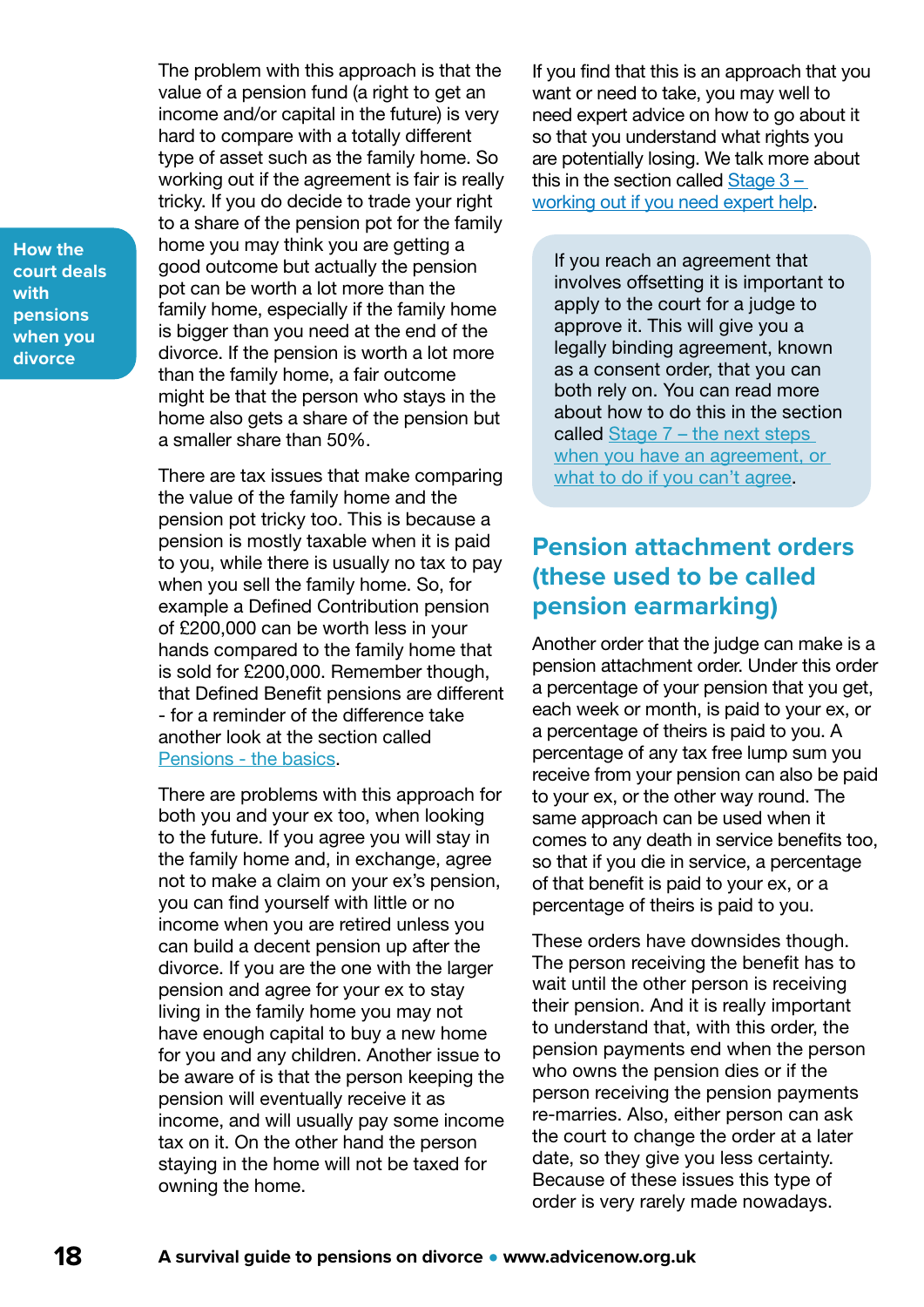### **The next steps**

The best approach to take out of these three options of pension sharing, offsetting or pension attachment, will depend on the particular circumstances you and your ex find yourselves in. Most people will either end up with a pension sharing order or they will agree to use the offsetting approach.

To come to a fair outcome in the end there is a process to go through. We have broken this down into stages to make it clearer. You can use the table below to work out where you are in the process and then follow the steps at the right pace for you.

#### **Stage 1**

Finding out how much the pensions are worth

(your ex needs to do the same!)

**How the court deals with pensions when you divorce**

### **Stage 2**

Sharing your pension information with your ex

(your ex needs to do the same!)

### **Stage 3**

Working out if you need expert help with any of the pensions in the case

**Stage 4** Getting expert help on pensions

### **Stage 5**

Working out your options when you know the value of the pensions

### **Stage 6**

Reaching an agreement with your ex

### **Stage 7**

If you reach an agreement

If you can't reach an agreement

Asking the court to approve your agreement – when this is done your divorce can be finalised and your financial agreement can be put into action.

Asking the court to help you come to an agreement or if this really isn't possible – the court will make an order that you will both have to accept.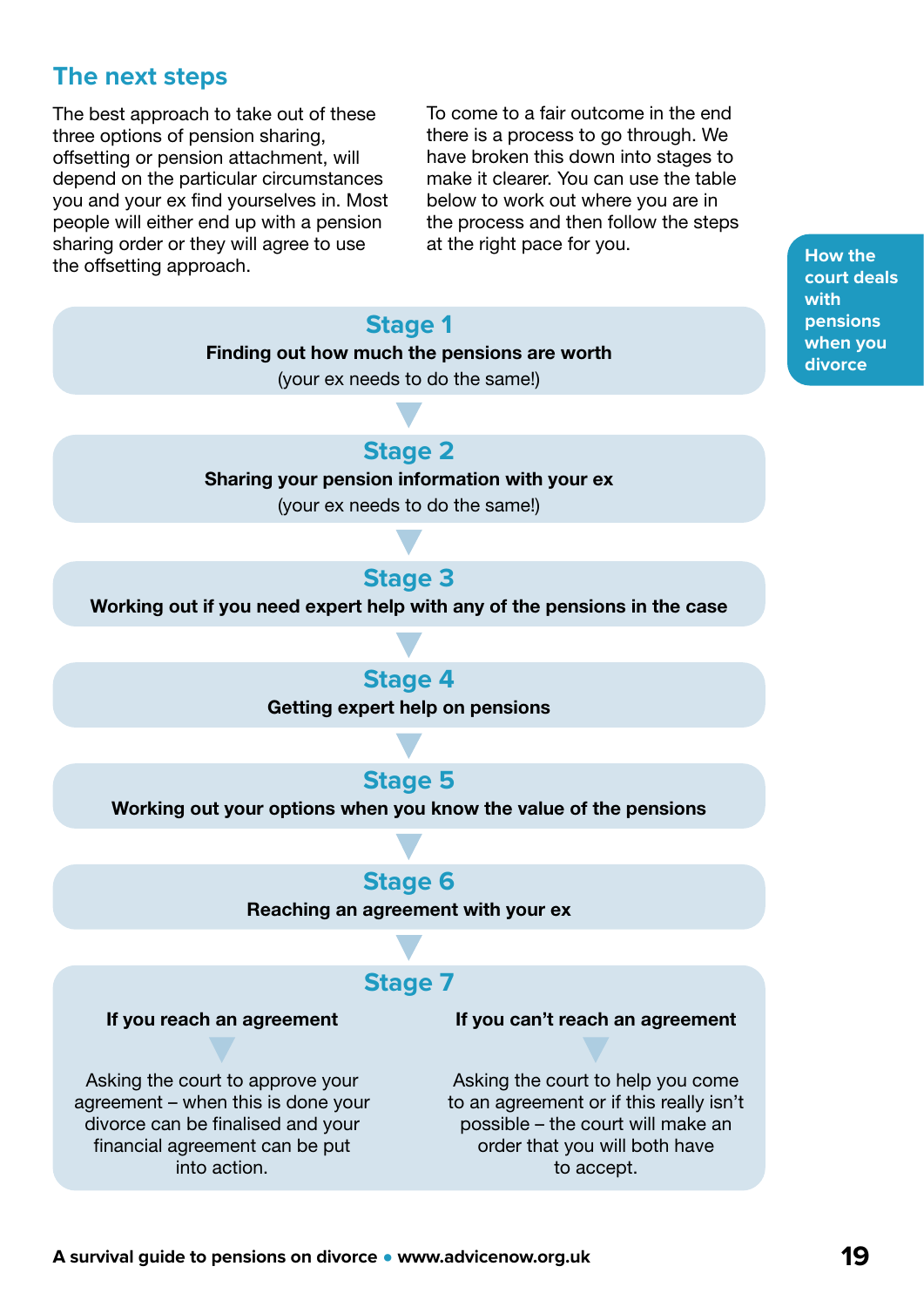### <span id="page-19-0"></span>**Stage 1 – finding out how much the pensions are worth**

You need to keep checking your pension instead of just leaving it till you need it and then you suddenly see it's worth nothing. If I'd reviewed as I was going along – well, I wouldn't be where I am now – in a low place. You need a realistic idea of what you're going to get. Lewis

**Finding out how much the pensions are worth**

> You can't reach a fair outcome at the end of your divorce if you don't have a proper sense of the value of all the pensions involved – yours and your ex's. It can be surprising how much pensions are worth, both as a total fund (how much it says it is worth in your annual pension statement) and/ or in terms of the income they will give you or lump sum payments that you may get when you retire.

Most of us do not have an accurate idea of how much our pension savings are worth. You need to find out the value of your State Pension and any private pension savings that you have. This includes occupational or workplace pensions and pensions you have set up yourself. Your ex needs to do the same. Don't panic if you don't know how to do this. You are not alone! This section will take you through what you (and your ex) need to do.

Try not to worry if your ex refuses to get evidence about their pensions and trying to mediate doesn't work. If you need to, you can ask the court to order them to provide all their pension information to you and the judge. We talk more about what to do if your ex won't communicate

with you in [Stage 2 – sharing your](#page-25-0)  [pension information with your ex.](#page-25-0) If you have really tried to agree things but haven't managed it, you can look at [Stage 7 – the next steps when you have](#page-49-0)  [an agreement, or what to do if you can't](#page-49-0)  [agree.](#page-49-0) For more on applying to the court for a financial order when you divorce go to our guide [How to apply for a financial](https://www.advicenow.org.uk/guides/how-apply-financial-order-without-help-lawyer)  [order without the help of a lawyer](https://www.advicenow.org.uk/guides/how-apply-financial-order-without-help-lawyer).

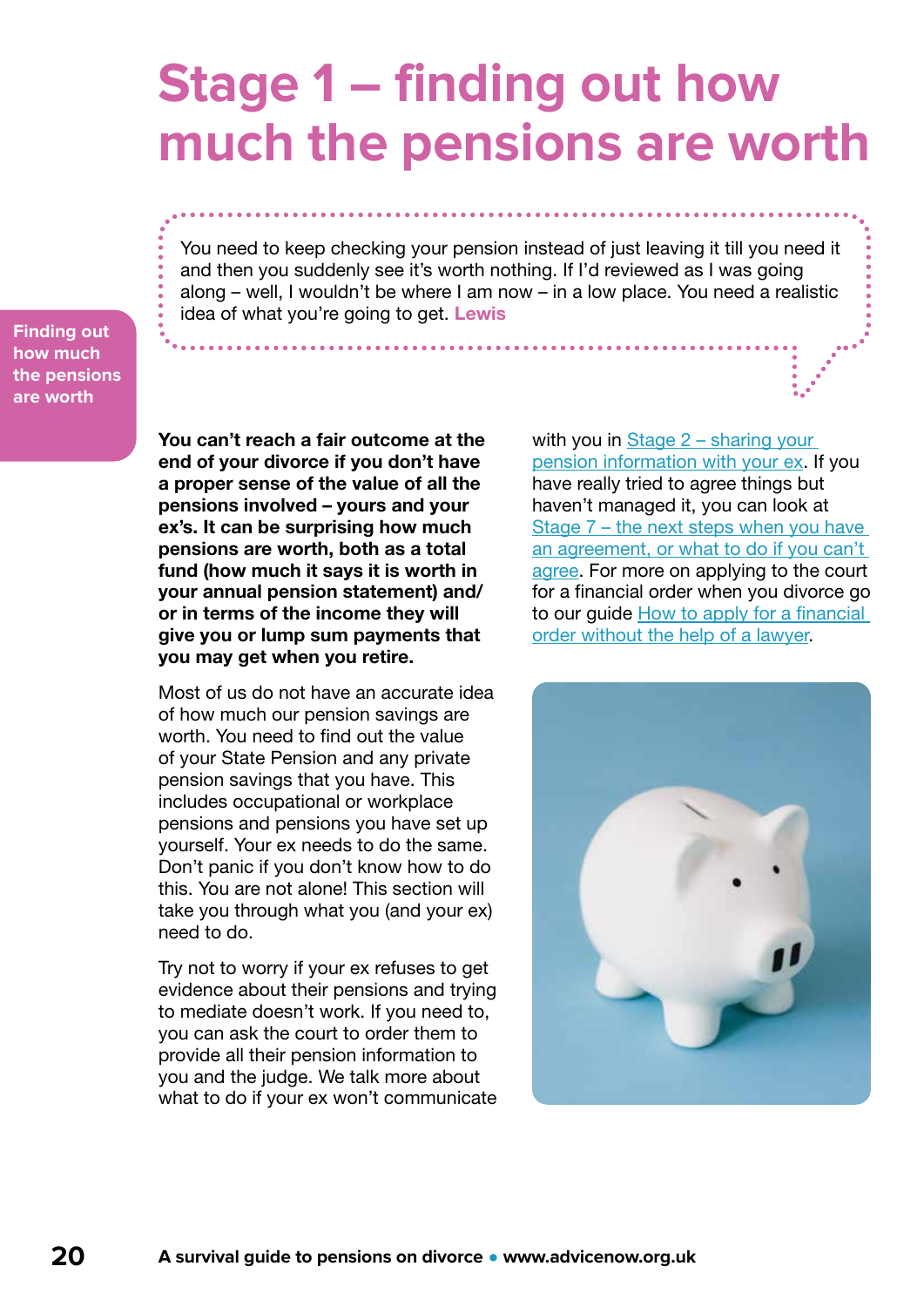### **Valuing state pensions**

If you reached state pension age **before** 6 April 2016 you will probably have rights to the basic State Pension, and you may also have rights to an Additional State Pension.

If you reached state pension age on or after 6th April 2016 you will probably have rights to the new State Pension, and you may also have rights to something called the Protected

Payment. This is an extra pension payment because you had a very high amount of Additional State Pension before the changes to the State Pension system came in.

Use this table to work out which State Pension you will get and then see how to get a valuation or forecast. You need to get a valuation or forecast for each type of State Pension you are entitled to.

**Finding out how much the pensions are worth**

| Date you<br>reached, or<br>will reach,<br><b>State</b><br><b>Pension age</b>        | <b>What State</b><br><b>Pension you get</b>                                                                                                                                                                                         | How to get a valuation<br>or forecast                                                                                                                                                                                                                                                                                                                                                                                                                                                                                                                                                                                                                                              |
|-------------------------------------------------------------------------------------|-------------------------------------------------------------------------------------------------------------------------------------------------------------------------------------------------------------------------------------|------------------------------------------------------------------------------------------------------------------------------------------------------------------------------------------------------------------------------------------------------------------------------------------------------------------------------------------------------------------------------------------------------------------------------------------------------------------------------------------------------------------------------------------------------------------------------------------------------------------------------------------------------------------------------------|
| you<br>reached<br><b>State</b><br>Pension<br>age<br>before 6th<br><b>April 2016</b> | <b>Old State Pension</b><br>made up of:<br>• basic State<br>Pension<br>• Additional State<br>Pension - not<br>everyone gets this.<br>It depends on the<br>type of pension<br>arrangements you<br>had over your<br>working lifetime. | <b>Basic State Pension:</b><br>You will need your most recent<br>statement from the Pension Service.<br>These are sent out once a year in<br>around February or March. If you<br>can't find your most recent statement<br>you can ask for a new copy from the<br>Pension Service.<br><b>Additional State Pension:</b><br>If you are not sure whether or not<br>you are entitled to this fill in the form<br>just to check:<br>You need to fill in Form BR20<br>(available on the gov.uk website -<br>search 'state pension valuation on<br>divorce or dissolution') and send it to<br>the Pension Centre in<br>Wolverhampton (full postal addresses<br>are provided on the forms). |

### **You reached State Pension age before 6th April 2016**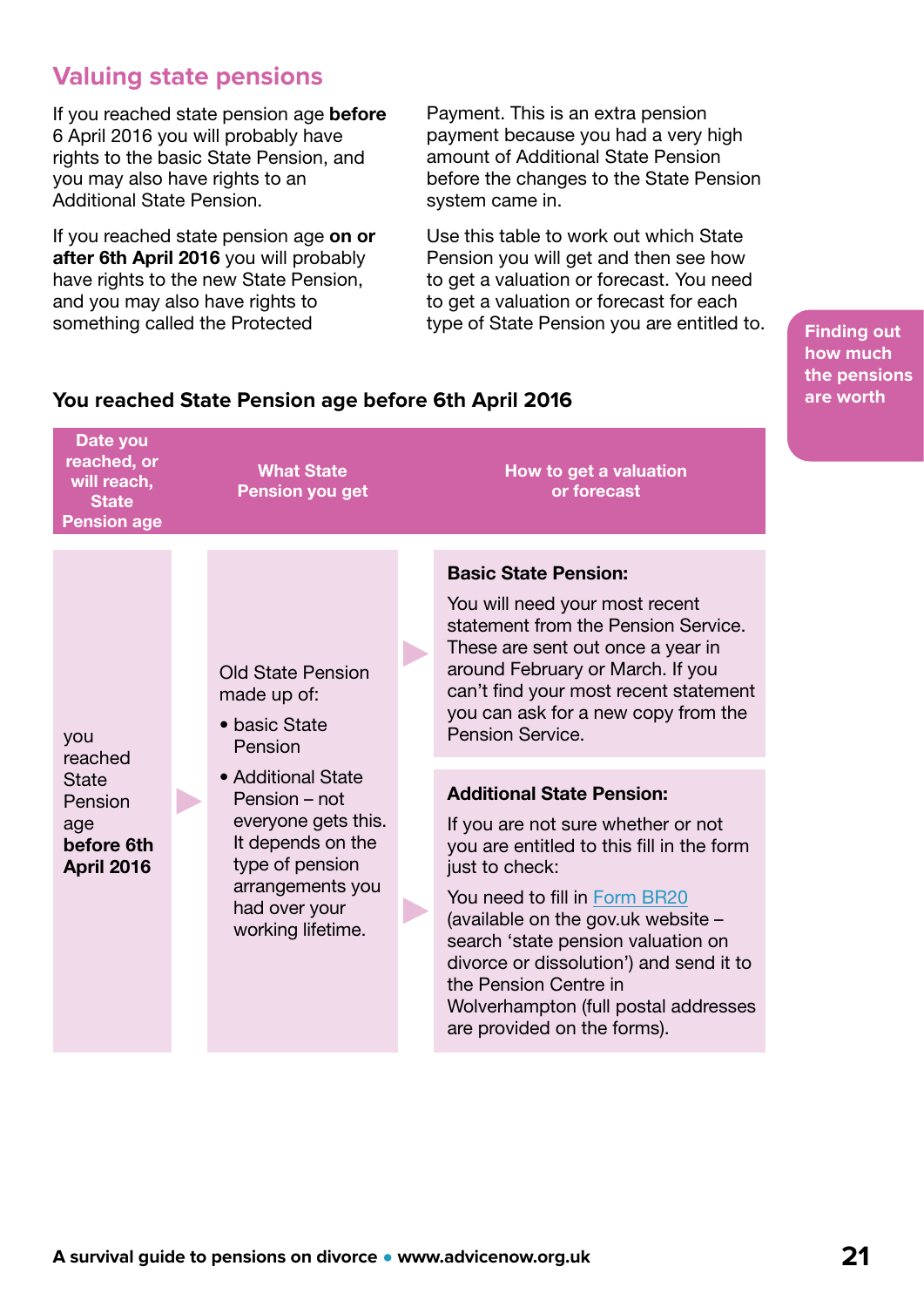### **You reached State Pension age on or after 6th April 2016**

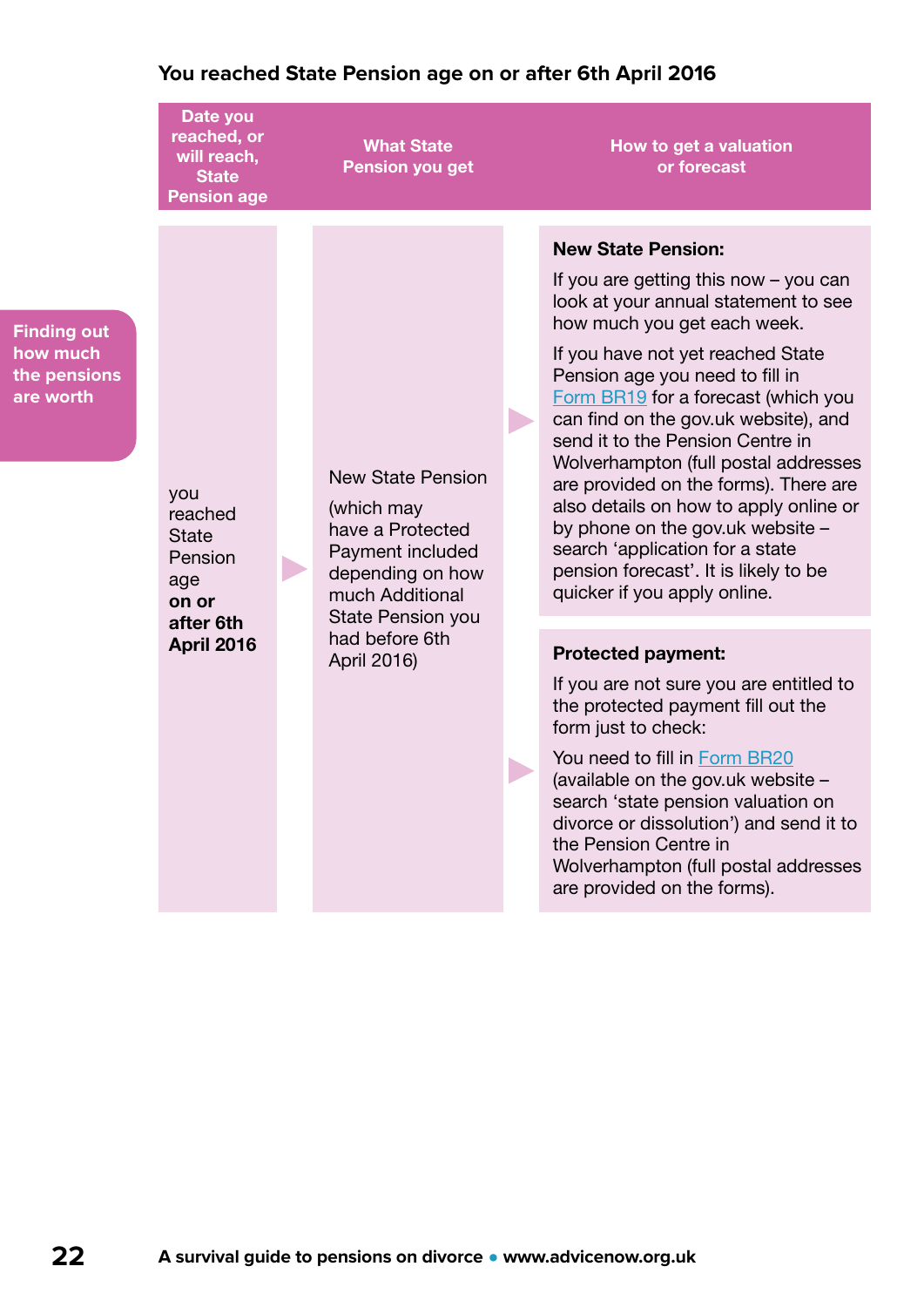### **The law on sharing State Pensions**

Most state pensions cannot be shared between you and your ex when you divorce. But, it is still really important that both you and your ex get valuations or forecasts of all your state pension entitlements. This is because you will benefit from them in the future and so they can still be taken into account when looking at who needs what, when the divorce is finalised.

The state pensions that can be shared (with a court order) are:

The Additional State Pension

The Protected Payment element of the new State Pension

The only ways that the Additional State Pension can be shared on divorce are:

- If the person who is entitled to it reached State Retirement age before 6th April 2016, or
- If the application for the divorce was sent to the court and put on their system **before** 6th April 2016.

The basic State Pension cannot be shared on divorce. But, if you are in the old State Pension system you might be able to do something to increase your payments. We explain what this is next. If you know you are in the new State Pension you can skip this bit.

You can apply for something called 'substitution' if:

![](_page_22_Picture_10.jpeg)

You are in the old State Pension system (that is you reached State Pension age before 6th April 2016), and

![](_page_22_Picture_12.jpeg)

You have a lower basic State Pension than your ex, (or, if they are in the New State Pension, a lower basic State Pension than they had up to 6th April 2016) because you paid less National Insurance.

You can apply to the Pensions Service to ask for your ex's extra National Insurance contributions to be treated as though they were yours too. This is called 'substitution'. The really good thing about this is it can increase your state pension payments but doesn't change your ex's at all. You may not know if your ex has a higher basic State Pension than you, but if your ex mainly worked through the marriage and if you had care responsibilities or did part time work, your ex is likely to have a higher basic State Pension.

To claim a substitution you need to write to the Pensions Service and ask for your basic State Pension to be increased and your National Insurance contribution record to be substituted with your ex's record. You need to send:

- A certified copy of your decree absolute (this is the final court order in the divorce),
- your National Insurance number,
- vour ex's National Insurance number.

Beware that your request may be rejected, by mistake. This is because this option isn't well known about, even at the Department for Work and Pensions. If your request is rejected, send it back with a polite letter of complaint and ask for someone more senior to look into it.

You should apply as soon as possible and ideally within 3 months of your divorce, to make sure your claim is backdated to the date of your divorce. If you leave it a while before claiming it can normally only be backdated 3 months and so you could lose some money.

**Finding out how much the pensions are worth**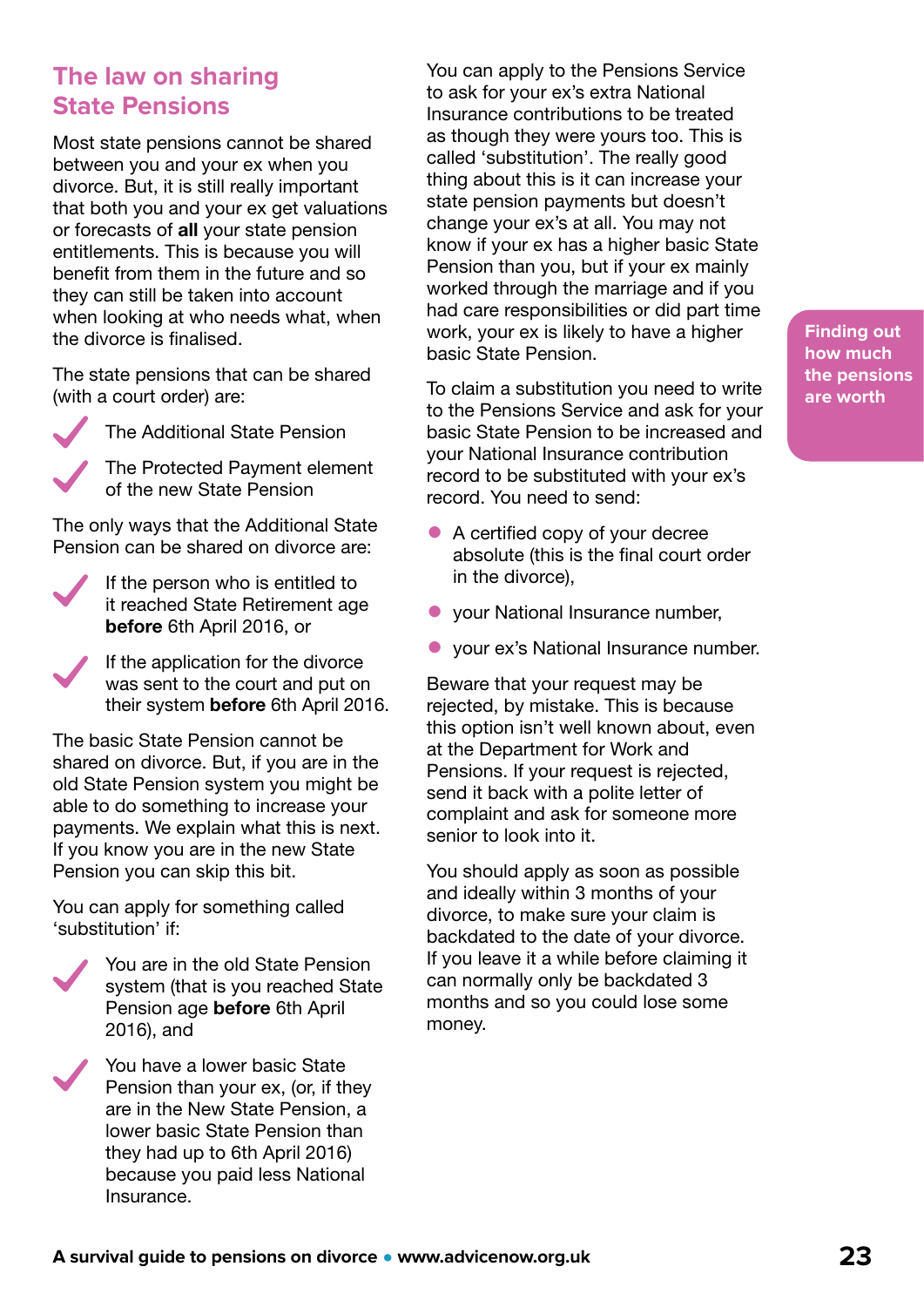### **Valuing private pensions**

The starting point for valuing all private pensions for the purposes of divorce is something called the cash equivalent transfer value. This type of valuation has other names too – you may hear it called the cash equivalent value (CEV), the cash equivalent (CE) or the transfer value. We are going to call it the cash equivalent.

**Finding out how much the pensions are worth**

The cash equivalent is the amount of money which the managers of your pension would have to pay into a new pension if you wanted to move to a new pension provider. It is a way of valuing your pension rights. It is a way of measuring how much the pension pot is worth at the time you ask for the valuation, not what you will get as an income when you retire. Many things affect the amount of money you will get from a pension when you retire, including what income tax you may have to pay on it.

The cash equivalent is the starting point for valuing pensions for the purposes of divorce and the court must have the cash equivalent information for all the pensions in your case if you ask for a court order – whether the order is by agreement or not. But, the cash equivalent doesn't tell you anything about what income you will get when you retire or what other benefits the pension may give you.

You are only entitled to get one cash equivalent valuation each year free of charge for each occupational pension you have. If the pension is being paid it is likely you will have to pay for a cash equivalent valuation. There could also be a charge if you are within 1 year of your pension scheme's retirement date. For all other pensions, you don't normally have to pay for a cash equivalent valuation.

### **Step 1**

Make a list of all your pensions. If you have had several jobs in the past you may have lost track of some or even all of your pension paperwork. Don't panic. [The Pensions](https://www.pensionsadvisoryservice.org.uk/pension-problems/making-a-complaint/common-concerns/lost-pensions)  [Advisory Service](https://www.pensionsadvisoryservice.org.uk/pension-problems/making-a-complaint/common-concerns/lost-pensions) has useful information on this. Depending on the type of pension, they or the [Pension Tracing Service](https://www.gov.uk/find-pension-contact-details), can help you find any lost pensions.

### **Step 2**

Ask your pension providers for a cash equivalent for divorce purposes for each of your private pensions. Be aware that a pension summary, pension entitlement letter or annual statement is not sufficient. To do this you need to use a Pension Inquiry form known as the [Form P](https://www.advicenow.org.uk/links/pension-inquiry-form-form-p) for each of your pensions. You can find this form on the gov.uk website. Your ex needs to use the same form to get information about their pensions. If you have an annuity and it is being paid to you now you still need a valuation of this from the company that pays it to you.

### **Step 3**

If you have a Defined Benefit pension you also need to ask for a benefit statement for each pension – to see what all the benefits are, that come with your pension. Depending on the type of private pension(s) you have there may be additional benefits such as a set income when you retire or a death in service pay out. Your ex needs to ask for a benefit statement for each Defined Benefit pension too. There is a sample letter to help you when writing to your pension providers in the section at the end called [Sample letters.](#page-62-0)

### **Step 4**

Ask for a 'full transfer pack for divorce purposes'. This is a pack of information you will need later on in the process if you ask the court to make an order about the pensions in your case. The information included in this should get sent to you when you ask for the documents in Step 2 and Step 3 but sometimes it isn't.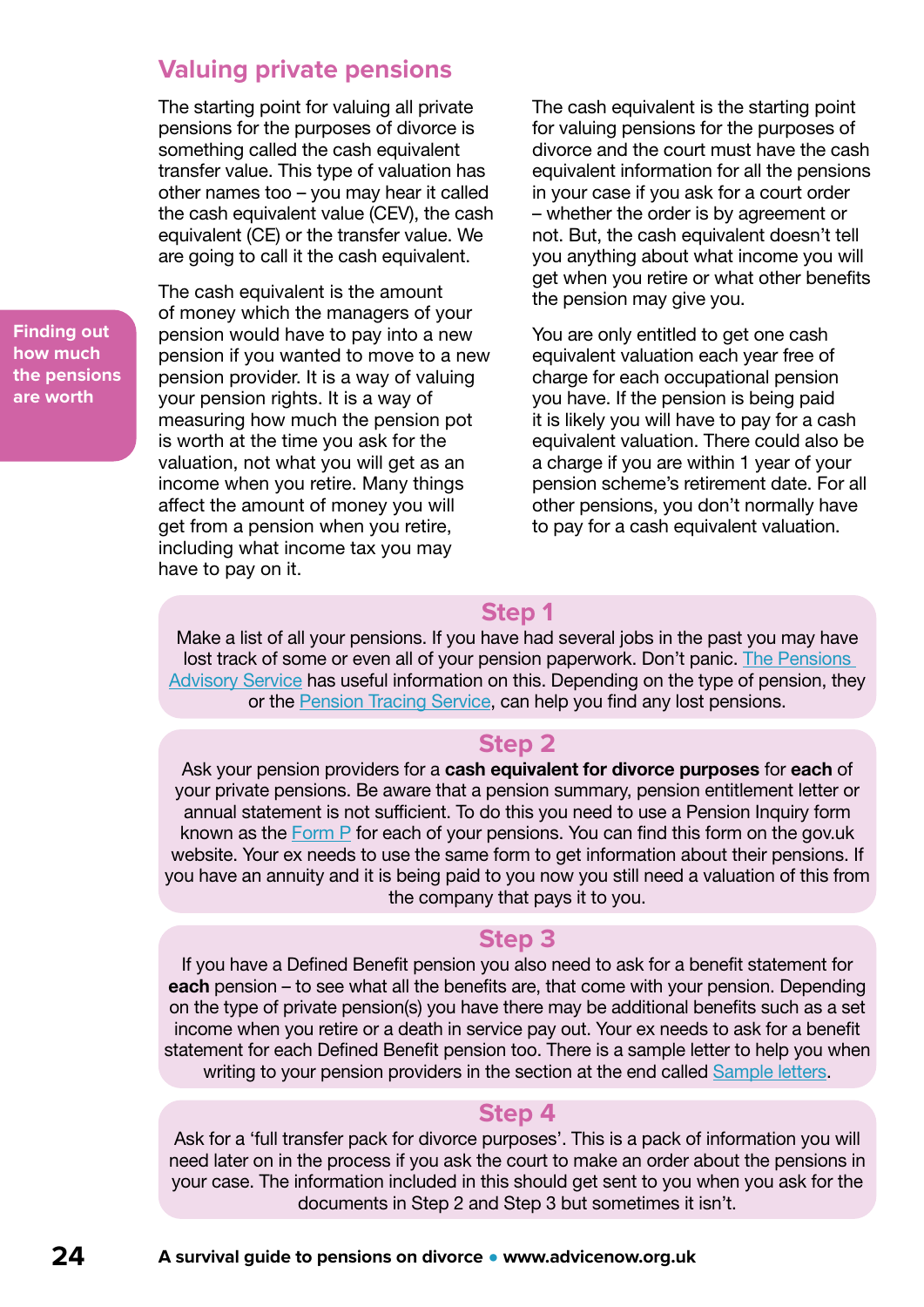### **Our top tips on getting your cash equivalent and pension benefit statement**

Pension providers don't always respond quickly so you need to ask for this information as soon as possible. It can take many weeks or even months to receive it all. This can be very frustrating but don't give up – this is crucial information you both need.

Pension providers can take around 3 months to give you the cash equivalent documentation. Keep a record of the date you ask for the information and then follow up (to check it has been received and is being dealt with). Be firm but always polite!

If you send your request by post, make sure you keep a copy. If you send it by email make sure you don't accidently clear out your sent box. If you have to do your request online take photos or screenshots of what you say so you have a record.

When you do get the information you have requested keep your paperwork tidy in a folder, so you can find it when you need it.

![](_page_24_Picture_5.jpeg)

**Finding out how much the pensions are worth**

When you get your cash equivalent valuations and your statement of benefits for your Defined Benefit pension, if you have one, you need to read it all carefully. The statement of benefits will set out what, if any, extra benefits come with your pension. These extra benefits can make your pension (or your ex's) a lot more valuable. If you struggle to work out what it means, the best place to get help to start with is the [Pensions Advisory Service.](https://www.pensionsadvisoryservice.org.uk/ask-us) You can contact them in lots of different ways – depending on what suits you best. The statement of benefits document is not easy to understand and it is likely you will need expert help if you have a Defined Benefit pension. We talk more about this in [Stage 3 – working out if](#page-28-0)  [you need expert help](#page-28-0) and [Stage 4 –](#page-32-0)  [getting expert help on pensions](#page-32-0).

Depending on what type of pension you and your ex have, the cash equivalent information might sometimes be enough for you to negotiate with your ex and reach an agreement. To work this out though you need to know what your ex has in terms of pensions.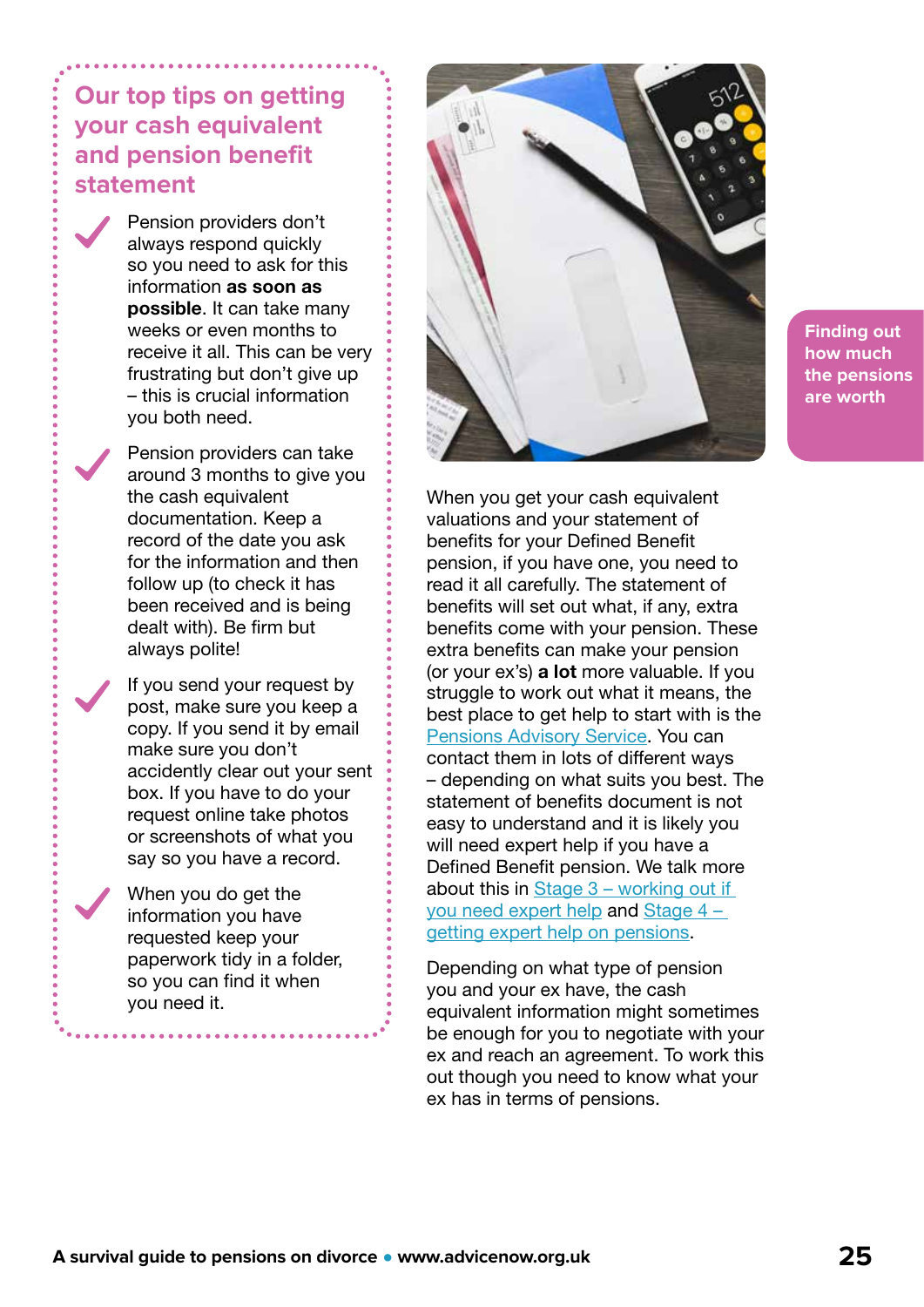# <span id="page-25-0"></span>**Stage 2 – sharing your pension information with your ex**

Make sure you have the following for all of your pensions:

- Cash equivalent valuations,
- **Benefits statement for any Defined** Benefit pension you may have,
- **State Pension valuations and** statements/forecasts.

When you have all of these documents you need to give copies of them to your ex.

They need to get this information together for their pensions too and then you need to agree to show each other that information. If one of you has a lawyer this will be done via them. If you agree to go to mediation the paperwork can be shared through that process. If you don't go to mediation or have a lawyer involved you will need to agree a date and method of exchanging your financial information yourselves.

If a case like yours ends up in court, the court requires that each of you fill in a long form, called Form E, about all your finances, not just pensions. This isn't an easy form to do without some help. We have made a [film](https://www.advicenow.org.uk/guides/how-fill-your-financial-statement-form-e-film) about how to fill it in and also a guide – [How to apply for a](https://www.advicenow.org.uk/guides/how-apply-financial-order-without-help-lawyer)  [financial order without the help of a](https://www.advicenow.org.uk/guides/how-apply-financial-order-without-help-lawyer)  [lawyer](https://www.advicenow.org.uk/guides/how-apply-financial-order-without-help-lawyer) – that takes you through the form, step by step.

If you don't end up in court you don't have to fill in the Form E but you might find it helpful to anyway, as it shows you what level of detail is needed and gives some structure and order to the sharing of financial information. You can agree well in advance a date by when you are going to have your forms filled in and ready to give a copy to the other.

When you have swapped your information about your pensions with your ex, you are ready to work out (or get help to work out) if the information is complete and what you have is enough or if you need expert advice on the pensions in your case. We talk about this in [Stage 3 – working out if you need](#page-28-0)  [expert help.](#page-28-0)

### **What to do if your ex won't communicate with you on finances**

- **If you struggle to communicate** with your ex or they simply ignore you then you are probably going to need help from someone else. Go to Stage 7 [– the next steps when you have](#page-49-0)  [an agreement, or what to do if](#page-49-0)  [you can't agree](#page-49-0) and the bit called What to do if you can't reach agreement with your ex, for more help.
- You might also find some of the letters in the section called [Sample letters](#page-62-0) helpful to use as a starting point when communicating with your ex. It may already feel like you have really tried to do this, but if you don't have some sort of record of what you have said (text, email or letter) then it will be hard to prove you have made an effort, if you need to later on. So, it is good to set out your position on reaching an agreement in an email or letter. Remember to keep copies!

**Sharing your pension information with your ex**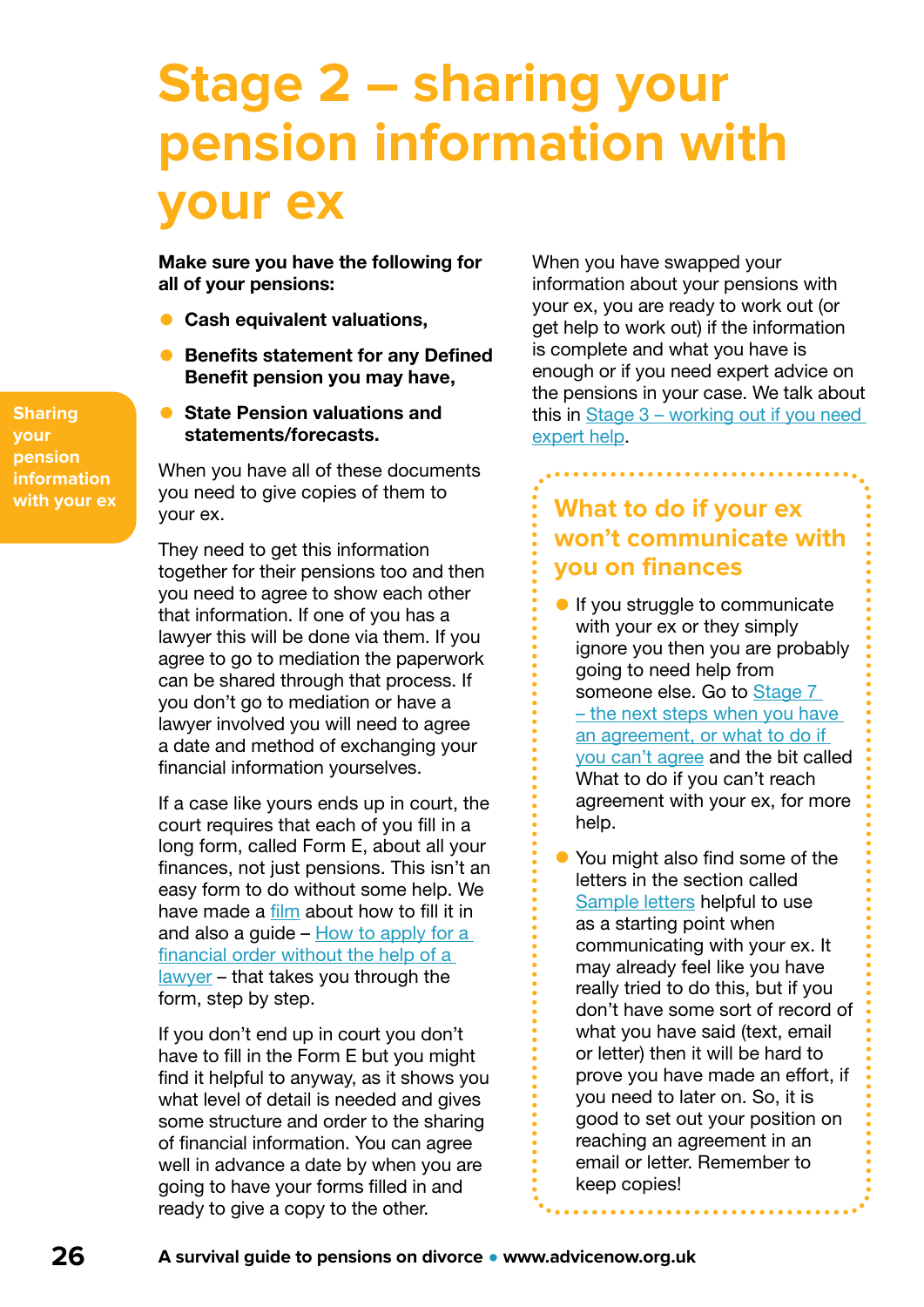![](_page_26_Picture_0.jpeg)

### **Domestic abuse and divorce with your example the set of the set of the set of the set of the set of the set of the set of the set of the set of the set of the set of the set of the set of the set of the set of the set o**

If your ex has been abusive to you in the past or is still being abusive it may well not be safe for you to deal directly with them about your finances or any other issues for that matter. If they know you want to try and sort finances out but are refusing to cooperate this could be a way of them still trying to control the situation and, by doing so, control you. To stay safe, it is likely you will need to get expert help from a specialist family lawyer who has experience of dealing with cases where domestic abuse is involved.

Domestic abuse is not only about one person being physically violent to the other. It happens when one person controls the other in a family or intimate relationship. There are many different types of abuse including:

- emotional.
- psychological,
- economic, including financial,
- physical and
- sexual.

It can happen at any time and can often get worse when you split up, when your ex may try hard to keep controlling you. It can include behaviour by your ex to deliberately hide financial information and assets from you. To learn more about what economic abuse can look like have a look at the Surviving [Economic Abuse](https://survivingeconomicabuse.org/economic-abuse/what-is-economic-abuse/) website.

Have a look at the section called [More](#page-56-0)  [help and advice](#page-56-0) if you think your ex has been or is being abusive to you.

If you are on a low income and can get evidence of the abuse you have experienced, you may be able to get legal aid to cover the costs of a solicitor. There are various rules about who can get legal aid so it is a good idea to [Check if you can get legal aid](https://www.advicenow.org.uk/links/check-if-you-can-get-legal-aid) on the gov.uk website and read more about this in our short guide called [How to get](https://www.advicenow.org.uk/know-hows/how-get-legal-aid-family-law-problem)  [legal aid for a family law problem](https://www.advicenow.org.uk/know-hows/how-get-legal-aid-family-law-problem).

**Sharing your pension information**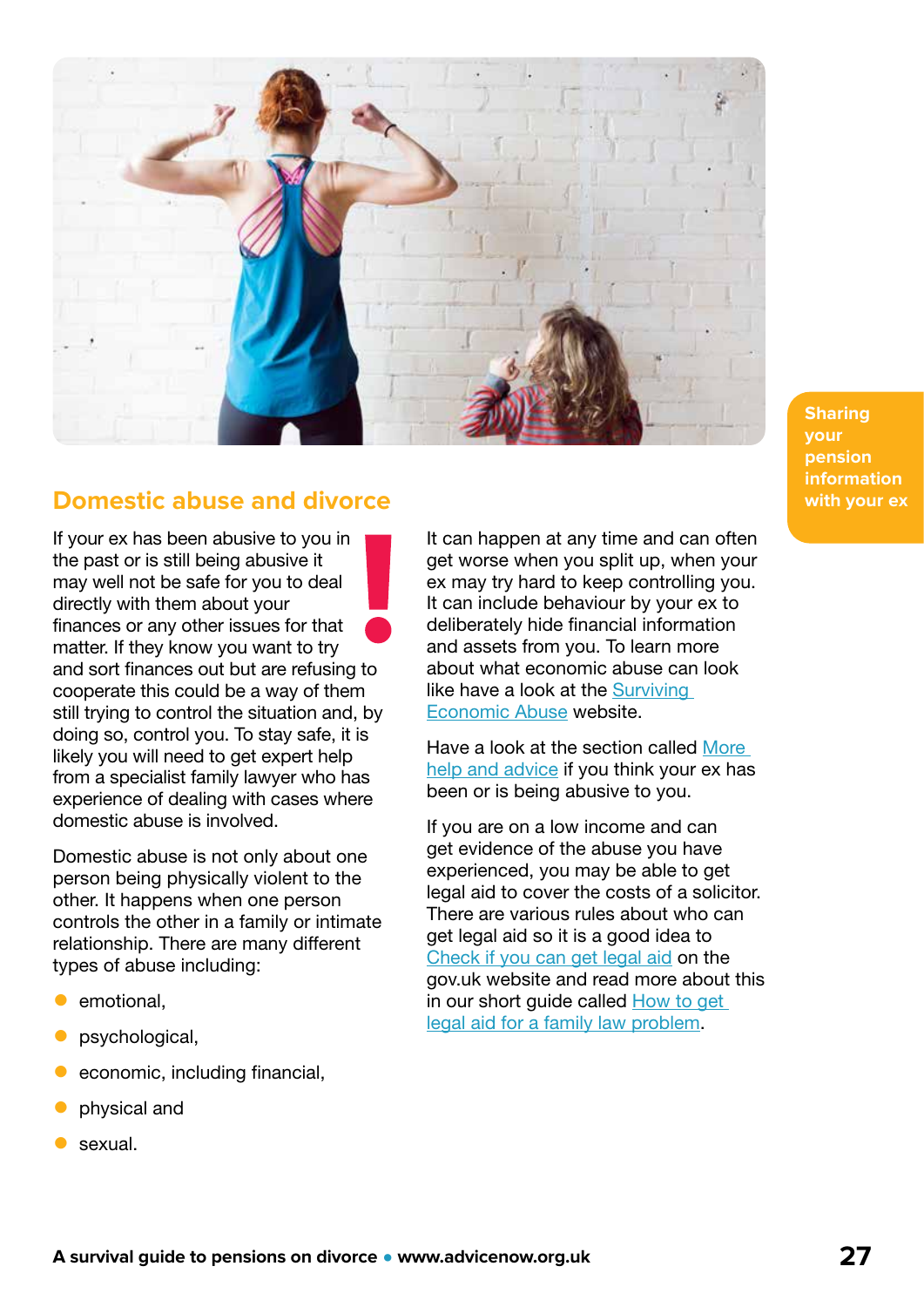![](_page_27_Picture_0.jpeg)

### **Maureen's story**

I was really nervous about bringing up pensions with my husband when we separated. It was never easy to talk about money with him – it used to make him angry if I spoke up about it at all. I felt like I was walking on egg shells whenever anything like that came up.

I just knew he would be furious about me saying I might need some of his pension because he had worked to build it up, and I hadn't.

My friend said even though I was nervous and even a bit scared I needed to do something about it. We sorted it out eventually through a solicitor. She was really supportive and encouraged me to get some help from a local domestic abuse charity.

Having the solicitor to speak to him for me made me feel less intimidated. He wasn't at all happy, but when I realised I had the law on my side I felt a lot better.

**Sharing your pension information with your ex**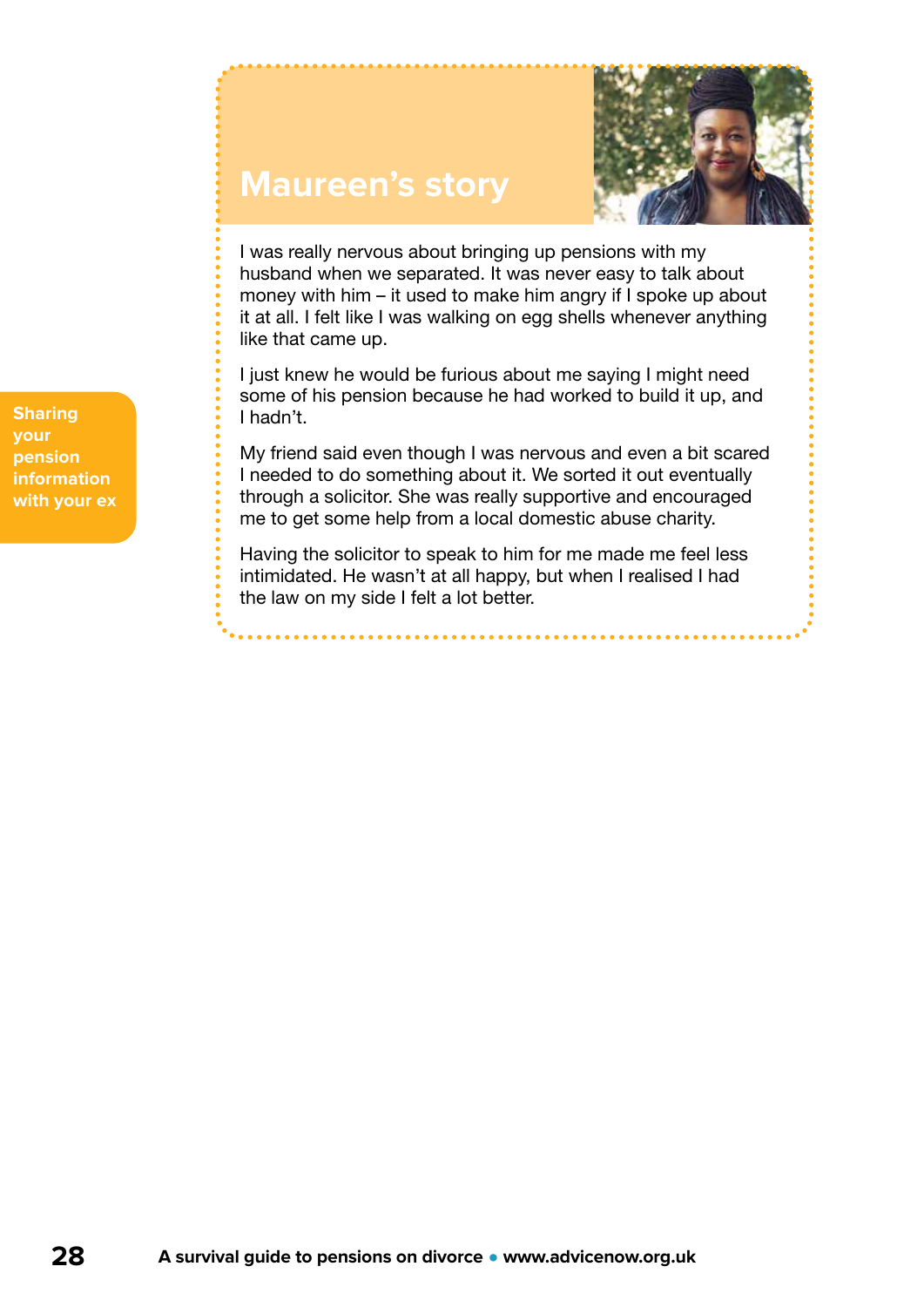## <span id="page-28-0"></span>**Stage 3 – working out if you need expert help**

The next question is whether or not you need expert help to work out if the cash equivalent valuations give a proper picture of the value of the pensions in your case. You will need to weigh up the costs of doing this with the benefits you will get from expert advice. This section will look at when it is likely to be very tricky to work things out by yourself and so will be worth getting expert help. Then in [Stage 4 – getting expert help on](#page-32-0)  [pensions](#page-32-0) we explain more about what sort of expert you might need and how to find one.

There are several situations when the cash equivalent valuations don't give a true value of your (or your ex's) pension, particularly if they are Defined Benefit pensions. For a reminder on the different types of pensions you may have, take another look at [Pensions – the basics](#page-8-0).

If you do not understand the value of the benefits that come with your or your ex's pension you may work out an agreement that is not fair. You may well do yourself out of getting a proper share of the real assets involved. This could mean you are a lot worse off when you stop working.

The table below explains when you may or will need more than just the cash equivalent valuations to get a proper sense of the value of the pensions in your case. If you find yourself in any of these situations it is likely that the money you need to spend to get expert help will be money very well spent down the line. In fact, the cost of not getting help and getting it wrong can be enormous – in terms of actual money – tens or even hundreds of thousands of pounds.

**Working out if you need expert help**

#### Situation 1

Pensions add up to more than cash equivalent valuation of £100,000

If the cash equivalent valuations for all your and your ex's pensions add up to more than £100,000, particularly if any are Defined Benefit pensions, you should get expert help.

If all the pensions are Defined Contribution pensions (and they add up to £100,000 or more) and there is a significant age gap between you and your ex, you may well need expert help.

But beware – even if the cash equivalent figures add up to less than £100,000 but there are extra benefits to one or more of the pensions you may need an expert to help. Or if the cash equivalent figures add up to less than £100,000 but actually make up a large percentage of the overall assets in the case it may be useful to get expert help.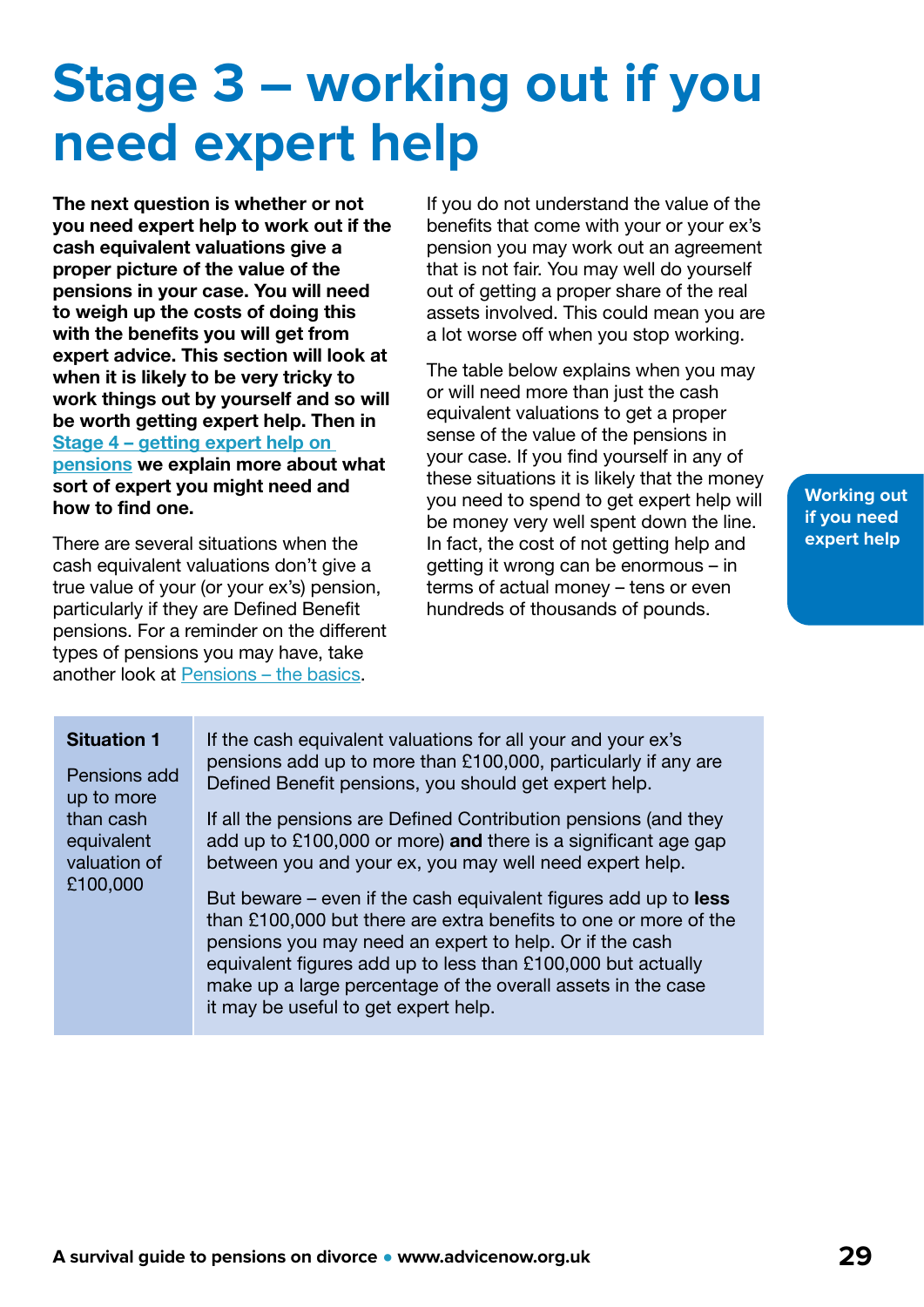| <b>Situation 2</b><br>One (or more)<br>Defined<br><b>Benefit</b><br>pension             | Roughly speaking, if the cash equivalent of Defined Benefit<br>pension is between £100-200k you may well need a report.<br>If it is over £200k you will need an expert report.<br>If any of the pensions in your case is a uniformed public sector<br>pension (such as the Police, Fire Service or Armed Forces) then<br>you will probably need an expert to work out how it should be<br>shared, whatever its value.<br>You could miss out on a lot if you just accept a cash equivalent<br>valuation of a Defined Benefit pension from your ex. To see how<br>this works look at Mike and Bridgette's story on page 32.                                                        |
|-----------------------------------------------------------------------------------------|----------------------------------------------------------------------------------------------------------------------------------------------------------------------------------------------------------------------------------------------------------------------------------------------------------------------------------------------------------------------------------------------------------------------------------------------------------------------------------------------------------------------------------------------------------------------------------------------------------------------------------------------------------------------------------|
| <b>Situation 3</b><br><b>Defined</b><br>Contribution<br>pensions with<br>extra benefits | Some older Defined Contribution pensions actually have some<br>benefits attached to them which make them more like Defined<br>Benefit pensions.<br>Examples of such benefits are built in guarantees, like a<br>guaranteed lump sum when you retire. Some have a guaranteed<br>annuity rate. This means that you are guaranteed a set rate on an<br>annuity from that pension provider, which is higher than you<br>could buy on the open market now. Guaranteed annuity rates<br>can be extremely valuable and significantly change the value<br>of the pension.<br>If any of the pensions in your case have extra benefits like this<br>you may need to get an expert to help. |
| <b>Situation 4</b><br>There is a<br>significant<br>age gap<br>between you               | If there is a significant age gap between you and your ex then<br>it is more likely you will need expert help to work out how the<br>pensions should be shared. This is because the younger of the<br>two of you may not retire for many years and so the pension<br>value will need to stay invested to meet the younger person's<br>needs but at the same time the older of the two of you is more<br>likely to need income from a pension now or in the near future.<br>An expert can explain how to work this out so it is fair to both<br>of you.                                                                                                                           |

**Working out if you need expert help**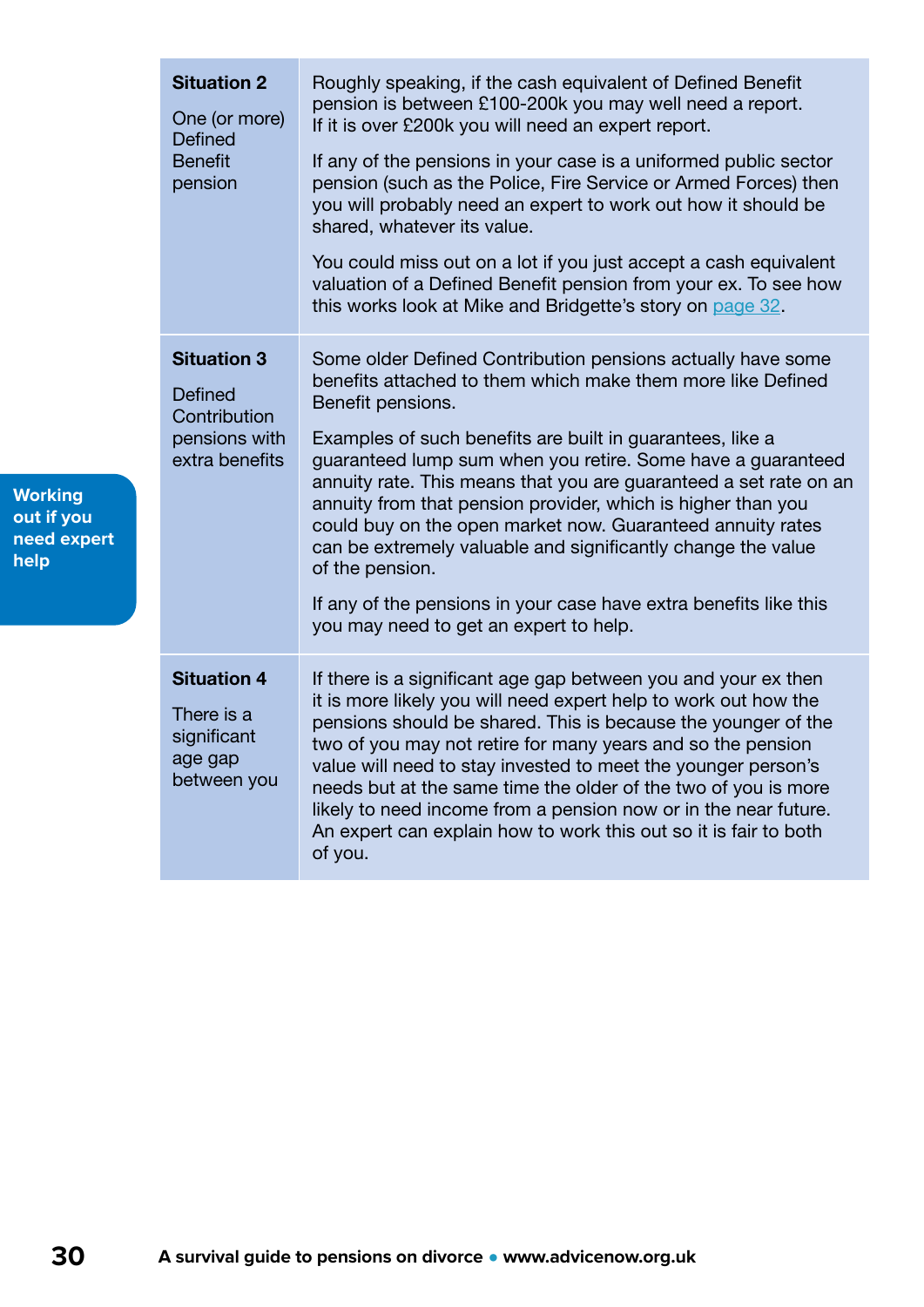| <b>Situation 5</b><br><b>Offsetting</b>                                    | If you are seriously thinking about the offsetting approach (where<br>one of you keeps your pension and the other gets a greater share<br>of another asset such as the family home) it is likely you will need<br>an expert to help value the pension, especially if the pension is a<br>Defined Benefit pension. This is because the cash equivalent<br>figures just can't tell you if, for example, keeping the family house<br>now is a good trade-off for maybe ending up with no or very little<br>pension later.<br>Pensions and other assets such as a house are such different<br>things – often described as trying to compare apples and pears.<br>Only an expert can tell you if a particular agreement using<br>offsetting will end in a fair outcome in your circumstances.<br><b>An offsetting example</b><br>Gemma and Rachel own a family home worth around £400,000<br>and Gemma has a NHS pension with a cash equivalent value of<br>£400,000. It might seem fair for Gemma to keep her pension and<br>for Rachel to have the family home. But, in reality the true value<br>of the NHS pension (measured by how much it would cost to buy<br>those benefits on the open market with help from an expert)<br>could be closer to £600k. So, this offset would not be a fair<br>outcome for Rachel. | <b>Working out</b><br>if you need<br>expert help |
|----------------------------------------------------------------------------|---------------------------------------------------------------------------------------------------------------------------------------------------------------------------------------------------------------------------------------------------------------------------------------------------------------------------------------------------------------------------------------------------------------------------------------------------------------------------------------------------------------------------------------------------------------------------------------------------------------------------------------------------------------------------------------------------------------------------------------------------------------------------------------------------------------------------------------------------------------------------------------------------------------------------------------------------------------------------------------------------------------------------------------------------------------------------------------------------------------------------------------------------------------------------------------------------------------------------------------------------------------------------------------------------------------------|--------------------------------------------------|
| <b>Situation 6</b><br><b>Serious</b><br>medical<br>condition               | If one of you has a serious medical condition, diagnosed by a<br>medical professional, which will probably impact on how long<br>you are likely to live, you may be able to get a higher pension<br>payment because it might be paid out over a shorter time than<br>if you were in good health. You are likely to need help from an<br>expert on this because it could impact on the division of the<br>pensions.                                                                                                                                                                                                                                                                                                                                                                                                                                                                                                                                                                                                                                                                                                                                                                                                                                                                                                  |                                                  |
| <b>Situation 7</b><br>When there is<br>a choice of<br>pensions to<br>share | If you and your ex are in a position where there is a choice of<br>pensions to share you are likely to need an expert to help with<br>this. It might be better to share one type of pension, rather than<br>another one. This is because some pensions can lose significant<br>value when they are shared.                                                                                                                                                                                                                                                                                                                                                                                                                                                                                                                                                                                                                                                                                                                                                                                                                                                                                                                                                                                                          |                                                  |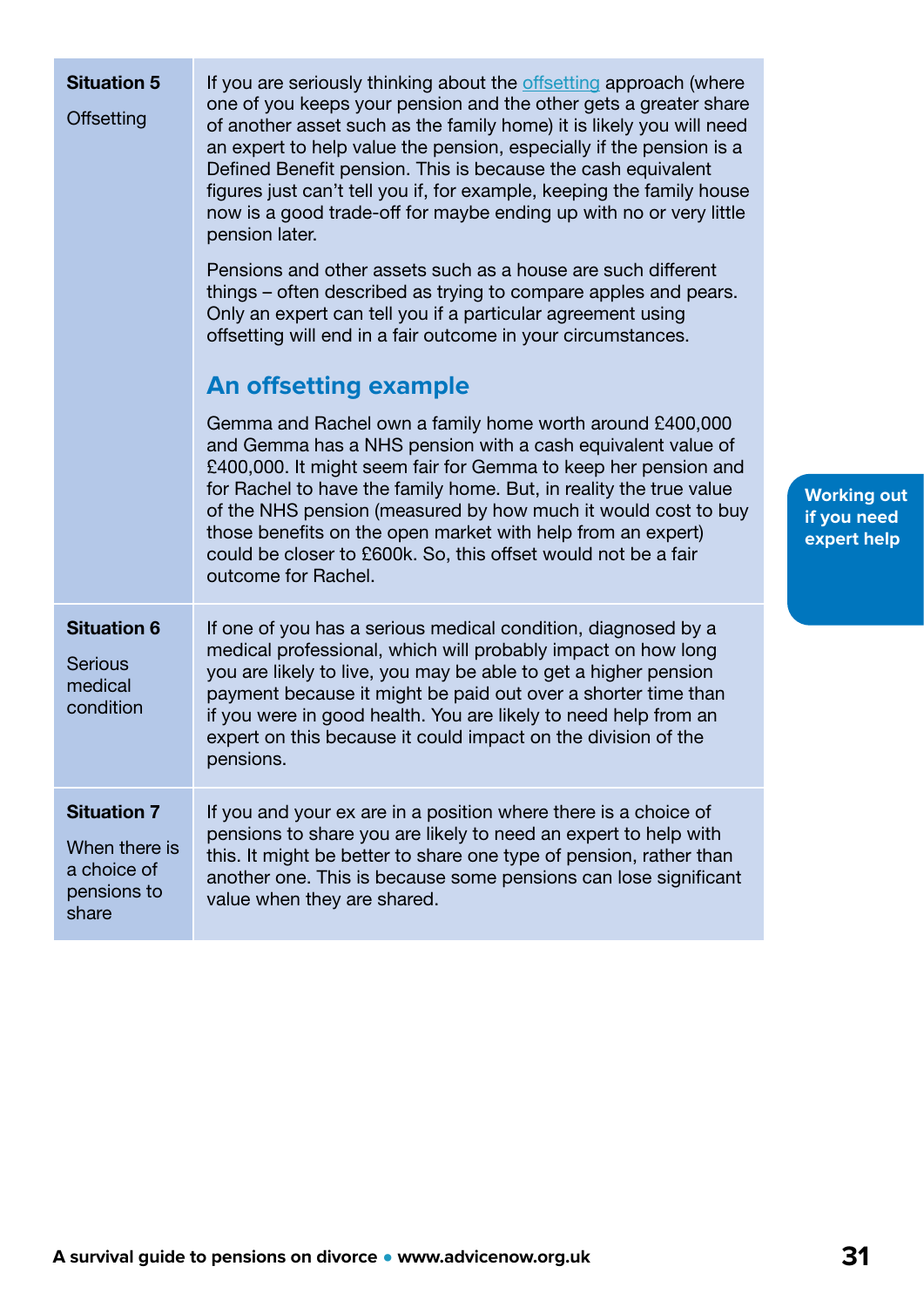### <span id="page-31-0"></span>**Mike and Bridgette**

This is not a real case but it shows a typical situation. We hope it helps to show why just using the cash equivalent valuations in some situations may not lead to a fair outcome. Be aware that this is just giving you an example of the pensions in Mike and Bridgette's divorce. Pensions are just one part of the jigsaw when sorting out a final agreement on finances.

Bridgette is 55 years old and has an NHS pension (Defined Benefit pension), with a recent cash equivalent valuation of £156,300. Under her pension scheme she is entitled to a preserved pension of £7,500 each year (she will never get less than this amount each year) and lump sum of £22,500, which she can get when she is 60.

Mike is 58 years old and has a Self-Invested Personal Pension (Defined Contribution pension), with a recent cash equivalent valuation of £200,000.

If just the cash equivalent valuations are used Mike has a cash equivalent valuation of £43,700 more than Bridgette. So it seems that to get to a fair outcome there may need to be a pension sharing order made in favour of Bridgette. Or maybe offsetting could take place, so that if Mike keeps all his pension Bridgette gets a bigger share of a different asset, such as any savings.

But actually, if Mike takes a lump sum of £22,500 from his pension to match that of Bridgette's, his pension when he gets to 60 will be £5,200 each year compared with Bridgette's £7,500 each year.

In this case, the cash equivalent valuations don't give the full picture because the income from a Defined Benefit pension can be very different to that of a Defined Contribution pension even when the cash equivalent valuations are similar. If this couple just used the cash equivalent valuations, Bridgette would have got some of Mike's pension when in fact her pension has more benefits and it is potentially Mike who should have a share of her pension or a greater share of another financial asset, not the other way round.

When one person (or both) has a Defined Benefit pension you need an expert to help work out what income both people will get when they retire so you can see what will end up being a fair outcome overall.

**Working out if you need expert help**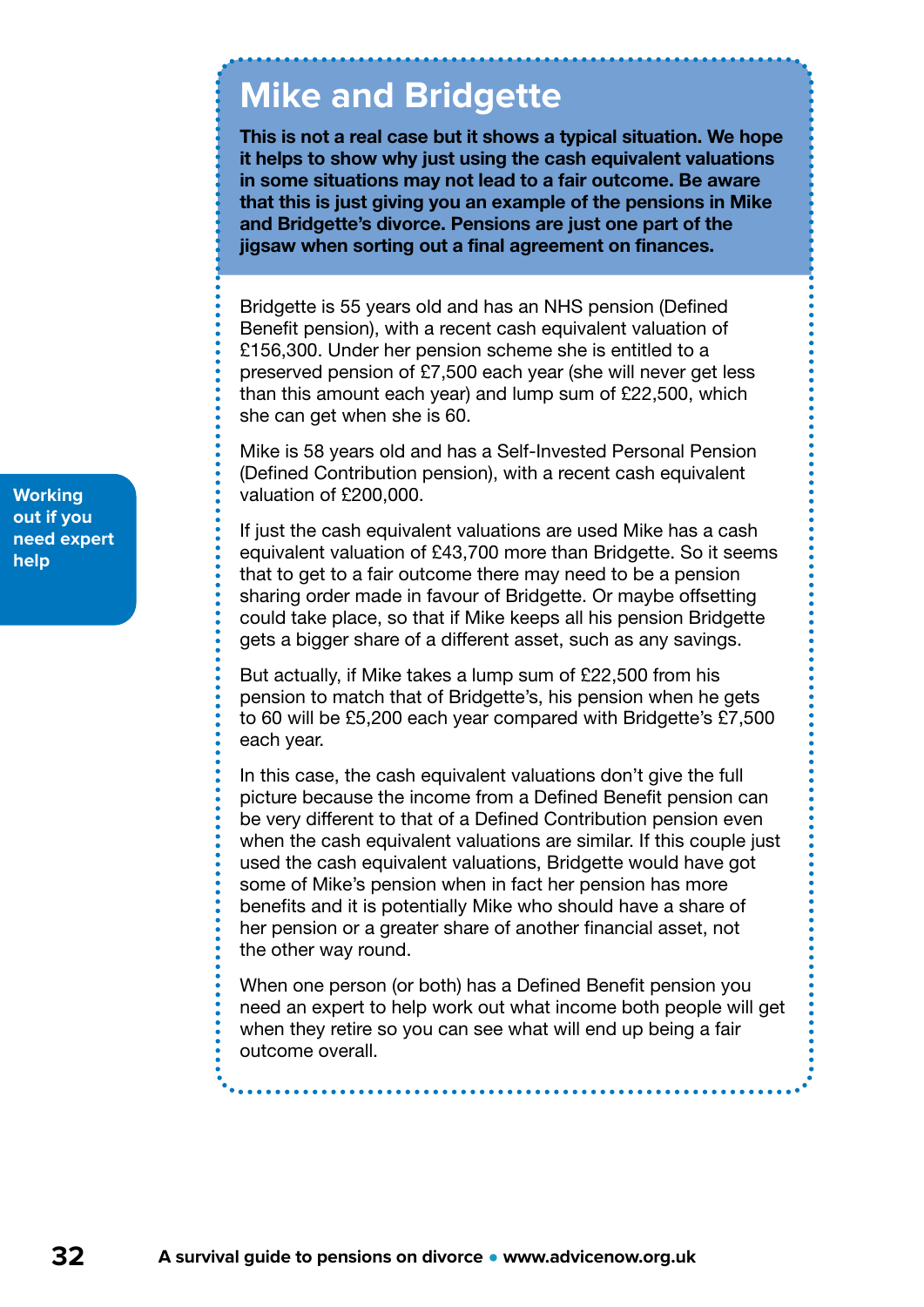## <span id="page-32-0"></span>**Stage 4 – getting expert help on pensions**

If you find yourself in any of the situations set out in Stage 3 – working [out if you need expert help](#page-28-0) you really will need to get help, if you possibly can afford to, from an expert who can assess what all the pensions in the case are really worth.

There are different names for someone who can give this kind of advice. The one we are going to use in this guide is a Pensions on Divorce Expert, or PODE, for short.

There are other experts, legal and financial, that it may be very helpful to speak with too. While there may be an ideal way of having different professionals on hand to help, the approach that will work best depends on the circumstances of your case and, of course, on what you can afford.

In this next section we explain more about:

![](_page_32_Picture_5.jpeg)

the different professionals that can help,

when it may be ideal to use them, if you can afford it,

how to find them,

the costs and time frames of using a Pensions on Divorce Expert.

### **The different professionals who can help you**

### **Lawyers**

The word 'lawyer' is often used to describe someone who is legally qualified and trained to advise and represent you if you have a legal problem. There are three main types of regulated lawyers you could go to for legal advice about your divorce. These are solicitors, legal executives and barristers. If you want to, you can find out more about these different legal professionals in [A survival guide to going](https://www.advicenow.org.uk/guides/when-other-side-has-lawyer-guide-litigants-person-0)  [to court when the other side has a](https://www.advicenow.org.uk/guides/when-other-side-has-lawyer-guide-litigants-person-0)  [lawyer and you don't.](https://www.advicenow.org.uk/guides/when-other-side-has-lawyer-guide-litigants-person-0)

If you can afford it, it would be really sensible to get legal advice about where you stand in terms of the finances in your divorce, as early on as possible before you make any big decisions.

A lawyer can advise you on the pensions situation in your case and recommend a Pensions on Divorce Expert to you, if they think it would be a good use of money – mainly if you find yourself in any of the situations explained in [Stage 3 –](#page-28-0)  [working out if you need expert help.](#page-28-0) If you agree to this and can afford it, it is common for the lawyer to instruct the Pensions on Divorce Expert – to ask them all the right questions to get a report that helps you (and your ex) find out the real value of the pensions, for the purposes of your divorce, and how they should be split.

If you and your ex decide to do this, it is very common for there to be just one expert, known as a 'Single Joint Expert' who writes a report for both of you (and the court, if you are going through the court process). There are a lot of rules about how this has to be done. They can be found in [Part 25 of the Family](https://www.justice.gov.uk/courts/procedure-rules/family/parts/part_25)  [Procedure Rules 2010](https://www.justice.gov.uk/courts/procedure-rules/family/parts/part_25) and in [Practice](https://www.justice.gov.uk/courts/procedure-rules/family/practice_directions/practice-direction-25d-financial-remedy-proceedings-and-other-family-proceedings-except-children-proceedings-the-use-of-single-joint-experts-and-the-process-leading-to-expert-evidence-being-put-before-the-court)  [Direction 25D](https://www.justice.gov.uk/courts/procedure-rules/family/practice_directions/practice-direction-25d-financial-remedy-proceedings-and-other-family-proceedings-except-children-proceedings-the-use-of-single-joint-experts-and-the-process-leading-to-expert-evidence-being-put-before-the-court). One important rule is that the expert must be impartial – not take one person's side over the other. Another important rule is that all communications with the expert, however they take place, must be open and clear, to both you and your ex.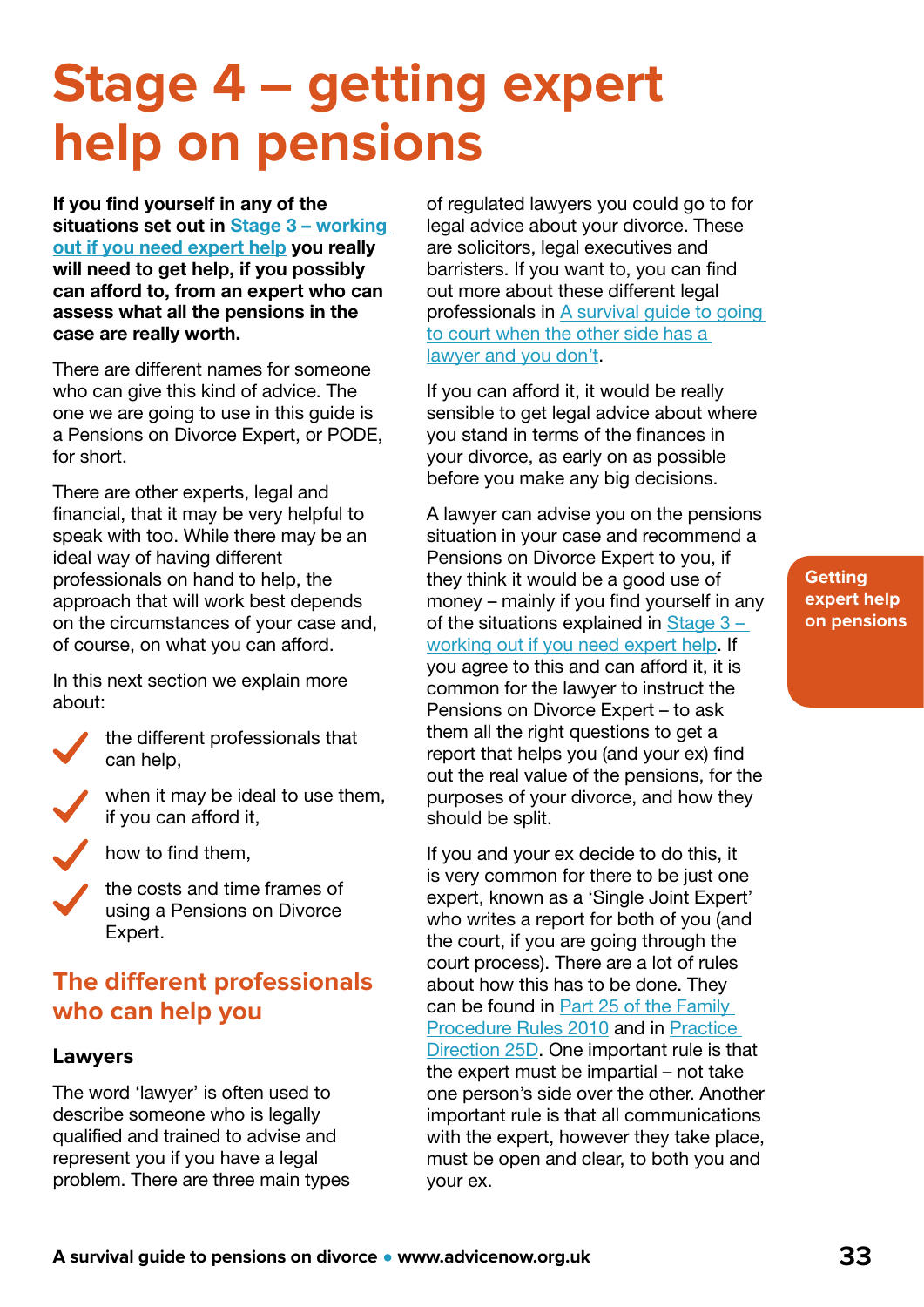If you do use a Single Joint Expert you should:

- Always communicate in writing if possible – by email or letter so that there is a clear record of what is said.
- Include your ex or their lawyer in every communication you have with the expert. This could be by adding them to email exchanges or if you send a letter, make sure you send a copy to your ex or their lawyer. Avoid phone calls.
- Be polite when you contact the expert, for example by using their surname rather than first name.
- Make sure you discuss any new questions or requests for the expert with your ex, or their lawyer, first before bringing them up with the expert.
- Avoid telling the expert about any discussions you have that your ex's lawyer calls 'without prejudice' discussions. These are discussions or communications that are protected so that whatever you or your ex might say or do about reaching an agreement cannot be used to your disadvantage later in a court hearing. They are confidential and should not be shared with the expert.

It is also really important to understand that if you decide, by yourself, without a lawyer or without agreement with your ex, to ask a Pensions on Divorce Expert to do a report you will not be allowed to use it in court unless the court gives you permission.

When the report is done, if you can afford it, it then makes sense to get further advice from the lawyer on what would be a reasonable and fair outcome in terms of an overall agreement about finances.

You can get legal advice from any of the three different types of legal professionals listed above but often the starting point would be either a solicitor or legal executive. Barristers are usually instructed by solicitors or legal executives once a case is up and running. But some barristers now take cases direct from members of the public without a solicitor being involved. This is called 'direct access' or 'public access'. You can find out more about direct access and if it is something that might work for you at the **[Direct Access Portal](https://www.advicenow.org.uk/links/public-access-directory-bar-council)** on the Bar Council website. You may find a barrister through this route who is happy to look at your case and advise you on whether you need a Pensions on Divorce Expert to do a report.

Another option to help you reduce costs at the start and to help you work out your options is to look into lawyers who may volunteer their time in your local area. For more on this take a look at the section called [More help and advice](#page-56-0).

Some family lawyers offer a particular approach to sorting out family law problems. This is called collaborative law. To use this approach you and your ex need to agree to both find your own collaboratively trained lawyer and the four of you all meet together to work things out. This can mean the negotiations are quicker than when using a lawyer in a more traditional way. You can find more information on this approach on the [Resolution website](https://resolution.org.uk/looking-for-help/splitting-up/your-process-options-for-divorce-and-dissolution/the-collaborative-process/).

If you decide to use a lawyer be sure to check out our top tips for finding a good one.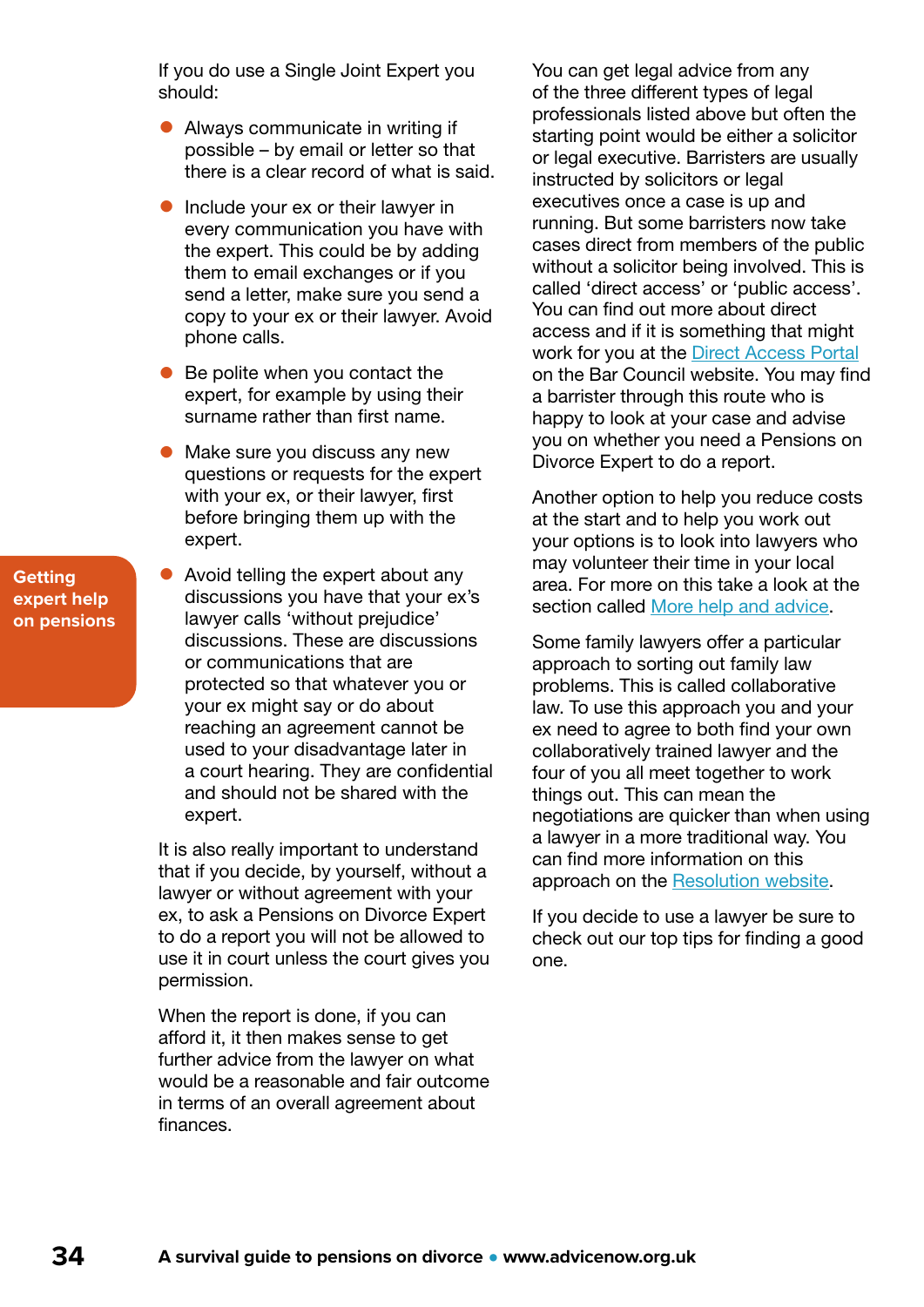### **Our top tips for finding a good lawyer**

You can search for a specialist lawyer near you who has been accredited by the Law Society. This means they have a significant amount of experience and expertise and have passed a Law Society assessment. There are two accreditations that family lawyers can have – the family law accreditation and family law advanced accreditation. On the [Law Society Find a solicitor page](https://solicitors.lawsociety.org.uk) you can click on 'More search options' on the right at the bottom of the box. This gives more options to choose from. Here you can tick the accreditation box for 'Family' or 'Family – advanced', or both. When you have found some accredited family lawyers near you it is a good idea to look at their website to see if they talk about dealing with pensions. Phone around and say that you think you may need to use a Pension on Divorce Expert and ask them who they work with.

You can also look for a specialist family lawyer by searching for an accredited member of [Resolution](https://resolution.org.uk). Resolution members must commit to helping you work out your legal problem in a non-confrontational way. A green tick next to the lawyer's name tells you that they offer legal aid. Go to the 'Find a professional' page Then, click on 'advanced search'. Click on 'Type of Resolution accreditation' and then choose 'Complex lower income financial remedies' and 'Pensions'.

Shop around – the fees lawyers charge can vary a lot from firm to firm.

Be clear about what you have to pay and when.

Try and choose a firm of solicitors that have the Law [Society Lexcel quality mark](https://www.advicenow.org.uk/links/law-society-lexcel). This means the Law Society has given the firm an award to say the firm gives clients a good service.

If you are on a tight budget then make sure you only use your lawyer's time when you really need it. Making sure you are well prepared and organised for each time you speak with or see your lawyer will keep the costs down. For more helpful tips on seeing a lawyer take a look at [How to prepare for seeing a solicitor or adviser.](https://www.advicenow.org.uk/know-hows/how-prepare-seeing-solicitor-or-adviser)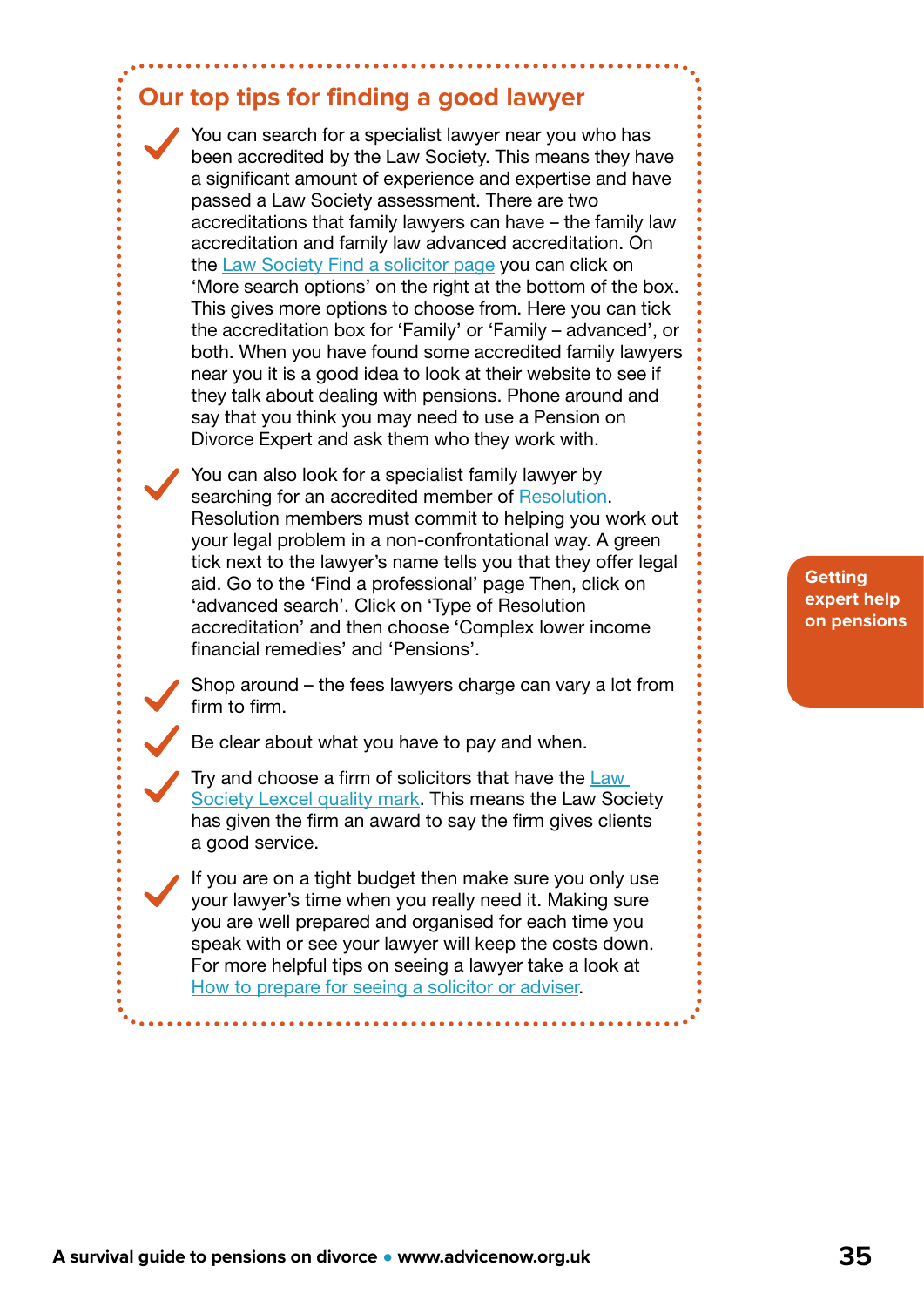If you can't afford legal advice or you don't want to spend what money you do have in that way, be sure to take a look at our other guides on working through the divorce process and sorting out your finances on divorce. You can find all of these and more in our [Help with family](https://www.advicenow.org.uk/help-deal-family-problems)  [problems section.](https://www.advicenow.org.uk/help-deal-family-problems)

### **Pensions on Divorce Experts – what they are and how to find one**

While a lawyer who specialises in divorce and finances can advise you on the law, they cannot give you financial advice.

Someone who is financially qualified and has experience in pensions on divorce can examine the pensions and if needs be, do a report on how they should be split. These people include:

**Getting expert help on pensions** Financial advisers or planners

Actuaries

But these experts are only Pensions on Divorce Experts as well if they are experienced in the area of pensions on divorce. Currently, there is no specific qualification that someone can get to become a Pensions on Divorce Expert. To try and deal with this, a group of judges, lawyers and Pensions on Divorce Experts called the Pension Advisory Group has written a long list of things a Pensions on Divorce Expert should be able to do if they are going to charge you for writing a report. The list is called a Self-certification of expertise. You can find it in the [Pension Advisory Group's](https://www.nuffieldfoundation.org/sites/default/files/files/Guide_To_The_Treatment_of_Pensions_on_Divorce-Digital(1).pdf)  [Guide to the Treatment of Pensions on](https://www.nuffieldfoundation.org/sites/default/files/files/Guide_To_The_Treatment_of_Pensions_on_Divorce-Digital(1).pdf)  [Divorce, Appendix D](https://www.nuffieldfoundation.org/sites/default/files/files/Guide_To_The_Treatment_of_Pensions_on_Divorce-Digital(1).pdf).

If you get advice from a lawyer, they are likely to recommend a Pensions on Divorce Expert who they work with. If you go to mediation it may be that the mediator can recommend one. If you decide to use an arbitrator (more about this in the next section) they can help you choose a Pensions on Divorce

![](_page_35_Picture_9.jpeg)

Expert or decide on one for you, in a similar way to a court would, if you and your ex can't agree.

If you don't get a recommendation and decide to find a Pensions on Divorce Expert yourself because you are in one of the situations set out in Stage  $3$ [working out if you need expert help,](#page-28-0) a good place to start is the [Resolution](https://resolution.org.uk/find-a-law-professional/) website. Some of the financial professionals who are Resolution members have a special accreditation from Resolution to say they are experts in pensions. If you want to look for someone with the Resolution accreditation in pensions go to the [Find a law professional](https://resolution.org.uk/find-a-law-professional/) page and click on 'Advanced search'. Click on 'Financial professional' in the box called 'Service offering'. Then go down to the box called 'Type of Resolution Accreditation' and choose the option 'Pensions'. Then click 'Search'. Do be aware that there are also many good Pensions on Divorce Experts who don't have this accreditation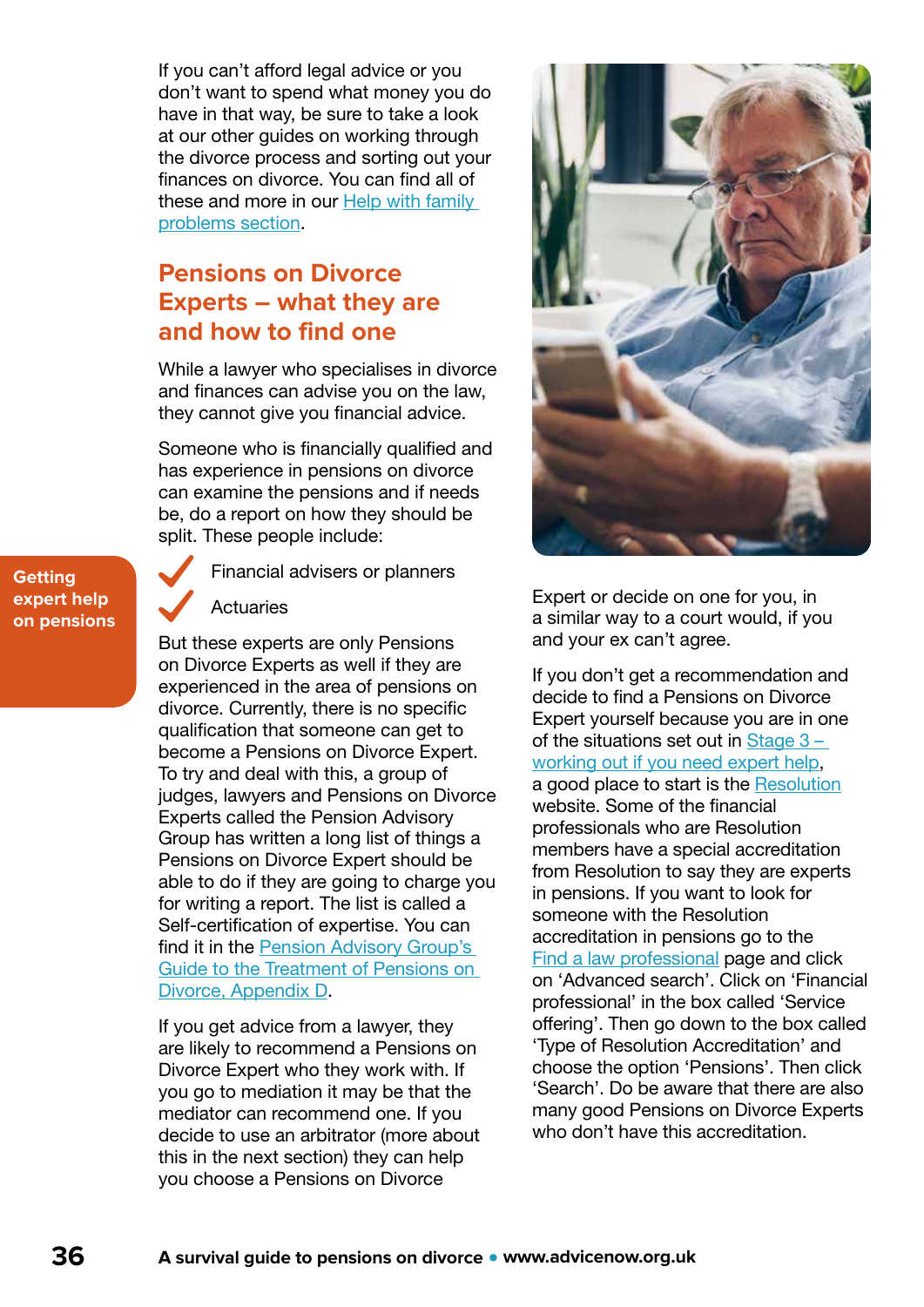Then, it is important to call around and ask some basic essential questions to work out if that professional has experience in dealing with pensions on divorce. Take a close look at their website and see what sort of work they say they do. If they say they deal with pensions on divorce and it says this somewhere prominent (rather than tucked away at the bottom of a long list), then this may be a good sign. It would be sensible to get a few quotes – just like you might if you wanted some building work done. This will help you work out the difference between a realistic cost for doing the work and something that is too good to be true.

So, there are different ways to find a Pension on Divorce Expert:

Through a specialist family lawyer, Through a mediator,

Through an arbitrator,

Through your own research.

Be aware that there aren't many financial professionals who are so specialised in pensions that they can call themselves Pensions on Divorce Experts. This means that they tend to take work across England and Wales, with communications by phone, email and Zoom. If you search using your postcode you may find that they are all rather far away. Don't let this put you off. It's possible you may not need to meet them in person often or even at all.

![](_page_36_Picture_6.jpeg)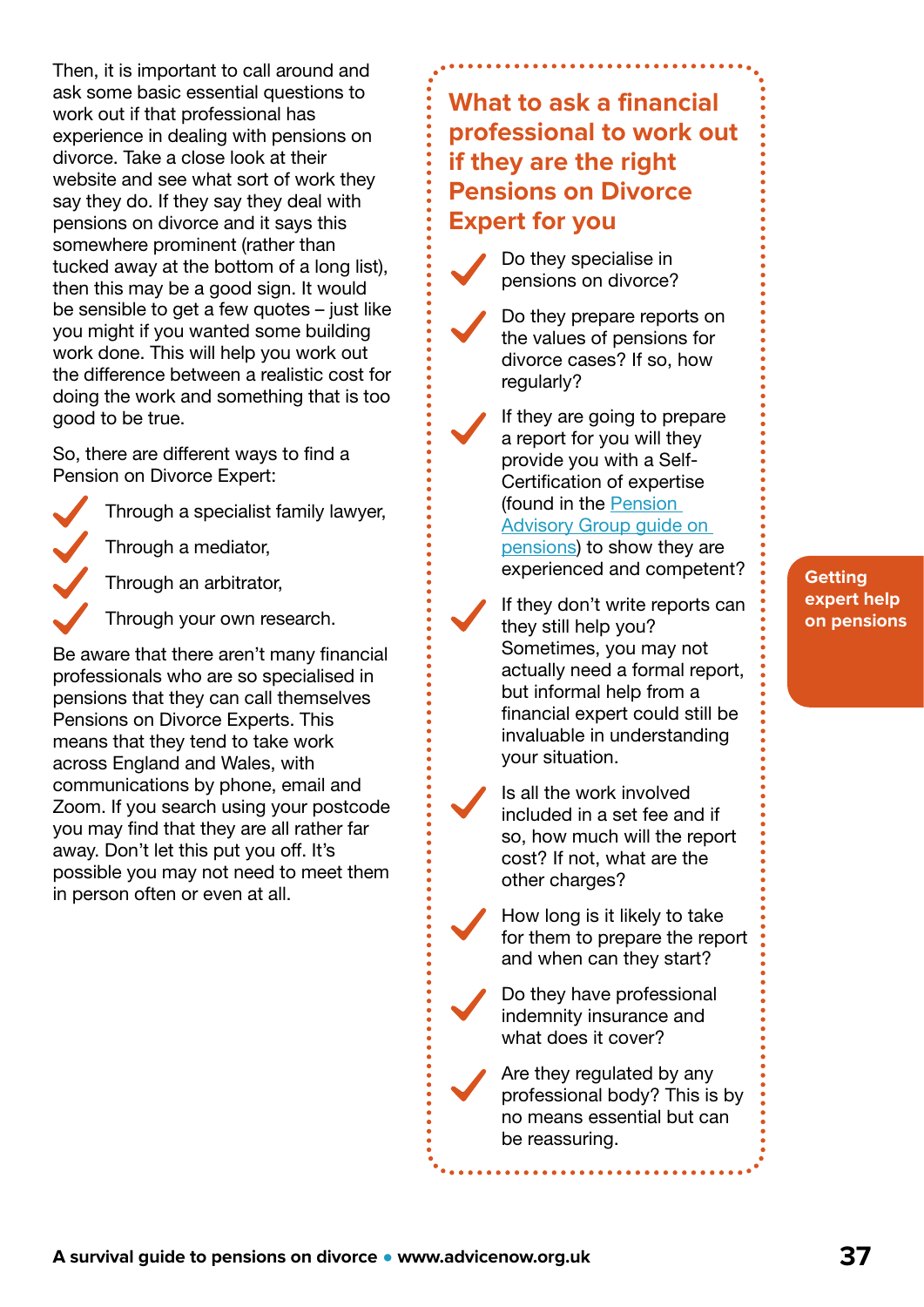### **What to ask the Pensions on Divorce Expert**

It is likely you will need help to work out what to ask the Pensions on Divorce Expert. This is because unless you happen to know **a lot** about pensions yourself you are unlikely to know what to ask. This will add to the costs but remember that in the situations set out in [Stage 3 – working out if you need expert](#page-28-0)  [help](#page-28-0) this is likely to be money well spent – the cost of getting it wrong could be eye-watering.

Most Pensions on Divorce Experts are likely to say that you cannot ask them to produce a report yourself. Instead, they will ask that you go through a lawyer who will prepare the case and write a letter. often called a letter of instruction, explaining what the report needs to cover. This is because to provide a good quality report, that will be useful for you both, the report writer needs to be very clear on what is being asked of them.

Another option is to consult a Pensions on Divorce Expert about whether or not you need a report. And if they think you do, they will help you prepare the letter to another expert so that nothing important is missed out or that the costs aren't increased by unnecessary questions. For example, they might be able to advise you on issues about tax and the pensions in the case that you might not be aware of. Or, they could pass you to someone else to help you with tax questions. They may even work with both of you to prepare the letter, which could save you money.

You may come across some Pensions on Divorce Experts who will do a report for you without another professional being involved to help with the letter. They will need you to give them information though and be as clear as possible about what you want them to report on. If you want to get a better idea of what might go in the letter to the Pensions on Divorce Expert, you can look at a sample letter in the [Pension Advisory Group's Guide to the](https://www.nuffieldfoundation.org/sites/default/files/files/Guide_To_The_Treatment_of_Pensions_on_Divorce-Digital(1).pdf)  [treatment of pensions on divorce –](https://www.nuffieldfoundation.org/sites/default/files/files/Guide_To_The_Treatment_of_Pensions_on_Divorce-Digital(1).pdf)  [Appendix E.](https://www.nuffieldfoundation.org/sites/default/files/files/Guide_To_The_Treatment_of_Pensions_on_Divorce-Digital(1).pdf)

### **The costs of using a Pensions on Divorce Expert**

The cost of paying for a Pensions on Divorce Expert to look at pension assets can put people off. But, if you find yourself in one of the situations outlined in [Stage 3](#page-28-0)  [– working out if you need expert help](#page-28-0) it is likely to be essential to your case to use one. Without one, it will be very hard to negotiate and agree on the percentage of the pension that should be shared, if any.

Some financial advisers who specialise in pensions on divorce may be willing to quickly review your situation to decide whether you need to start incurring fees and some might agree to you paying for their work once the case is finished.

If you need help with understanding your pension position generally to start with, a Pensions on Divorce Expert may well give you advice on what to do next and charge you for their time, by the hour. As a rough guide, hourly charges range from £200 to £300 per hour. You then need to add on VAT at 20%.

The costs vary depending on the individual expert, and how complicated your case is and how many questions you ask the expert. As a rough guide, costs generally range from £1,500-£2,500 for a full report. You then need to add on VAT at 20%. Be aware that costs can be higher than this with larger or more complex pensions. Usually one expert, known as a 'Single Joint Expert' is asked to provide a report to both of you (and the court, if you are going through the court process). Often, when this happens the costs will be shared between you in some way.

If you find yourself in one of the situations in [Stage 3 – working out if you need expert](#page-28-0)  [help](#page-28-0) and you can only manage to find money for a lawyer or a Pensions on Divorce Expert, you will need to decide whether that money will be best spent on getting help from the Pensions on Divorce Expert or a lawyer. If you are not sure what to do, it would be sensible to get a bit advice from a family lawyer first and make sure you mention what pensions you and your ex have.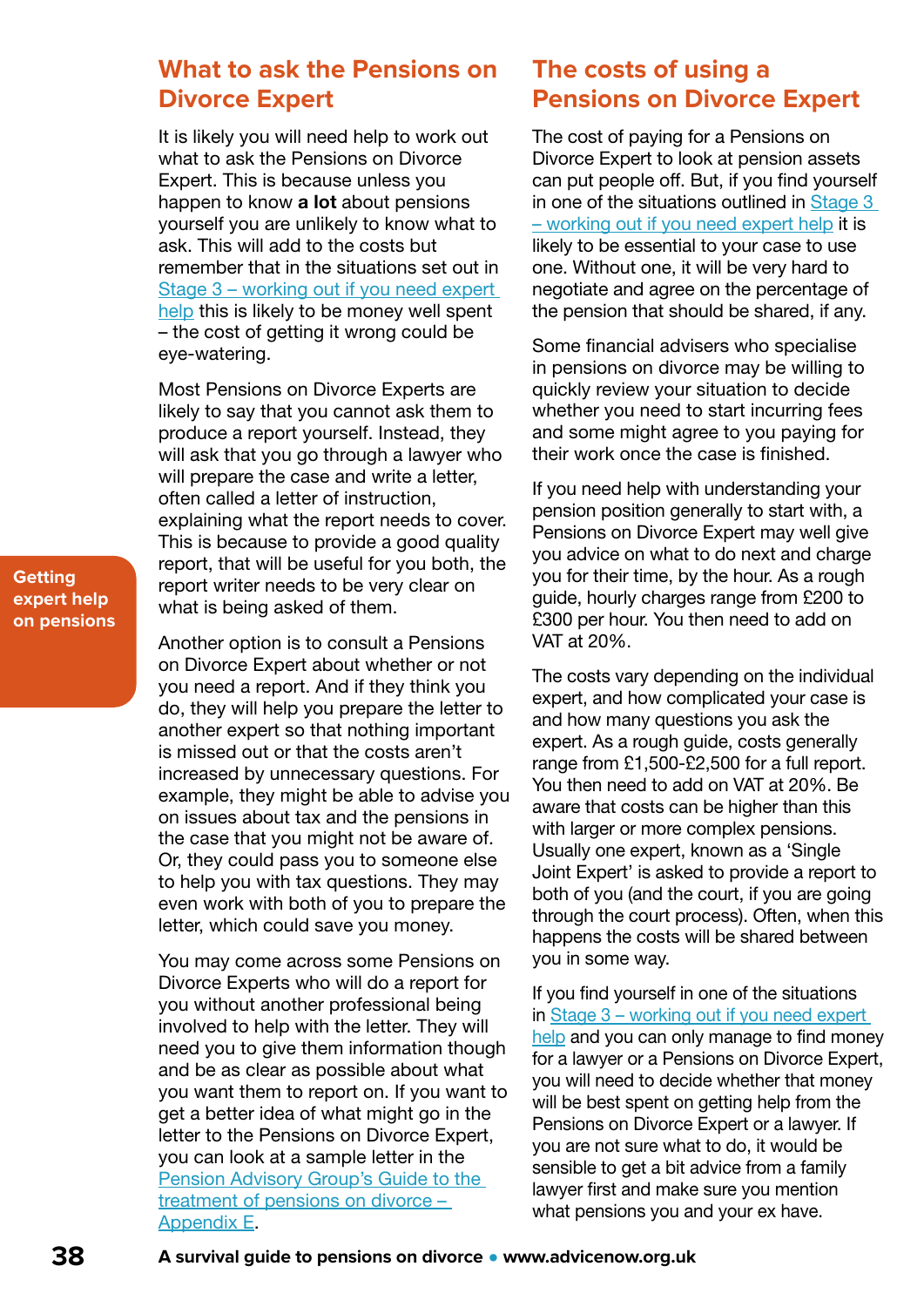### **Paula's story**

![](_page_38_Picture_1.jpeg)

I was trying to sort things out with my husband. We had the house and he had a decent pension from being senior at the council for years.

He got a solicitor who said the house was worth about £350,000 and the pension paperwork said that was worth about £420,000. So, he said I could keep the house and he would keep his pension. This seemed decent enough and I really didn't want a big drawn out fight. Anyway, a friend made me think about it some more, going on about how good a council pension would be, better than that and that I needed some help.

Eventually a solicitor told me I needed to speak to this financial adviser she worked with who knew about pensions. I barely had any money and had to borrow it from my sister. I only did it because the solicitor said I really had to, or I would regret it. She said if I could only pay for her or the pensions chap, I needed to pay him. So I did. He helped me to understand it a lot more – he set out the figures and everything and explained that really the pension was worth over £800,000 because of all the extra benefits. In the end the court said that I could keep the house and I got a third of the pension to live off. It was unbelievable. I would have accepted just the house, you know, as I just had no clue about the value of his pension.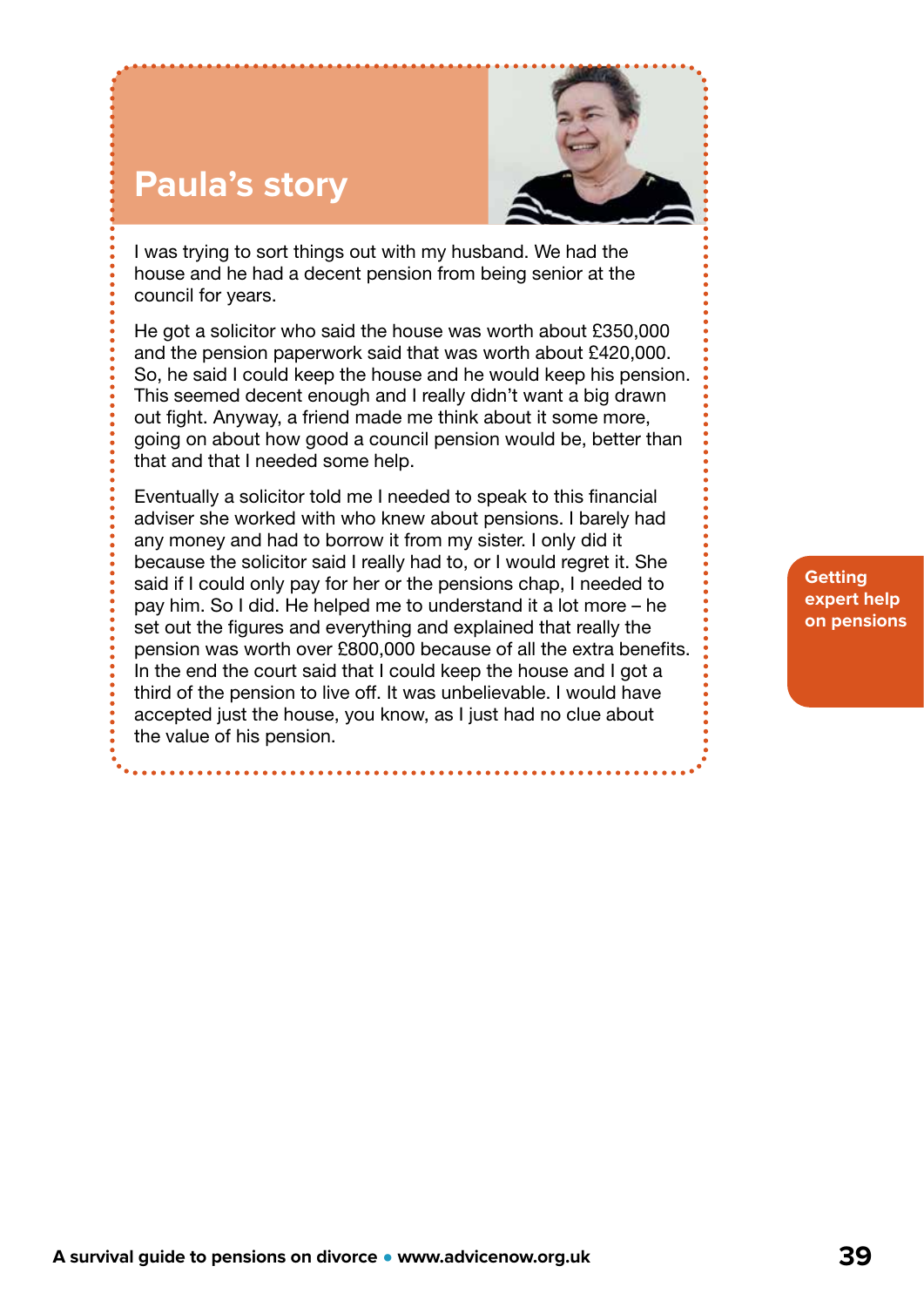### **How long it takes**

For a Pensions on Divorce Expert to write a report for both you and your ex, they need to get lots of information from all your pension providers. To do this they have to send a letter to all the pension providers, that you sign, that says you authorise the pension provider to give all that information over to the Pension on Divorce Expert. Unfortunately, it can often take a few months for the pension providers to send over all the information.

As a rough guide, once the Pension on Divorce Expert has all the information they need from the pension providers, they can often do their report in around 4 weeks, depending on how busy they are and how long it is taking the pension providers to answer their questions. In total, it could take around 6 months.

While this can seem to be a complicated process it is really important to do it properly to get a fair outcome.

The sooner you (and your ex) start to look at pensions and get help the better – if you leave it until the end, getting a report will cause more delay to the divorce.

Sorting out pensions properly will generally mean the divorce process takes longer, but it is really important for you in later life so that you avoid financial hardship. It really will be worth spending some time and money on this now to reduce the risk of financial hardship when you are retired.

I feel as if I can make – with help – a decision that's going to be the best decision for me. Jon

![](_page_39_Picture_7.jpeg)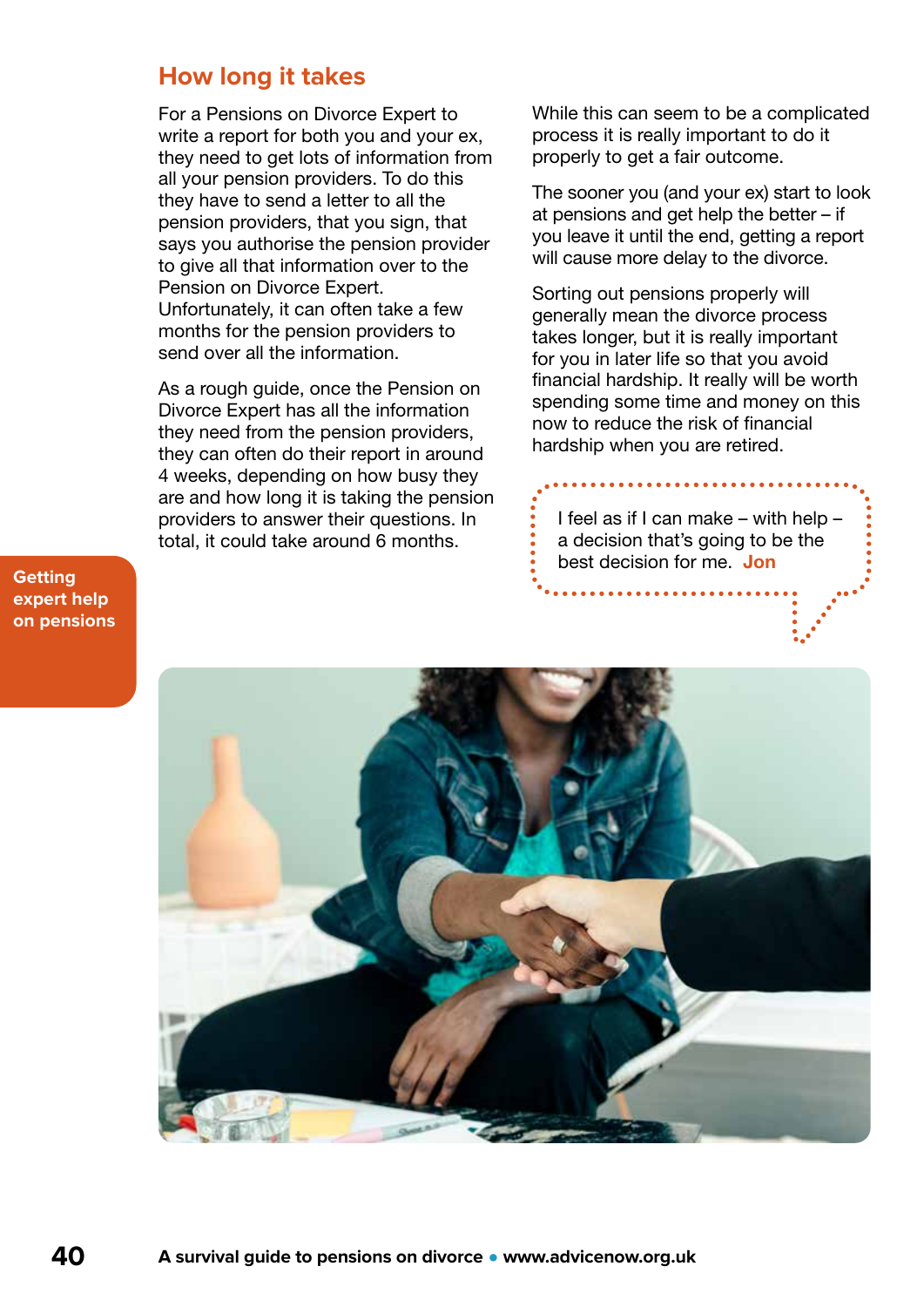#### produce. If you are older and/or you have significant pension funds, then it is important to think about what both your any certainty what your financial

**A survival guide to pensions on divorce • www.advicenow.org.uk 41**

# <span id="page-40-0"></span>**Stage 5 – working out your options when you know the value of the pensions**

There is no denying that pensions can get complicated. If you can afford to, try and get a lawyer to advise you on what to do next once you have a proper sense of the value of the pensions in your case. If you cannot afford legal advice throughout your whole case, it is still worthwhile getting some at certain key points – sometimes this is called 'pay as you go' or 'fixed fee' work. This would be a good point to get advice from a lawyer – on how to divide up the pension pot in the case.

If you are not in a position to get legal advice at this point you need to work your way through this next stage – weighing up the options on how to divide up the pensions in the case.

There are four common ways of dividing up pension funds, particularly after a long marriage. We explain these options next.

### Option 1

Option 1 is to divide the pensions according to the income they will income needs will be when you retire.

If you have both retired already, or are close to retirement, work out a budget showing your needs compared with your resources. This should tell you what income needs you each have. You can then share the pension funds in the proportions which will provide enough income to each of you to cover your retirement income needs. If there is

insufficient income to meet those needs, there is rarely any reason why the shortage should fall disproportionately on only one of you.

By this stage of your life, any children you have are probably no longer financially dependent on you. This is likely to mean that your needs in retirement will be similar. So, unless there is reason not to, for example because yours was a short marriage, then a judge's approach is often to divide the pension funds to equalise income in retirement. To do this it is likely that a [pension sharing order](#page-15-0) will be needed. This is because it is highly unlikely you and your ex will both have pension pots that are worth the same. All the pensions in the case will be considered, even really small ones, to work out what will be fair in terms of a pension sharing order. So, a court order will be needed to tell one pension provider to share some of one person's pension with the other person. (Even if the cash equivalent values are close to each other, each pension may have different benefits attached. That means the income may well be quite different).

If neither of you are close to retirement, it will probably be difficult to predict with positions and needs will be when you do retire. Again, the court will often assume that you are likely to have similar needs and so will normally share out the pensions to equalise retirement income.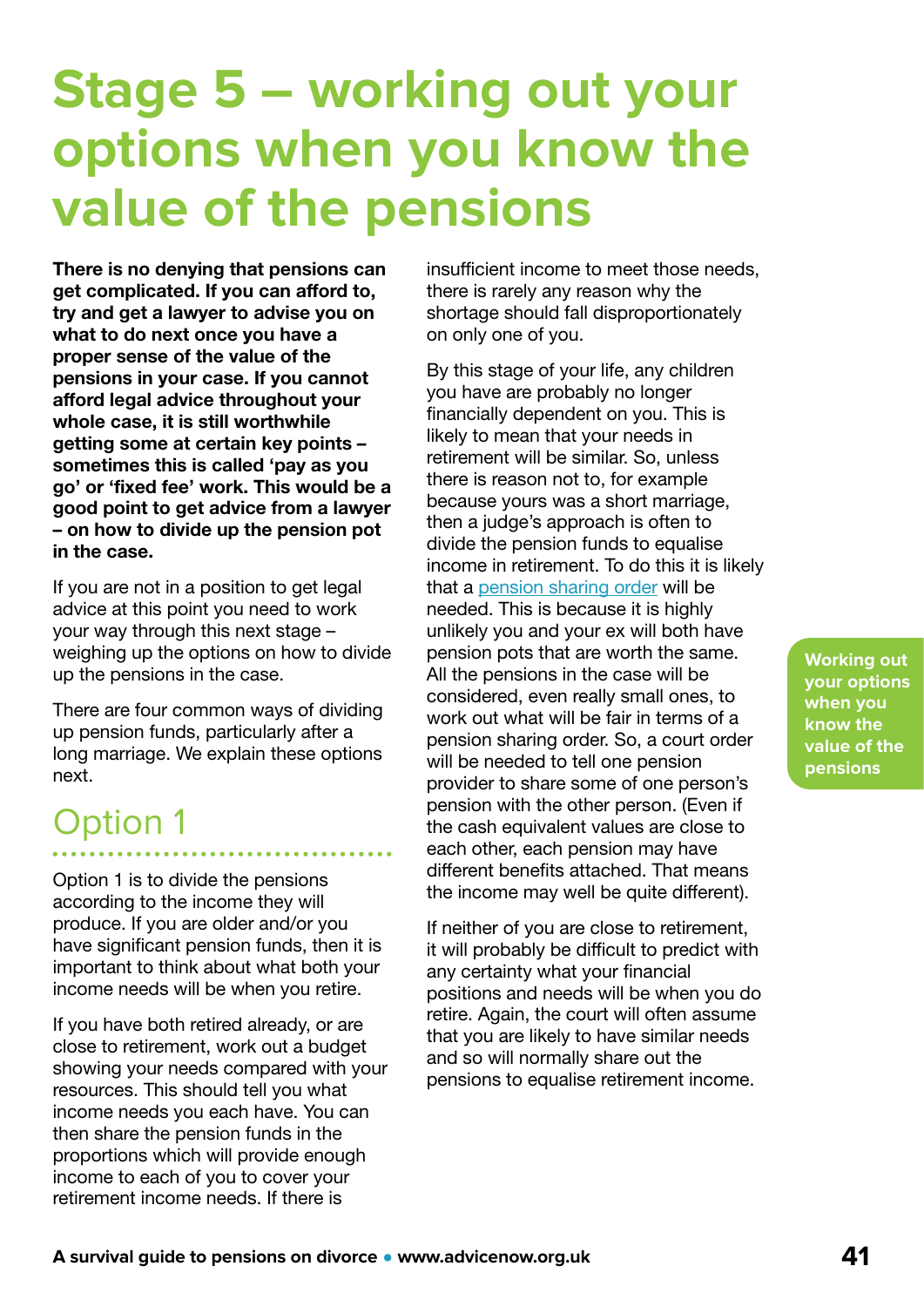### **How to work out what income a pension will give you**

#### **Defined Contribution pensions**

Your annual statement for your Defined Contribution pension gives you an estimate of what you may get as an income when you retire. But unless you are very near to retirement this will change, depending on the amount of contributions made between now and then. Also, Defined Contribution pension pot values go up and down according to how the investments perform over the years. To fully understand the statement and the amount of income you may get at retirement you may well need some advice from a financial adviser.

If you are trying to compare the income across different types of pensions you will need a Pensions on Divorce Expert to help you. This is because the different benefits will affect what income is produced when the pension is paid out. For example if you had two pensions giving the exact same income but one came with a benefit where each year the payments increased to recognise increases in the costs of living, that would be a more generous pension income over time.

#### **Defined Benefit pensions**

Your annual statement for your Defined Benefit pension gives you an estimate of what you will get as an income when you retire. But you will also need to consider the statement of benefits as Defined Benefit pensions often come with extra benefits as well. Really, you are likely to need a Pensions on Divorce Expert to help you work out what the statement of benefits means.

### **How to work out what income a pension sharing order will give you**

It is very hard to work out what income you would actually get from a pension sharing order without getting an expert to help, regardless of the type of pensions involved.

When a pension sharing order is made the court requires the cash equivalent valuation of the pension to be shared and describes the share to go to the other person as a percentage of the cash equivalent. The person who benefits from the pension sharing order will usually need to pay income tax on the money they eventually get.

You might expect that a 50% share of your ex's pension pot would give you the same income in retirement. Unfortunately, it is far from being that simple. This is mainly because the person receiving the share usually has to set up a new pension pot and cannot usually buy a new pension that is as good as the original pension. This is especially the case if the pension is a Defined Benefit pension. Also, the person with the pension can sometimes find that after pension sharing order is made against their pension, they may well be left with less than half of their expected pension.

If you think that dividing up the pension pots in your case to work out the income is the approach you need to take, you will need to get help from a Pensions on Divorce Expert. For a reminder on how to do this take another look at [Stage 4](#page-32-0)  [– getting expert help on pensions.](#page-32-0)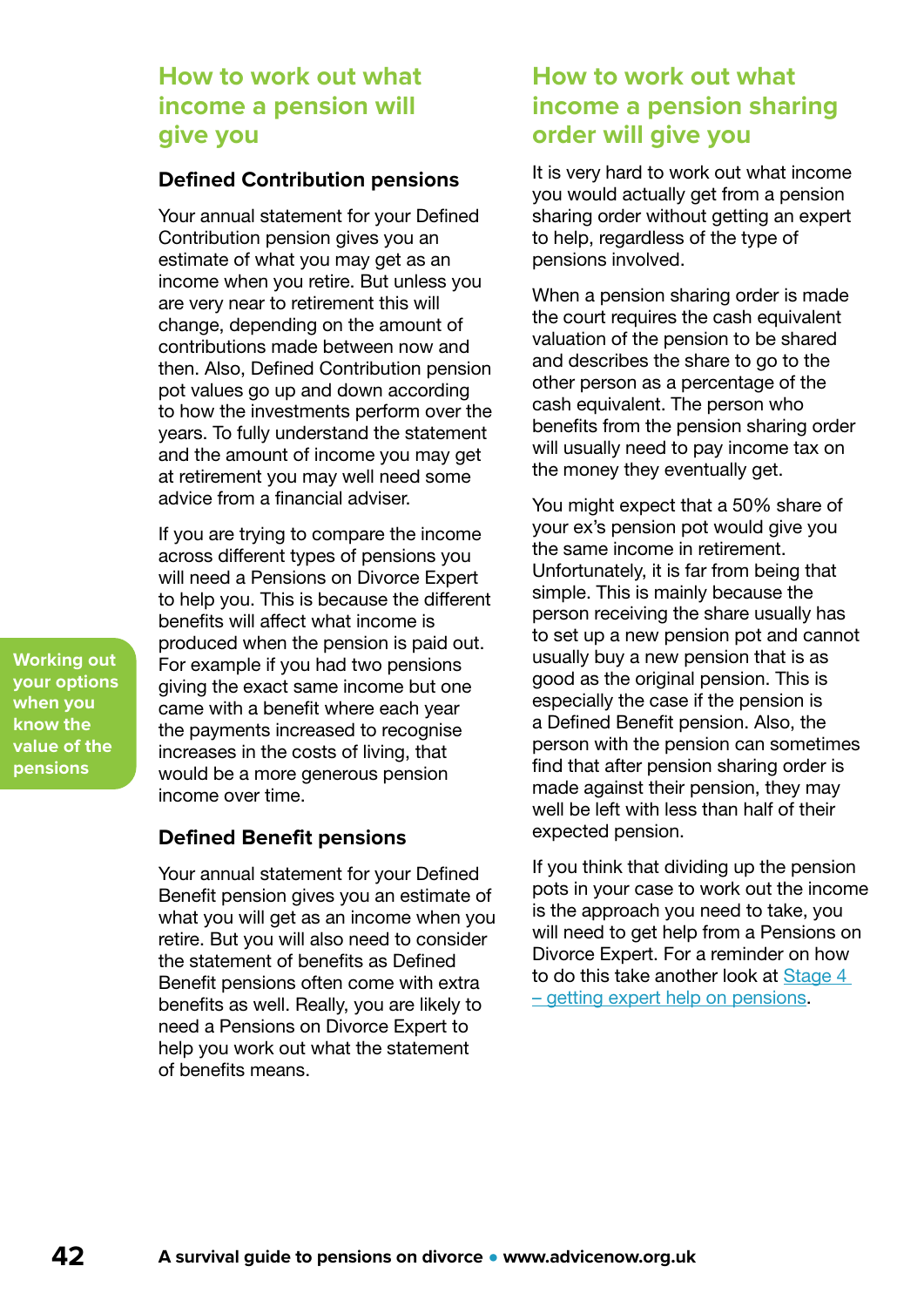### Option 2

Option 2 is to divide the pensions according to the cash equivalent valuations. The court may take this approach if:

- **•** If the marriage is short (there is no set length of time to say what a short marriage is, but usually one that lasts less than 6-7 years is viewed as being short), or
- You and your ex are approximately under 40 years old, or
- you are a similar age, or
- The pension pot is not large enough to justify the costs of an expert working out the division needed to equalise your incomes in retirement.

In these situations, the court may sometimes just divide the capital value of the pensions, using the cash equivalent figures, and not look at what that means in terms of income for you both when you retire.

Sometimes in a short marriage the cash equivalent of the pension pot will not be divided in half. Instead one person might get a bigger share to recognise the pension they built before the marriage. This tends to only happen when the marriage is short and there aren't any young children. Overall, the court is always looking for an outcome that it views as fair. We talk more about this in the section below called [Dividing](#page-44-0)  [pension funds unequally.](#page-44-0)

You should only consider this option if you are sure that you do not find yourself in any of the situations set out in [Stage 3 – working out if you need](#page-28-0)  [expert help](#page-28-0). In those situations just using the cash equivalent valuations will probably **not** result in a fair outcome. Usually it is only a suitable approach if all the pensions are Defined Contribution pensions with no added benefits at all and it can be difficult to know if this is the situation you are in without getting advice.

![](_page_42_Picture_10.jpeg)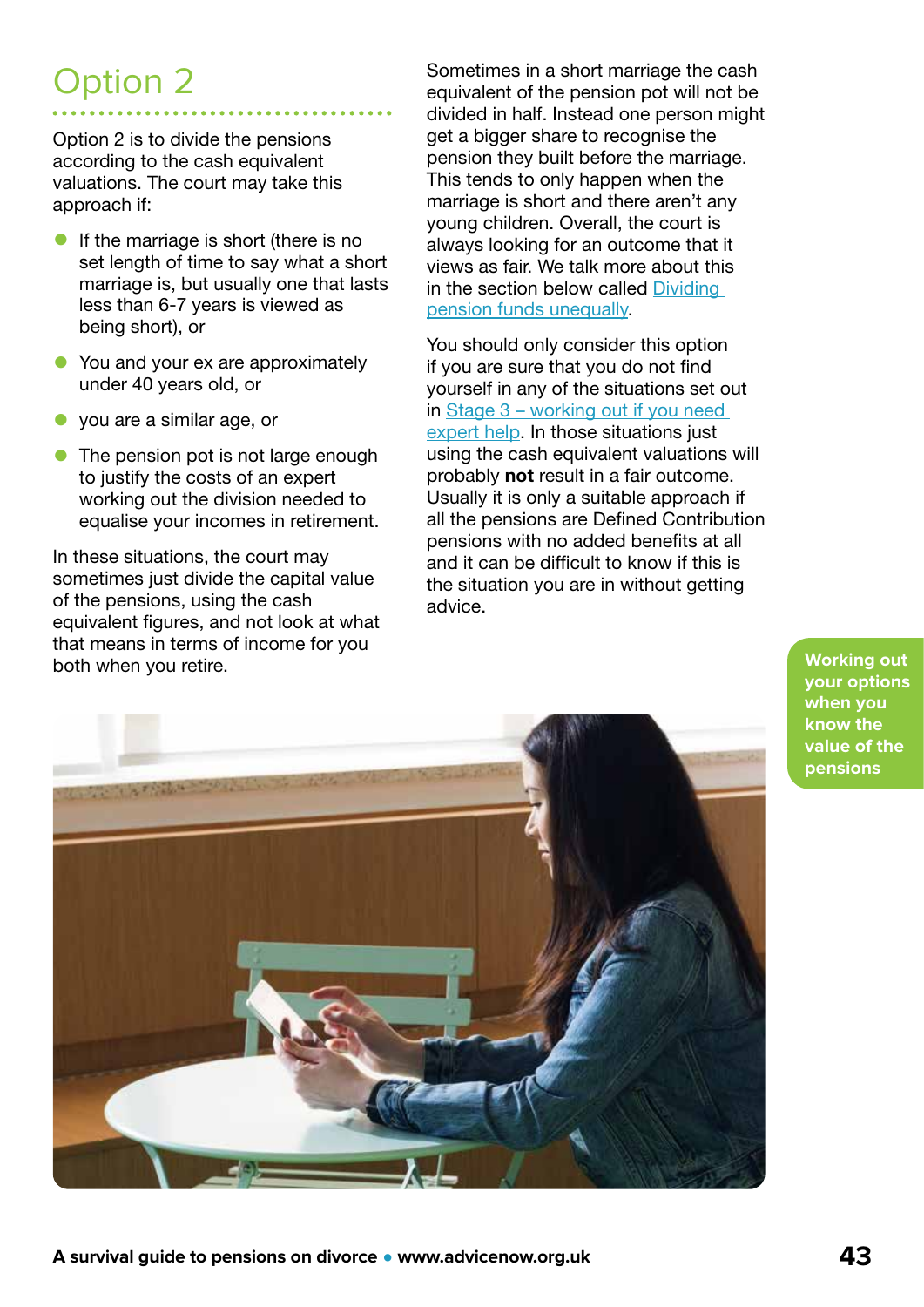### **Clara and Thomas**

This is not a real case but it shows a typical situation. We hope it helps to show that dividing the pension pot equally using the cash equivalent valuation will not always mean you both get the same income when you get your pension.

Thomas is age 65 and receiving his Defined Benefit pension of £30,000 each year. His ex, Clara, is age 60 and has no private pensions of her own. They want to share the income equally when they finalise their divorce. They know, from a friend who had been through it all before, they can ask the court to share out the pension pot equally between them. Thomas gets his pension provider to send him a valuation. The cash equivalent valuation is £700,000. They expect that Thomas' income will go down to £15,000 each year and Clara's will go up by £15,000 when she gets the pension all set up.

They decide it isn't too complicated and they agree on what should happen, so they don't get advice from a lawyer or a financial adviser. They apply to the court and the judge approves their agreement.

Thomas' pension is reduced to £15,000 each year, as they expected. When the pension provider implements the order, Clara gets a pension credit of £350,000 (exactly half of the cash equivalent valuation of Thomas' pension pot). She gets help from a financial adviser about where to place the money to get the best income. She wants something safe and the financial adviser recommends that the safest option is to buy an annuity which gives a guaranteed income for life. However, she is horrified to find out that her £350,000 can only buy an annuity income of £8,600 each year, which is not much more than half of Thomas' income.

After the making of the pension sharing order, Thomas' original pension income of £30,000 each year is now only paying £23,600 each year between them. Once the pension sharing order is implemented by the pension provider it cannot be undone.

Both Thomas and Clara now wish they had taken some advice before deciding what to do with Thomas' pension.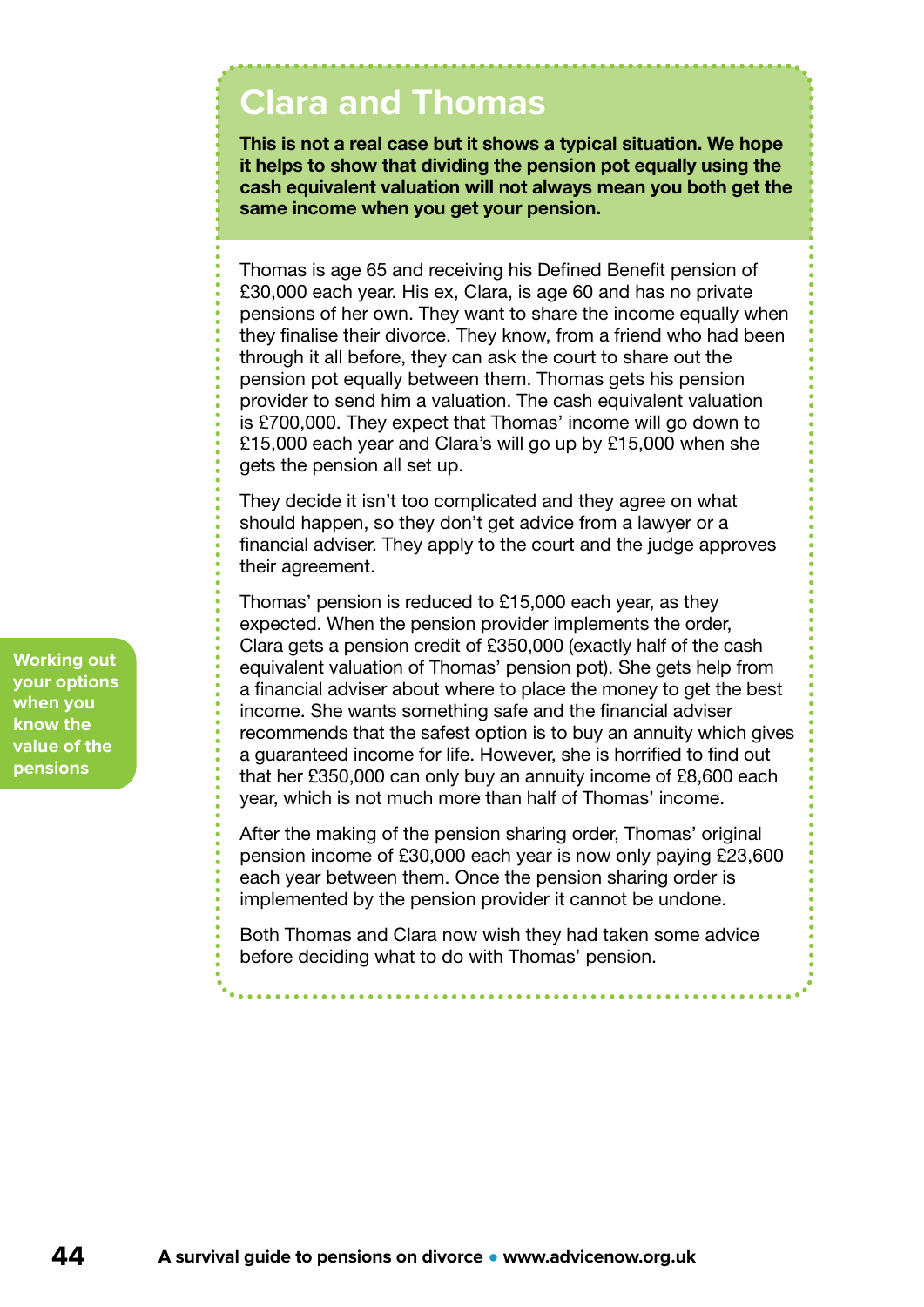### <span id="page-44-0"></span>Option 3

Option 3 is to share the pensions using a capital value that is different to the cash equivalent value. You definitely need an expert to do this. Sometimes an expert does this when there are Defined Benefit pensions involved and where they are asked to by the people in the case or the court. But this option can lead to unintended consequences for both you and your ex.

The capital value worked out by the expert can sometimes end up being higher than the cash equivalent value of the pension pot. You might think that this higher value would then be used to work out your or your ex's share but actually only the cash equivalent value can be shared when it comes to the pension sharing order. The expert's calculation of the capital value has to be translated into a figure which is a percentage of the cash equivalent value. This can be confusing. Because of this, this option is less common than option one (above), where an expert works out how to divide the pension pot to give you and your ex the same income when you retire.

### Option 4

The final option is offsetting the pension pot against other financial assets. This is where you agree that one of you keeps their pension funds, or a larger share of the funds, in return for the other having other assets or a larger share of them. So, for example, if you are the parent with the main care of the children, you could keep the family home while your ex keeps the pension funds. This is one way of balancing the division of the assets between you.

However, you need to approach offsetting with a great deal of care. Comparing the value of one pension fund with another or with other types of assets is not straightforward. Also, if you are the person giving up a claim to a share of a pension fund, you run the risk

of being short of income in retirement. If you are the person keeping the pension, you may have difficulty in meeting your housing needs. If you are in late middle age it would be sensible to think very carefully about fighting to stay in the family home, that may now be too big for your needs, if this means you will lose out on a valuable share of the pension pot.

The option of offsetting falls into our list of situations where you may well need to get help from a Pensions on Divorce Expert and also financial advice, for example, on any tax issues. Take another look at [Stage 3](#page-28-0)  [– working out if you need expert help](#page-28-0) for a reminder of this and Stage  $4$ [getting expert help on pensions](#page-32-0) for more on Pensions on Divorce Experts.

### **Dividing pension funds unequally**

So far we have explained that often the approach taken by the judge will be to equalise pensions – either in terms of the income you will both have when you retire or in terms of the capital value when a pension sharing order is made.

However, there may be reasons for dividing your pension funds unequally, such as:

- One of you has a greater income need in retirement (for example, because of health issues).
- Yours has been a short marriage, with no children and one of you has brought in a larger share of the pension funds.
- One of you has been or is the primary carer of the children and this has impacted / will continue to impact on both your ability to earn money outside the home and make pension contributions.
- One or both of you will have other non-pension income available to you in retirement (for example, rental income).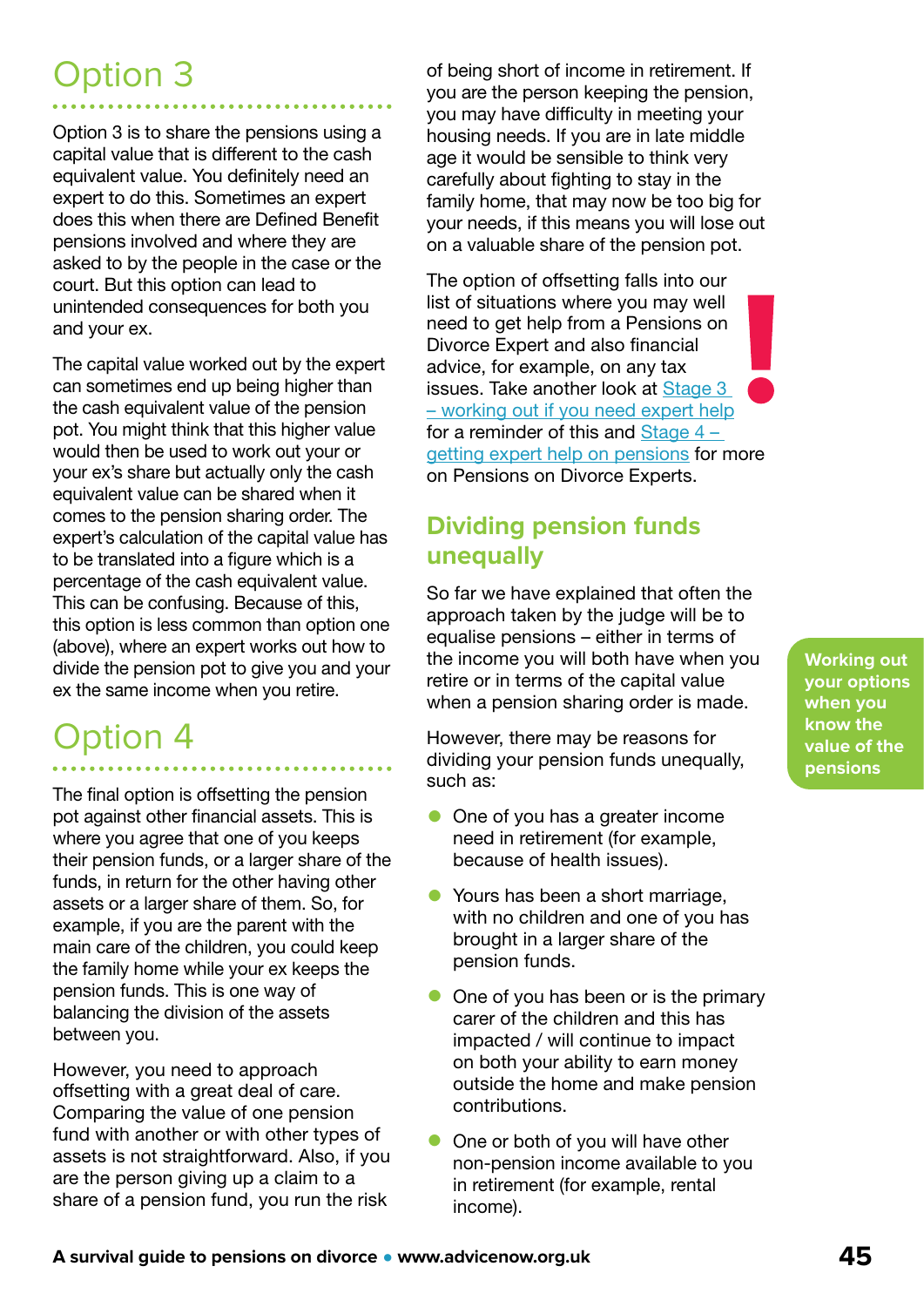There may be other reasons that are not included in this list that apply to your situation. Do remember that pensions are only one bit of the jigsaw when sorting out your finances. To read more about how the court deals with finances on divorce take a look at [A survival](https://www.advicenow.org.uk/guides/survival-guide-sorting-out-your-finances-when-you-get-divorced)  [guide to sorting out your finances when](https://www.advicenow.org.uk/guides/survival-guide-sorting-out-your-finances-when-you-get-divorced)  [you get divorced,](https://www.advicenow.org.uk/guides/survival-guide-sorting-out-your-finances-when-you-get-divorced) and especially the section called What the law says.

**Re aware that if you get welfare <b>Research Contact Struth** is rights are if any? benefits because you are on a low income and you then agree a pension sharing order, the income you then receive, thanks to the court order, could mean your welfare benefits are reduced or even stopped. Some welfare benefits may stop when you reach State Pension age so if you are able to hold off from taking your pension until you reach State Pension age you can keep your welfare benefits and perhaps have a higher pension from State Pension age. A financial adviser can help you with this as getting this wrong could be a costly mistake to make.

**Working out your options when you know the value of the pensions**

**Unfortunately when we got divorced neither of us got any legal advice and we agreed the property issue between ourselves. However nothing was said about pensions. I am now wondering what my** 

It depends. If you have no court order about your finances when you divorced, if you have not re-married and if your ex-husband, wife or civil partner is still alive, you may be able to apply to the court for a financial order. The more time that has passed since you divorced the harder it may be to do this. To start with, it would be a good idea to get some legal advice from a family law specialist. To find one take a look at the section called [More help and](#page-56-0)  [advice](#page-56-0).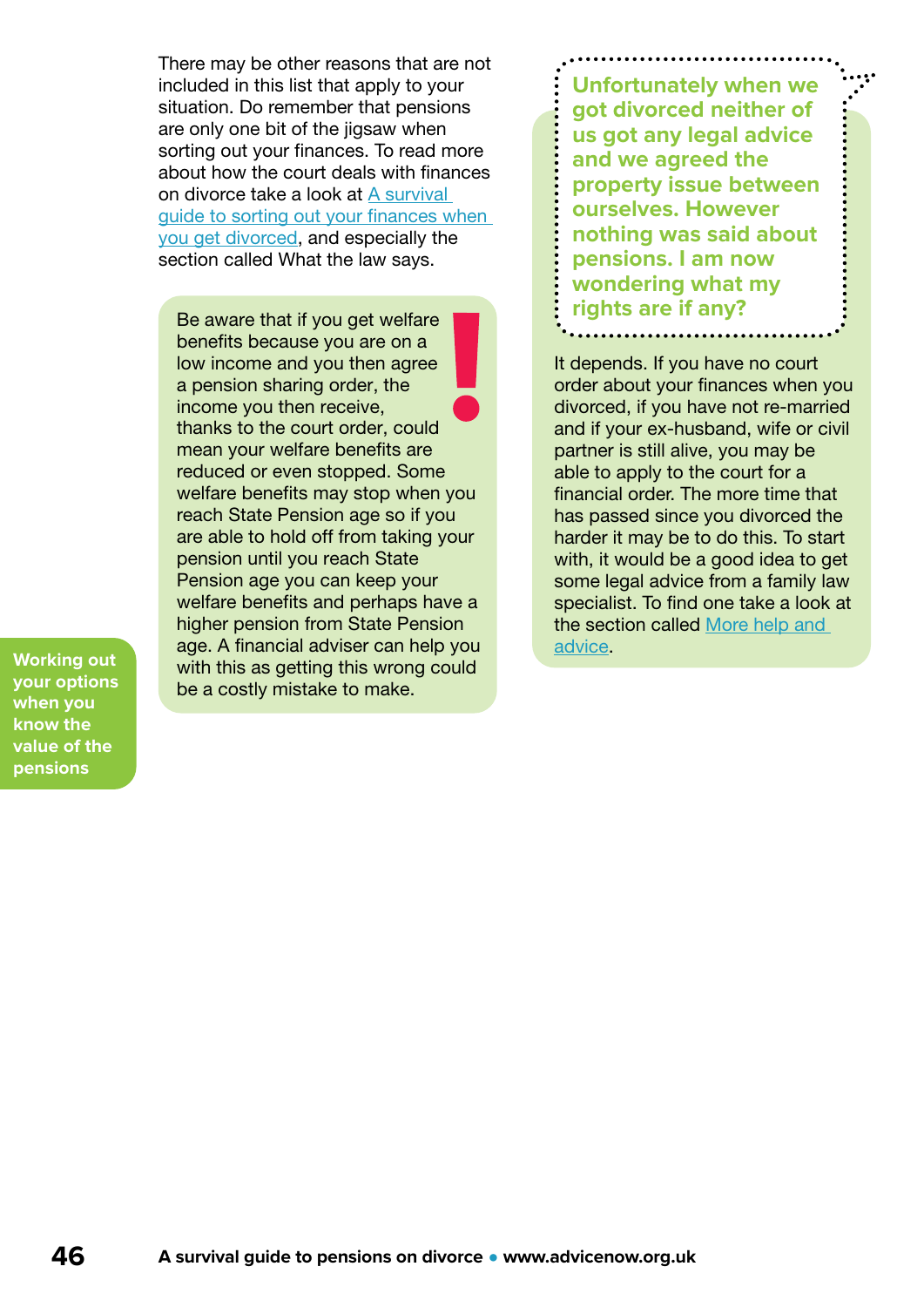### <span id="page-46-0"></span>**Stage 6 – reaching an agreement with your ex**

This guide focuses on pensions, but remember that pensions are just one part of the overall jigsaw. All your income, pensions and any other assets such as savings and property, need to be looked at. You need to reach an agreement about what should happen to all of these when your divorce is finalised.

You can come to an agreement:

- **1** Between yourselves, or
- **2** in mediation or another form of dispute resolution process,
- **3** Using lawyers to negotiate on your behalf, or
- **4** A combination of all these.

However you do it, you will both need to compromise. It might feel like reaching an agreement is impossible right now. But even if you do go to court, it is important to understand that very few cases end up going to what is known as a final hearing where the judge decides what should happen for you. Instead, you are encouraged to reach an agreement and compromise at every stage.

### **Do we have to use mediation?**

No. You do not have to use mediation to make an agreement. You may be able to reach agreement between yourselves, perhaps having had legal advice from specialist family lawyers.

If there was or still is any form of domestic abuse or control in your relationship mediation may well not be suitable. A mediator can help you work this out, if you are not sure.

However, if you cannot agree and you want the court to decide how to share out your assets, then you will have to attend a Mediation Information and Assessment Meeting (MIAM). This meeting enables you to find out more about how mediation works, including whether it is right for you, how long it is likely to take and how much it is likely to cost. After you have been to this meeting you don't have to carry on with mediation if it isn't right for your situation.

In some situations you do not have to attend a Mediation Information and Assessment Meeting before you send your application to the court, for example, if you have suffered domestic violence or abuse, For more information, see the [Family Mediation Council](https://www.advicenow.org.uk/links/family-mediation-council) website.

**Reaching an agreement with your ex**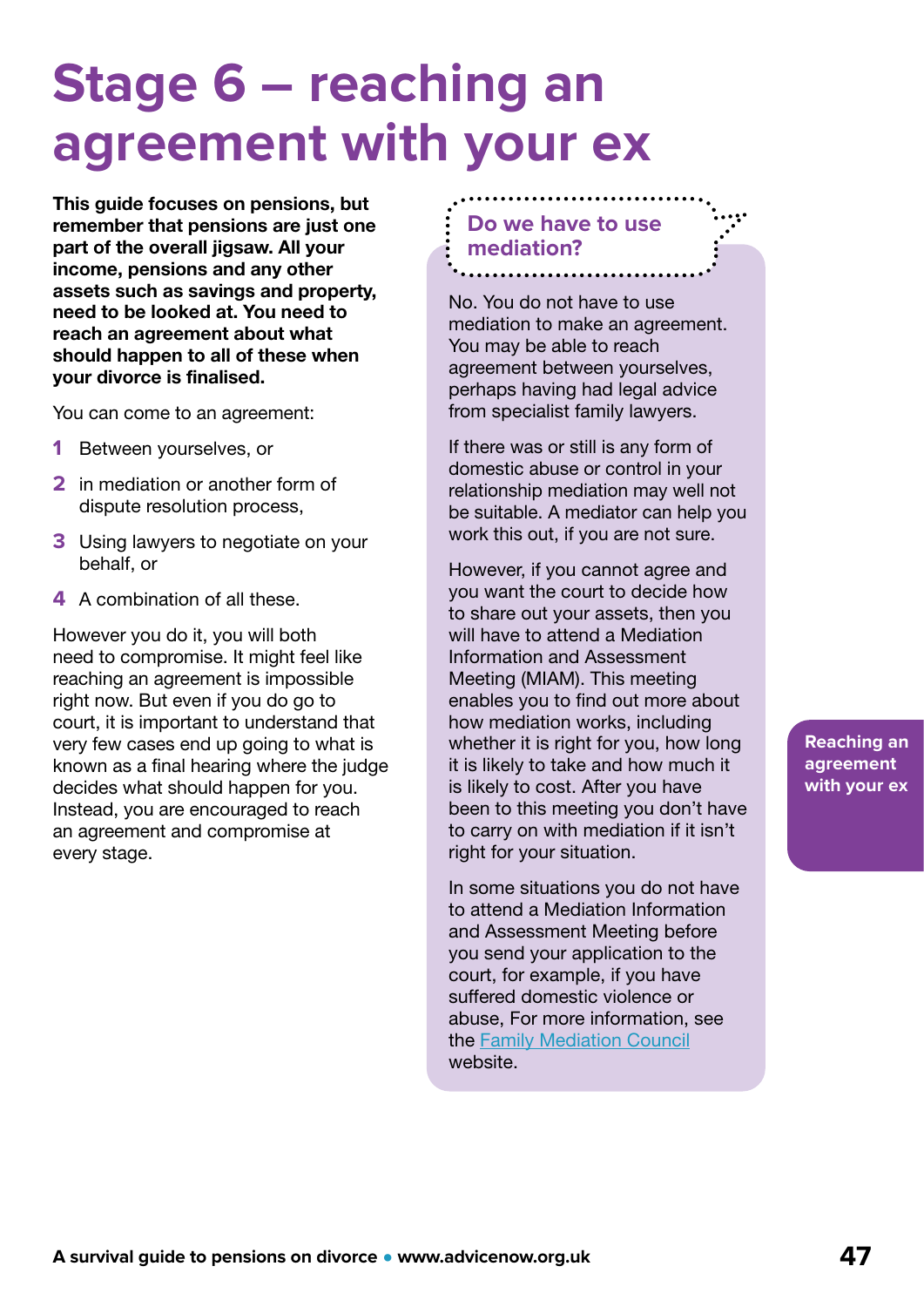No matter how you work out an agreement, you must provide your ex (and the court if the case goes to court) with all the details of your finances. This is a very important rule in the family court and is called 'full and frank disclosure'. You can't hide, for example, things of value that are just in your name, like a pension. It is not possible to reach a fair outcome if either, or even both of you, don't fully share information about your finances. The court takes this very seriously. If it can been shown that one person has failed to follow the rules the court can:

- Make orders against you such as costs orders where you are made to pay your ex's costs of going to court.
- Cancel any final orders made if one person hasn't provided full details about their finances, and
- That person can also be found in contempt of court. The punishment for contempt of court can be a fine or a prison sentence or both.

To read more about these different ways of reaching an agreement take a look at the section called Ways of sorting out your finances in A survival guide to [sorting out your finances when you get](https://www.advicenow.org.uk/guides/survival-guide-sorting-out-your-finances-when-you-get-divorced)  [divorced](https://www.advicenow.org.uk/guides/survival-guide-sorting-out-your-finances-when-you-get-divorced). The next few sections of that guide then tell you about what the law says, to help you have a better understanding of what a fair outcome overall might look like in your case, with some examples.

If you do decide to work out an agreement yourselves or with the help of a mediator, it is sensible to both take a bit of legal advice first, to know what you should be aiming for. Take a look at [More help and advice](#page-56-0) for details of how to find a lawyer who specialises in family law and in pensions in particular.

### **Do we have to go to court?**

No. It is usually better if you can reach an agreement together about how to share your assets, perhaps with the help and advice of solicitors and/or a mediator. Using a solicitor doesn't mean you have to go to court, but it is important to remember that to sort out your finances properly with a legally binding agreement you need to put the agreement into the form of a draft consent order for the judge to approve. [Stage 7 – the next steps](#page-49-0)  when you have an agreement, or [what to do if you can't agree](#page-49-0) explains more about this.

Another option is arbitration. This is a way of resolving a dispute outside a formal court room but with the help of a qualified arbitrator who makes a decision that you are bound by. The process can be quicker than going through the court process as you decide who the arbitrator will be and agree the timetable yourselves. You can also narrow down the issues you want the arbitrator to look at which may make it cheaper than a longer drawn out court process. There is a [helpful guide](http://ifla.org.uk/divi/wp-content/uploads/Public.pdf) all about this approach on the [Institute of Family](http://ifla.org.uk/)  [Law Arbitrators](http://ifla.org.uk/) website.

**Reaching an agreement with your ex**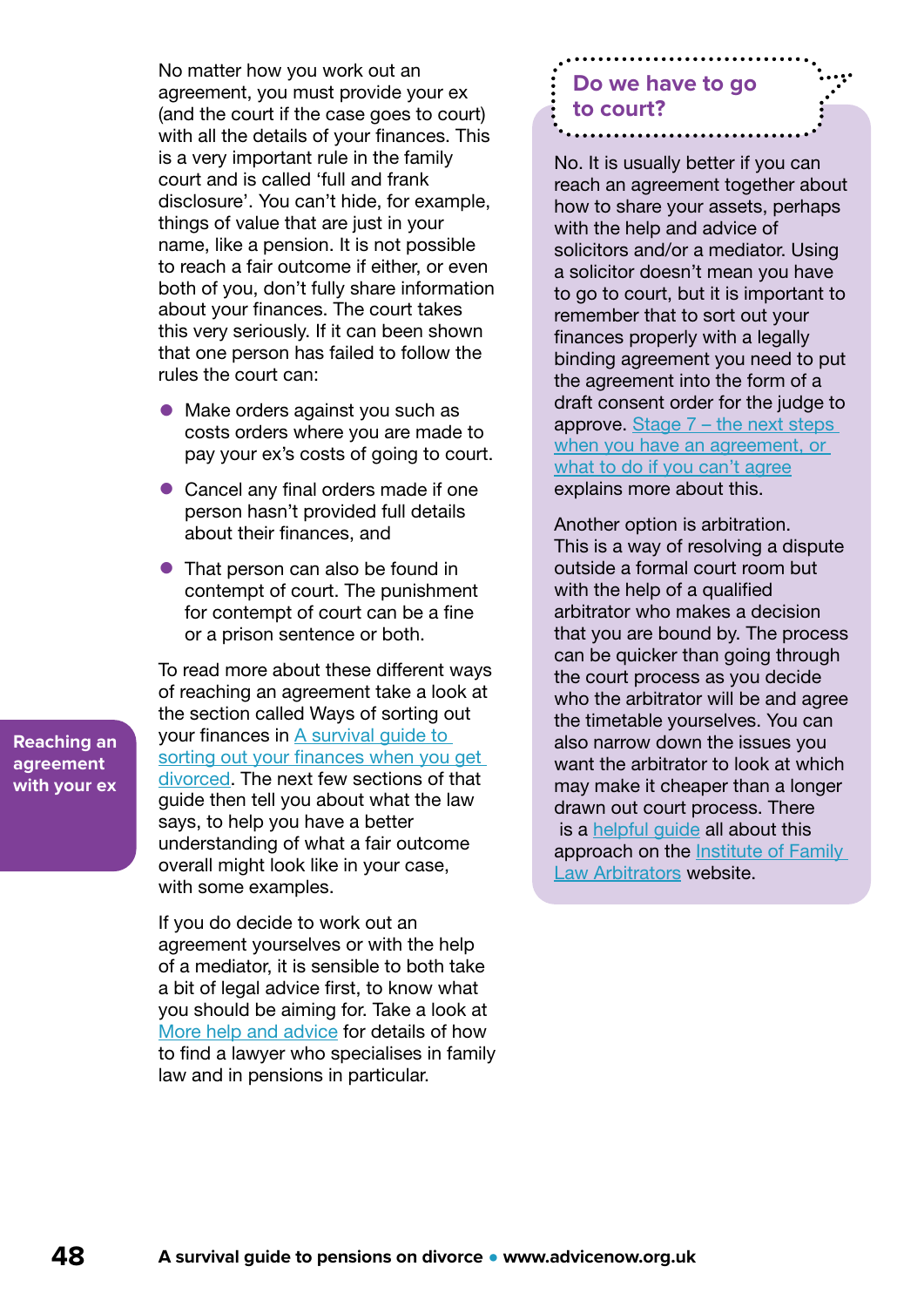![](_page_48_Picture_0.jpeg)

When we had our son my wife had to go back to her teaching job full time. As I was able to reduce my hours, we agreed I would do most of the week day childcare. Over the years this of course had an impact on my pension pot. My wife was able to really grow her pension over the years, while mine didn't really increase much at all.

**Lee's story**

Later on we separated. My wife was very clear that her pension was 'her pension' – she had no intention of sharing it with me. She said she had worked hard to build it up and it was in her name, not mine. She seemed furious at my suggestion that I might need some of it to live off when I stopped working altogether. She didn't or wouldn't see that my caring for our son for all those years had impacted on my chance of getting well-paid, full time work once he was older.

To start with I was very angry but when I calmed down and got some advice from a solicitor I realised there was something I could do about it. Often you hear people say the law always helps the wife when couples divorce. But actually, the law makes sure the person who hasn't had a chance to build up a pension isn't just left with nothing in retirement. This can often be the wife, but it wasn't for us.

> **Reaching an agreement with your ex**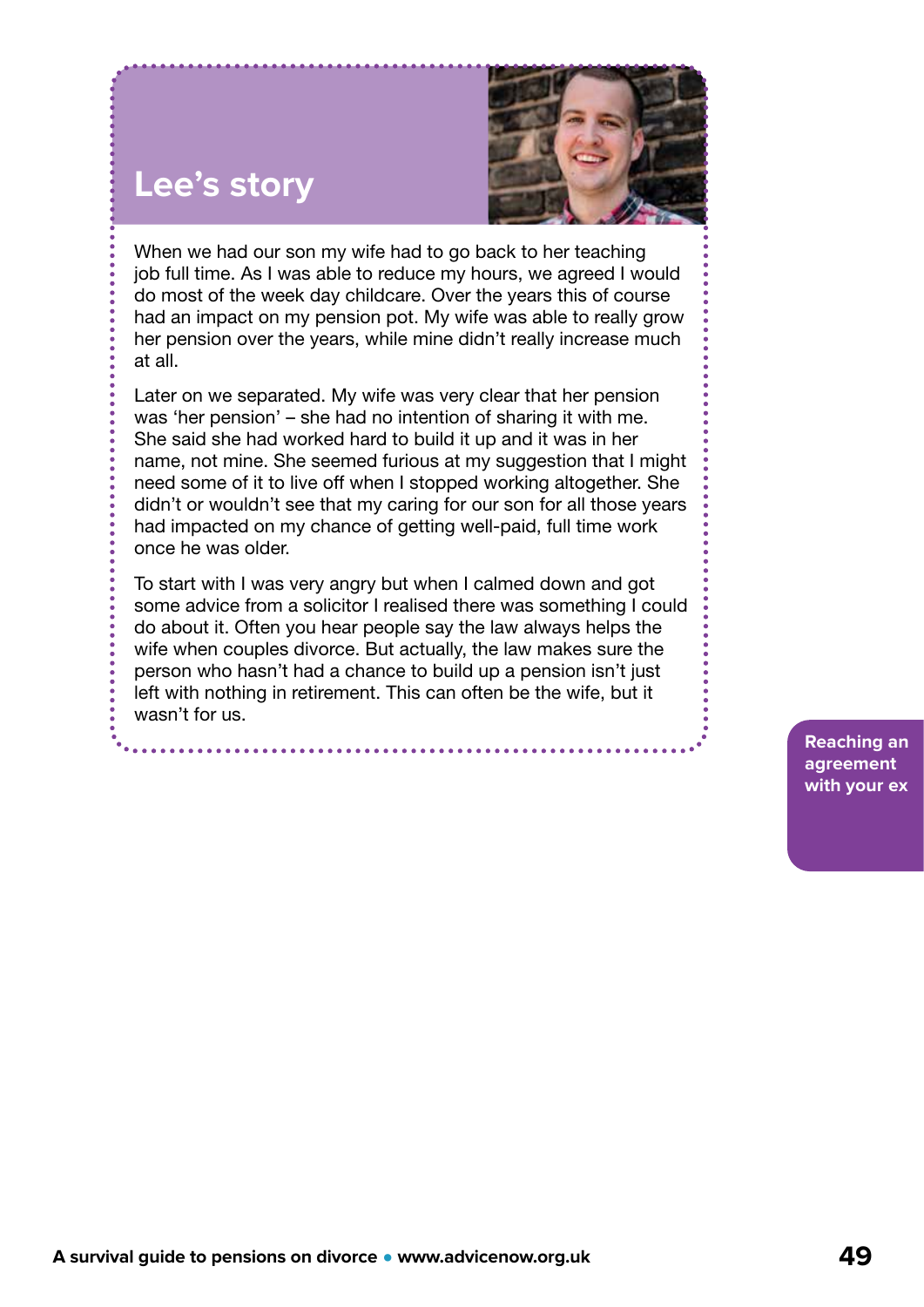### <span id="page-49-0"></span>**Stage 7 – the next steps when you have an agreement, or what to do if you can't agree**

What to do next depends on if you have managed to reach an agreement with your ex on how to settle finances, or not.

If you have an agreement, read this bit on what to do next. If you haven't managed to reach an agreement skip to the bit called [What to do if you can't agree](#page-55-0).

### **What to do next if you have reached an agreement with your ex**

If you have managed to reach an agreement with your ex about your finances the next step is to finalise it through the court. To do this your agreement needs to be turned into what is known as a 'consent order'.

### **Consent orders**

A consent order turns what you have agreed between you into a court order. Your agreement without a consent order is informal, not final, and strictly speaking, not legally binding on you. This means it cannot be enforced by the court (although in some situations the court may be willing to turn a clear agreement into a consent order if one person was unreasonably trying to get out of it).

When a consent order is made the court can make sure that what you have agreed actually happens. And, if the consent order is done properly (by a family lawyer), neither person should be able to ask the court to make a different financial order in the future.

Without a consent order, (or a final order made by the court at a final hearing), it is always possible for either you or your ex to apply to the court for something different to what you originally agreed, even long after you are divorced. This right is only lost when you remarry (although an exception to this rule is that the court can make pension sharing or attachment orders even when someone re-married).

If you have agreed that you want to share a pension, then you will always have to get a consent order because pensions cannot be shared by private agreement. The pension provider has to receive an order from the court telling them to share the fund.

So, it is important to put any agreement you reach into a draft consent order for the court to approve if you want to:

Make your agreement legally binding on both of you.

Be able to enforce the order, if for example your ex does not do what they agreed to do such as pay you maintenance or a lump sum.

Get an order that enables a pension to be shared between you.

Bring to an end the right that you both potentially have to ask the court for a financial order far off in the future.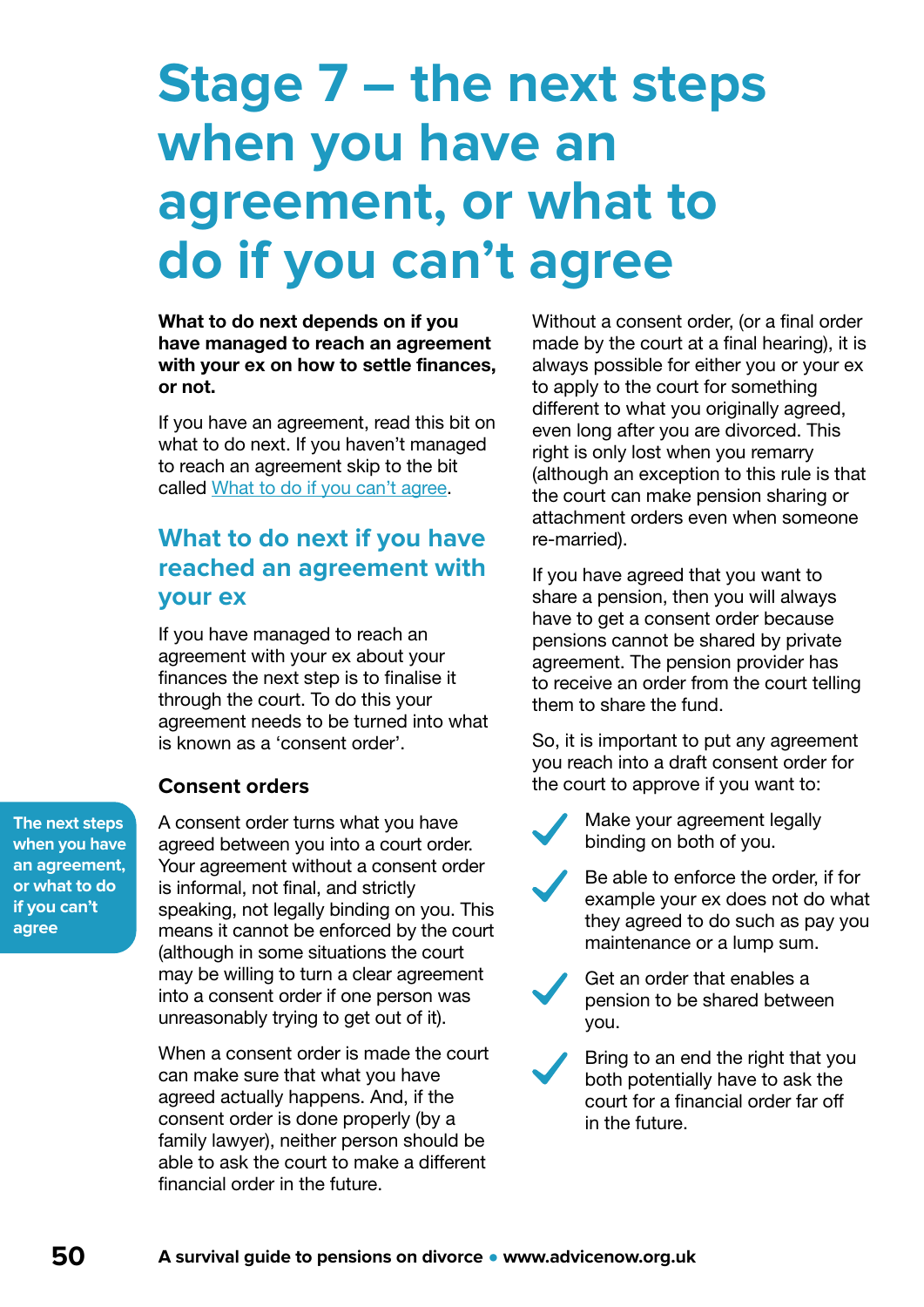### **How to prepare and apply for a consent order**

### **Step 1 – applying for your divorce**

Before you can apply for a consent order to finalise your financial agreement one of you needs to apply to the court for a divorce. There are various stages to getting a divorce. The court can only look at your application for a consent order when you have reached the decree nisi stage of the divorce. If you are dissolving your civil partnership this order is called a conditional order. This takes some time so if you (or your ex) haven't applied for a divorce yet, you need to start there. For more on this take a look at our guide [How to get a divorce or end a civil](https://www.advicenow.org.uk/guides/how-get-divorce-or-end-civil-partnership-without-help-lawyer)  [partnership without the help of a lawyer.](https://www.advicenow.org.uk/guides/how-get-divorce-or-end-civil-partnership-without-help-lawyer)

To get a consent order, you must apply to the court by sending in the draft consent order and other paperwork the court needs. Preparing even a simple draft consent order that will be accepted by a judge is not an easy task at all. You may well need some, or even a lot of, help from a lawyer.

It is also sensible to get legal advice on what you have actually agreed with your ex. It might be that there are things that you have not thought of, or are not aware of, that leaves one of you worse off. Without input from a lawyer on the fairness of the agreement there is a risk that a judge will look at the agreement and decide that it does not result in a fair outcome overall and will not approve it. If the judge refuses to make the order you have asked for, they will send it back to you and ask you to change it. Or, the judge may make the order without knowing that there were other important things missed out. This could cause you problems down the line. It's better to be well informed before you spend time, money and energy applying to court. If you do need to start again you will probably need legal advice on how to reach an agreement the court will approve. This will take time and money.

You can find out more about getting expert legal advice on your agreement and help drafting a consent order in the section called Consent orders in our guide [How to apply for a financial order](https://www.advicenow.org.uk/guides/how-apply-financial-order-without-help-lawyer)  [without the help of a lawyer.](https://www.advicenow.org.uk/guides/how-apply-financial-order-without-help-lawyer)

### **Step 2 – things to sort out if you are going to ask the court to make a pension sharing order**

If your agreement with your ex includes asking the court to make a pension sharing order, there are forms you need to fill in and send to the court. There are important things you need to do before you can complete these forms.

When the court makes a pension sharing order, that order gets sent to the pension fund manager and they have to make sure the pension share actually happens. This is known as 'implementing' the pension sharing order. Various things have to be arranged in advance for this to work. These are:

- **1** Where is the money, known as the 'pension credit', from the pension going to go?
- **2** How are the charges (if there are any) for the work carried out by the pension provider going to be paid?

If you are going to benefit from the pension sharing order where money, also known as 'pension credit', is taken from your ex's pension, you need to work out where this is actually going to go.

One option is where the pension provider creates a pension for you within their scheme that is separate from your ex's pension. This is known as an 'internal transfer'. But, most pension providers, unless they are public sector pension schemes, will not do this – instead they say you need to transfer it to a pension scheme of your own. This is known as an 'external transfer'. If you already have a pension scheme you may be able to get the money transferred to that pension scheme, if it is suitable. But if you don't, you will need to set up a new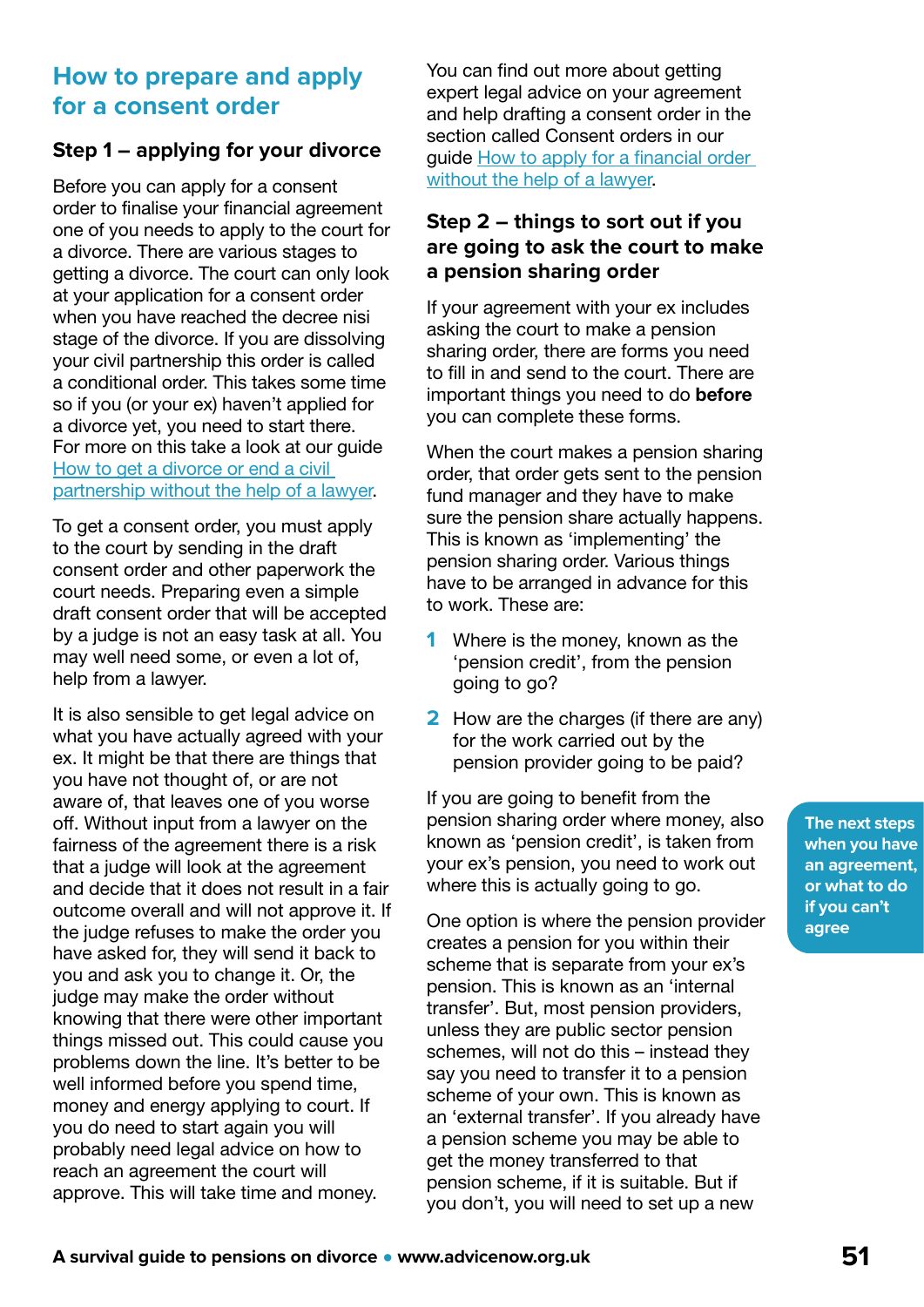pension scheme. It is a good idea to get independent financial advice on choosing a new pension scheme. A lawyer cannot give financial advice.

You might find that the pension provider offers you the choice of an 'internal' or 'external' transfer. And you will need to decide if you want your share of the pension to stay with your ex's pension provider or if you want to move it to a different one. Deciding which will give you the best outcome financially is very difficult without advice from a financial adviser who specialises in pensions on divorce.

When you have worked out where your share of the pension is going to go you need to get it all set up so that you have the actual details of the new pension fund as you need these for the application to the court and you need to give them to your ex's pension scheme.

Many pension providers charge a fee for the work they have to do to make the pension share happen – this is known as 'implementing' the pension sharing order. You will see what charges your pension provider charges in their answers to your Form P. The fees vary a lot, from no fee at all to around £4,000.

You need to discuss how you will divide these charges between you and your ex. Depending on your circumstances it may be fair to divide the costs equally. Or if one of you is far more financially secure it is likely to be fairer if that person pays all the charges. It is a good idea to find out from the pension provider how much the charges are in advance, so that you and / or your ex are ready with the money when you need to pay. The person receiving the pension share can often have their share of the fees deducted from their share before it is transferred to their new pension.

Sometimes paying this fee is the very last thing that has to be done in the divorce process. Some people can be difficult about paying the money, to hold up the process and to upset the person

who will benefit from the pension sharing order. This can be a way of trying to control the other person right until the end of the marriage.

If you think your ex may behave in this way it is possible to ask that they give something called an 'undertaking' to the court. An undertaking is a formal promise to the court which can be enforced like a court order. A person who breaches an undertaking can be found to be in contempt of court and punished with a fine or a prison sentence or both. In this situation if you are worried your ex might hold things up, they could give an undertaking to do all that is necessary to ensure that the pension sharing order is implemented.

#### **Step 3 – paperwork you need to agree on and complete**

- Draft consent order this document needs to be written up in the format that the court will accept. You will need the help of a lawyer to do this. When you and your ex have agreed the final version you both need to sign it.
- Statement of information for a [consent order \(D81 form\)](https://www.gov.uk/government/publications/form-d81-statement-of-information-for-a-consent-order-in-relation-to-a-financial-remedy) - this is a document that sets out both your financial circumstances. You need to fill this in very carefully using accurate figures from your paperwork about your income, property, savings and pensions etc. The figures that go in this form are the figures about your financial situation at the time you fill it in – not what your figures will be after the order is made. When each of you have filled this in you need to sign to say you have seen the other person's financial information. You also need to sign the statement of truth in the form, to confirm that the information you have provided is complete and true. Again, this form isn't straightforward so it can be money well spent to have a specialist family lawyer help with this.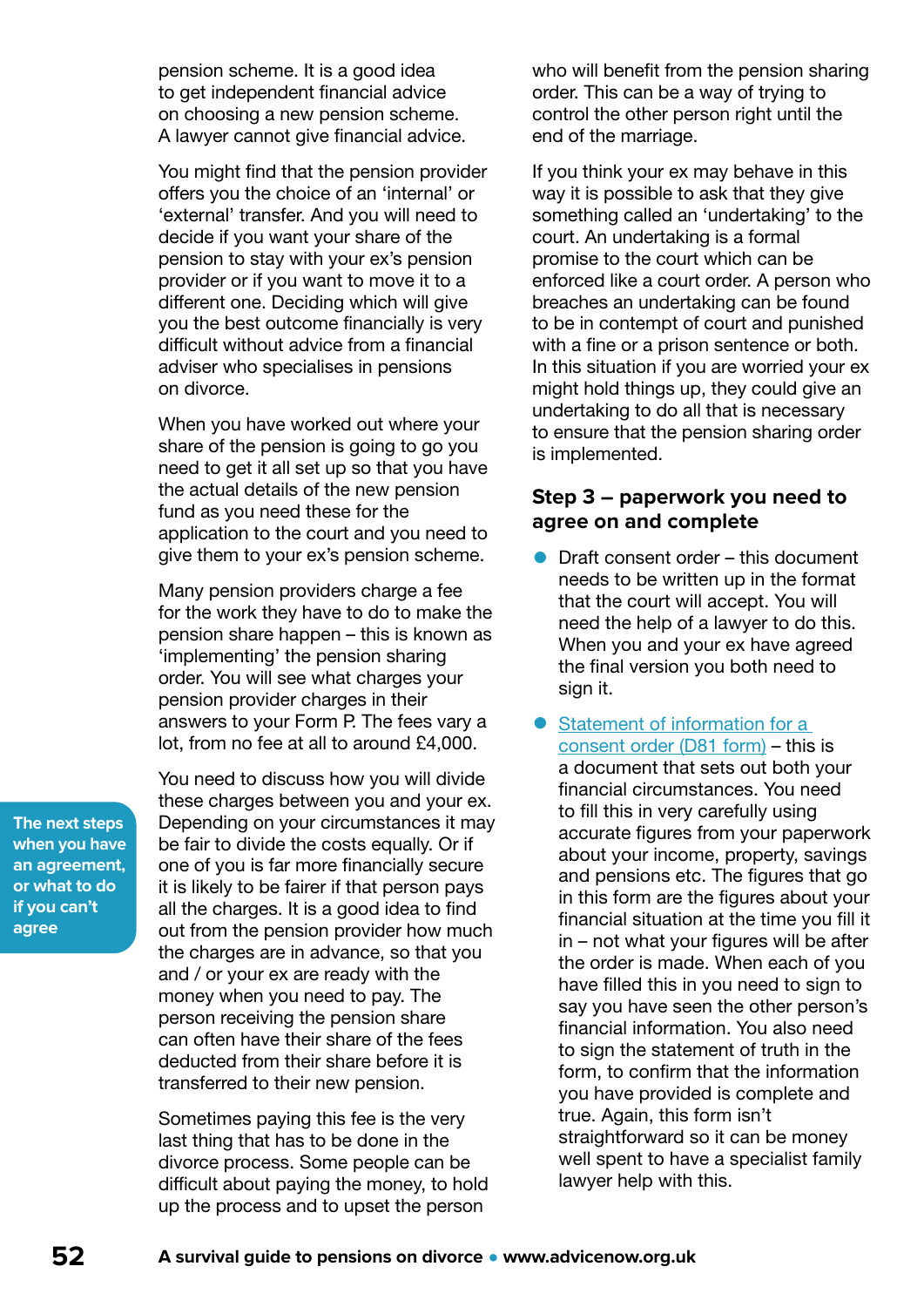- [Pension sharing annex](https://assets.publishing.service.gov.uk/government/uploads/system/uploads/attachment_data/file/688240/form-p1-eng.pdf) or pension [attachment annex](https://assets.publishing.service.gov.uk/government/uploads/system/uploads/attachment_data/file/688244/form-p2-eng.pdf) – this is an extra form that tells the court about the details for making the pension order actually happen. This form then gets sent to the pension provider so that they have all the details they need to make the pension order actually happen. This form isn't straightforward either so it can be money well spent to have a specialist family lawyer help with this.
- $\bullet$  It is sensible to send a copy of the consent order you want approved and the pension sharing annex to the pension provider **before** you send your application to the court in case they object for some reason or have other issues. It is not helpful to find this out after you have applied to court! In the unlikely event that you are applying for a pension attachment order you must send a copy of the consent order and the annex to the pension provider first. If there is enough time try and get a response before you apply to the court. Chase the pension provider until you get a reply.
- $\bullet$  [Form A](https://www.gov.uk/government/publications/form-a-notice-of-intention-to-proceed-with-an-application-for-a-financial-order) this is the form that tells the court you want to apply for a consent order. (There are lots of pages in this form about going to mediation but don't worry if you haven't – you do not need to when you are applying to the court for a consent order). To apply for a consent order one of you needs to take the lead and become the 'applicant' – even though you have reached an agreement you cannot apply together.

### **Step 4 – preparing your application for a consent order and sending it to the court**

When you have heard back from the pension provider that they have no objections to your draft consent order you can take the next step of finalising all the paperwork and sending it to the court.

To ask the judge to look at and approve your draft consent order you need to prepare and send the following to the court:

![](_page_52_Picture_6.jpeg)

Draft consent order – signed by both of you, plus two copies.

Statement of information for a consent order ([D81 form\)](https://www.gov.uk/government/publications/form-d81-statement-of-information-for-a-consent-order-in-relation-to-a-financial-remedy)

If your agreement involves offsetting it can help the judge if you explain in writing how and why you reached the agreement and how each of you will manage for income in retirement.

Form  $A$  – this is the form that tells the court you want to apply for a consent order.

Pension sharing annex – [Form P1](https://www.gov.uk/government/publications/make-or-change-a-pension-sharing-order-form-p1) – if you are asking the court to make a pension sharing order or pension attachment annex – [Form](https://assets.publishing.service.gov.uk/government/uploads/system/uploads/attachment_data/file/688244/form-p2-eng.pdf)  [P2](https://assets.publishing.service.gov.uk/government/uploads/system/uploads/attachment_data/file/688244/form-p2-eng.pdf) if you are asking the court to make a pension attachment order.

[The court fee](https://www.gov.uk/government/publications/fees-in-the-civil-and-family-courts-main-fees-ex50) – £50, or the [help](https://www.gov.uk/get-help-with-court-fees)  [with court fees form](https://www.gov.uk/get-help-with-court-fees) if you are on a low income.

If you can afford to get any help from a specialist family lawyer with these documents, it will be worthwhile. It is not a simple process and they can help guide you through it. You may find a lawyer who is happy to do bits of the work and suggest where you can save costs by doing the less complicated bits yourself. Even if you end up doing most of it yourself, it would be a really good idea to get it all checked over by a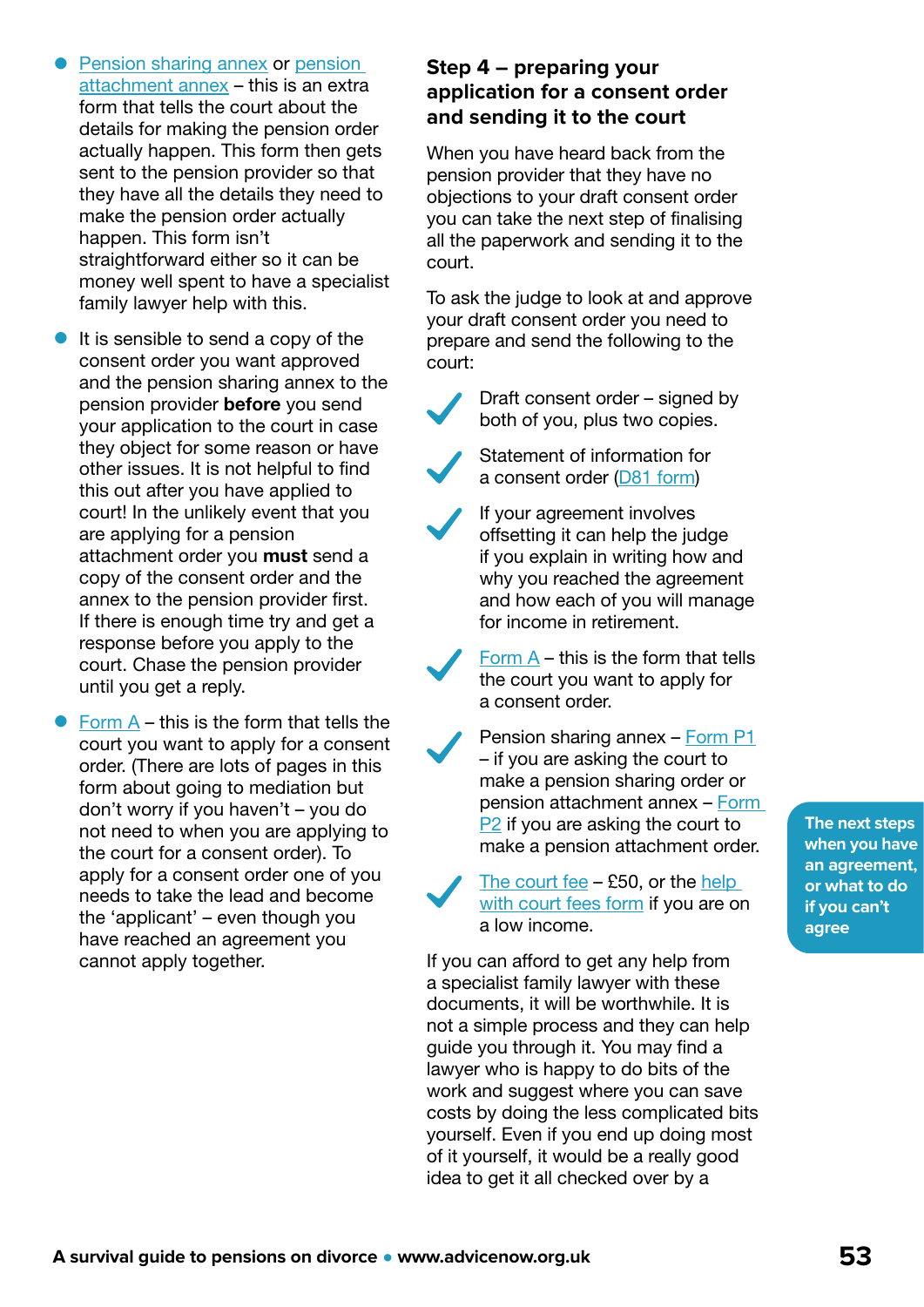lawyer before you send it to court. This way, any errors can be picked up so it is less likely to be rejected by the judge – which will of course save you time and stress in the long run.

When all the documents are ready make a copy for your own records. Then you need to send all the paperwork and the fee (or help with court fees form) to the court that is dealing with your divorce. You can find the details of that court on the court paperwork you have about your divorce.

### **Top tips!**

Make copies of all the documents you send to the court.

Make a note of the date when you send your documents to the court so that if you need to contact them you can be sure of when you sent it all in.

### **What happens next**

The court will put your application on their system and then a judge will look at it – this could take around a few weeks but it could take a lot longer depending on how busy the court is.

If the judge agrees that the draft consent order will give you both a fair outcome they will approve it. Then the court will send copies of the order to you and your ex.

### **Top tips!**

Take copies of the order – you will need to send a copy to other people, such as a pension or mortgage provider.

Keep the order and the copies in a safe place.

If the judge refuses to approve the consent order you will probably need to get legal advice on how to change it in line with whatever comments the judge made when they rejected it. Take a look at the section called More help and [advice](#page-56-0) on how to find a good lawyer.

### **When to apply for decree absolute**

The next step is to apply for decree absolute, or your final order if you are ending your civil partnership. You can find out more about this in How to get a [divorce or end a civil partnership without](https://www.advicenow.org.uk/guides/how-get-divorce-or-end-civil-partnership-without-help-lawyer)  [the help of a lawyer.](https://www.advicenow.org.uk/guides/how-get-divorce-or-end-civil-partnership-without-help-lawyer)

After the ups and downs you have been through and after all the time it has taken you to get here, you will probably be keen to apply for the decree absolute as soon as you can. But there is a very good reason to hold off for 28 days after the date that the court approves the consent order. We explain why next.

The pension sharing order only becomes legally binding or as the law calls it  $-$  'it takes effect' – after the decree absolute is made, whenever that is.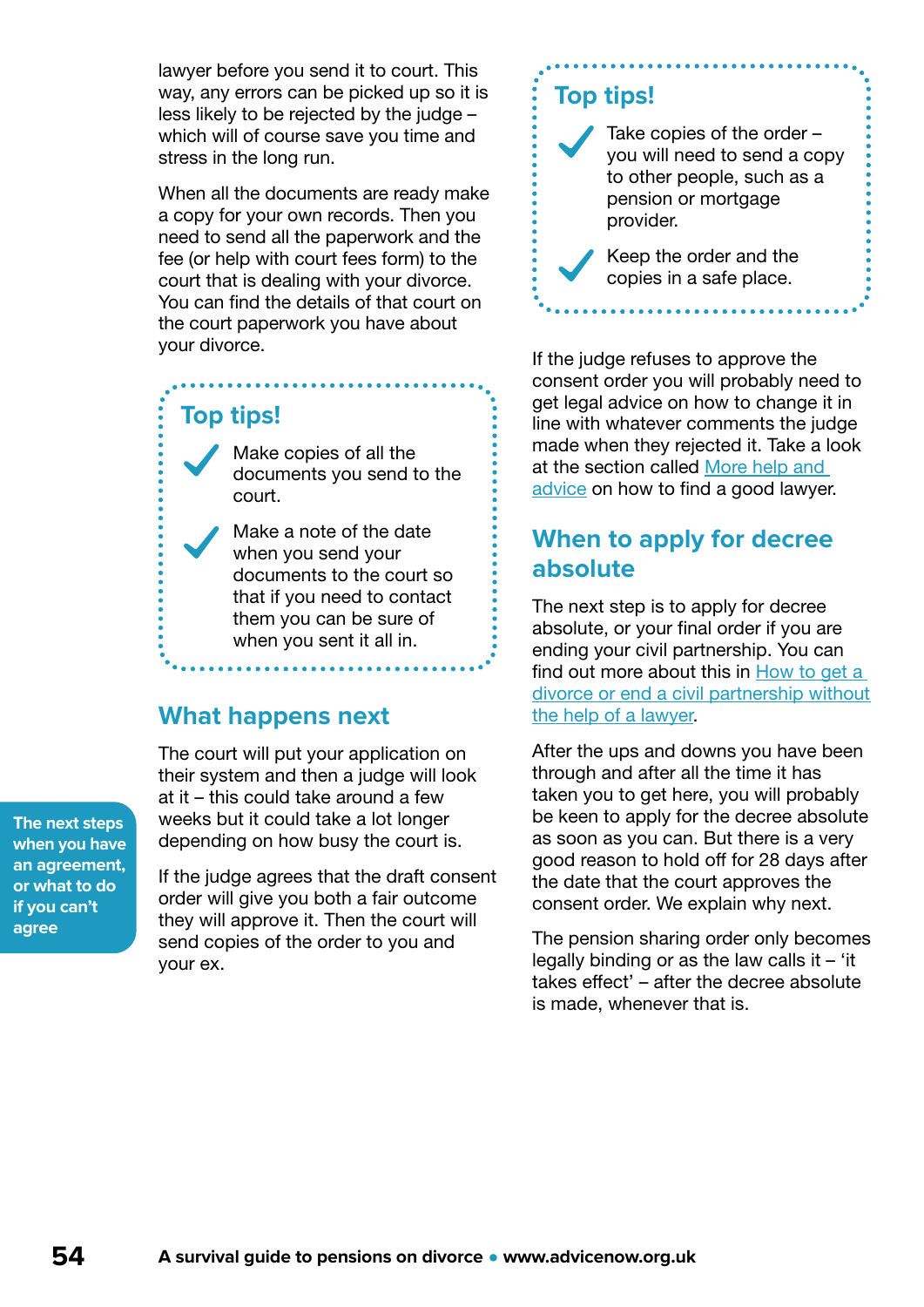The pension sharing order takes effect on whichever is the **later** of these two dates:

- **1** the date decree absolute is made, or
- **2** 7 days after the time given to appeal the order, runs out. Usually the time in which to appeal is 21 days, so in total this is 28 days from the date of the consent order.

If you apply for decree absolute straight away after the consent order is made, your divorce will be finalised before the pension sharing order takes effect. This would mean you would no longer be married. If the person with the pension died unexpectedly in this time, before the 28 days had passed, you would not be legally entitled to receive potentially very valuable death benefits under the pension as the pension holder's husband, wife or civil partner. But also, the rights you are entitled to under the pension sharing order would not yet have taken effect. This means you would lose out completely on the pensions in the case.

So, to avoid this unlikely but potentially catastrophic situation, it is usually best to wait 28 days from the date the judge approved the order, before applying for your decree absolute. Then the pension sharing order takes effect as soon as the decree absolute is made. It can be a good idea to include a section in the consent order that records that you both undertake not to apply for a decree absolute until 28 days after the date the order is made. It is a good idea for the person who applied for the divorce in the first place to give an undertaking that they will do everything needed to apply for decree absolute as quickly as possible after the 28 days have passed. For a reminder on what an undertaking is take a look at the section called [What](#page-59-0)  [does it mean?](#page-59-0)

### **Making sure the pension sharing order is implemented**

When you have the approved consent order and the decree absolute you can ask the pension provider to get on with the task of making the pension share happen, known as 'implementing' the pension sharing order. The pension provider will not start on the task until they have been sent everything they need.

They will definitely need the following (but may ask for other things too):

A copy of the consent order,

A copy of the pension sharing annex,

A copy of the decree absolute,

Payment of their charges (if there are any),

The details of the new pension scheme that is going to receive the share of the pension.

The pension provider then has 4 months from the date of receiving all of documents they require to implement the order.

If you are the person who is going to benefit from the pension share it is usual for you to send all the paperwork to the pension provider and make sure they have received payment from whoever is due to pay their fees. It is a good idea to send the documents as soon as possible after you receive them. So, for example, send the pension provider the copy of the consent order as soon as you can and then send the decree absolute later. This lets the pension provider know that an order has been made and that you are now due to benefit from the pension as well, not just your ex.

![](_page_54_Picture_17.jpeg)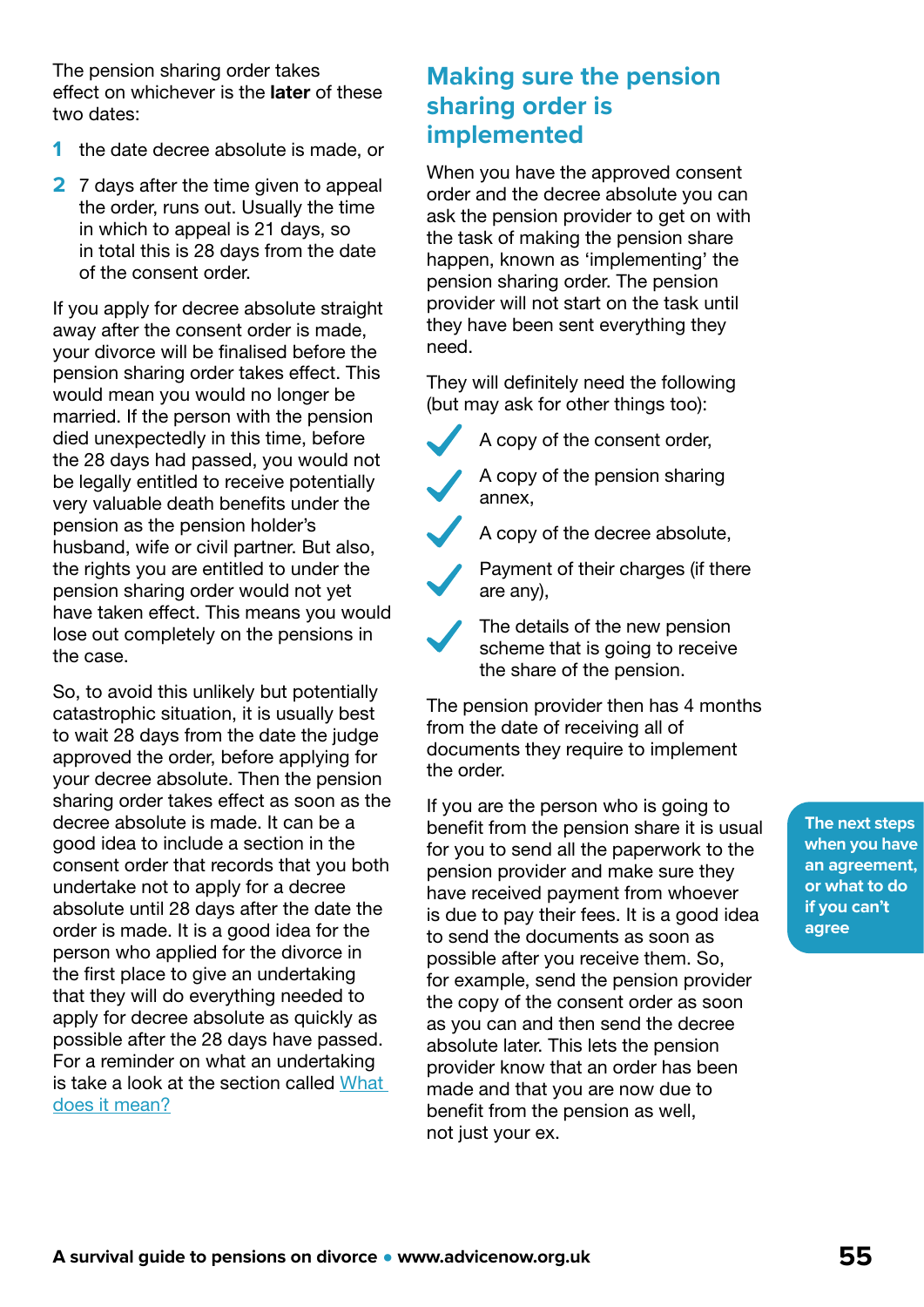<span id="page-55-0"></span>Implementing the pension sharing order is quite a complicated process and sometimes pension providers actually make mistakes when transferring the pension share to a new pension scheme. So, if you can find the money to get advice from a financial adviser familiar with this process to help you through it and to check that the order has been properly put into action, it is likely to be money well spent.

### **Making a Will**

If you have a Will you need to change it when your divorce is finalised – that is the date of your decree absolute. This is because, when it comes to your Will, it is as though your ex died on that date. Anything you leave to your ex in your Will won't go to them. Instead of your estate passing to your ex it could pass in line with the [intestacy rules.](https://www.gov.uk/inherits-someone-dies-without-will) This means your estate may not go to a new partner (unless you have entered into a new marriage or civil partnership).

If you don't have a Will it is really important to make one so that when you die what you own goes to the person or people you want it to, rather than in line with the [intestacy rules.](https://www.gov.uk/inherits-someone-dies-without-will)

If talking about making a Will has made you wonder what will happen to your pension(s) when you die, a good place to start learning more about this is the [Pensions Advisory](https://www.pensionsadvisoryservice.org.uk/about-pensions/when-things-change/bereavement-what-to-do/what-happens-when-i-die/)  [Service section called 'What](https://www.pensionsadvisoryservice.org.uk/about-pensions/when-things-change/bereavement-what-to-do/what-happens-when-i-die/)  [happens when I die?'](https://www.pensionsadvisoryservice.org.uk/about-pensions/when-things-change/bereavement-what-to-do/what-happens-when-i-die/)

### **What to do if you can't agree**

There are certain situations when you may have to apply to court. If your ex is refusing to communicate with you directly, or is refusing to give you information, you will need to try mediation or contact your ex with the help of a lawyer who specialises in family law.

If neither of these work, because your ex is being generally uncooperative or extremely slow, then your only option will be to apply to court if you want to finalise your divorce and sort out finances. Your ex may be in touch with you but you might be worried they are not telling you everything about their finances. This can happen even when you have a lawyer to help. You may find you need the court's help to make your ex provide all their financial information. If you are worried that your ex is spending too much money on purpose to stop you from getting a fair share or hiding assets in some way, you need to urgently get advice from a lawyer on how you may be able to stop this. See the section called [More help and advice](#page-56-0).

It can feel daunting to start talking about court with your ex if you don't communicate easily or, even, at all. There two sample letters at the end of this guide that you might want to adapt and send or email to your ex to bring up the issues in a calm but firm way.

If you think you may need to apply to court start by taking a look at our guide called [How to apply for a financial order](https://www.advicenow.org.uk/guides/how-apply-financial-order-without-help-lawyer)  [without the help of a lawyer](https://www.advicenow.org.uk/guides/how-apply-financial-order-without-help-lawyer). The guide takes you through the whole process step by step.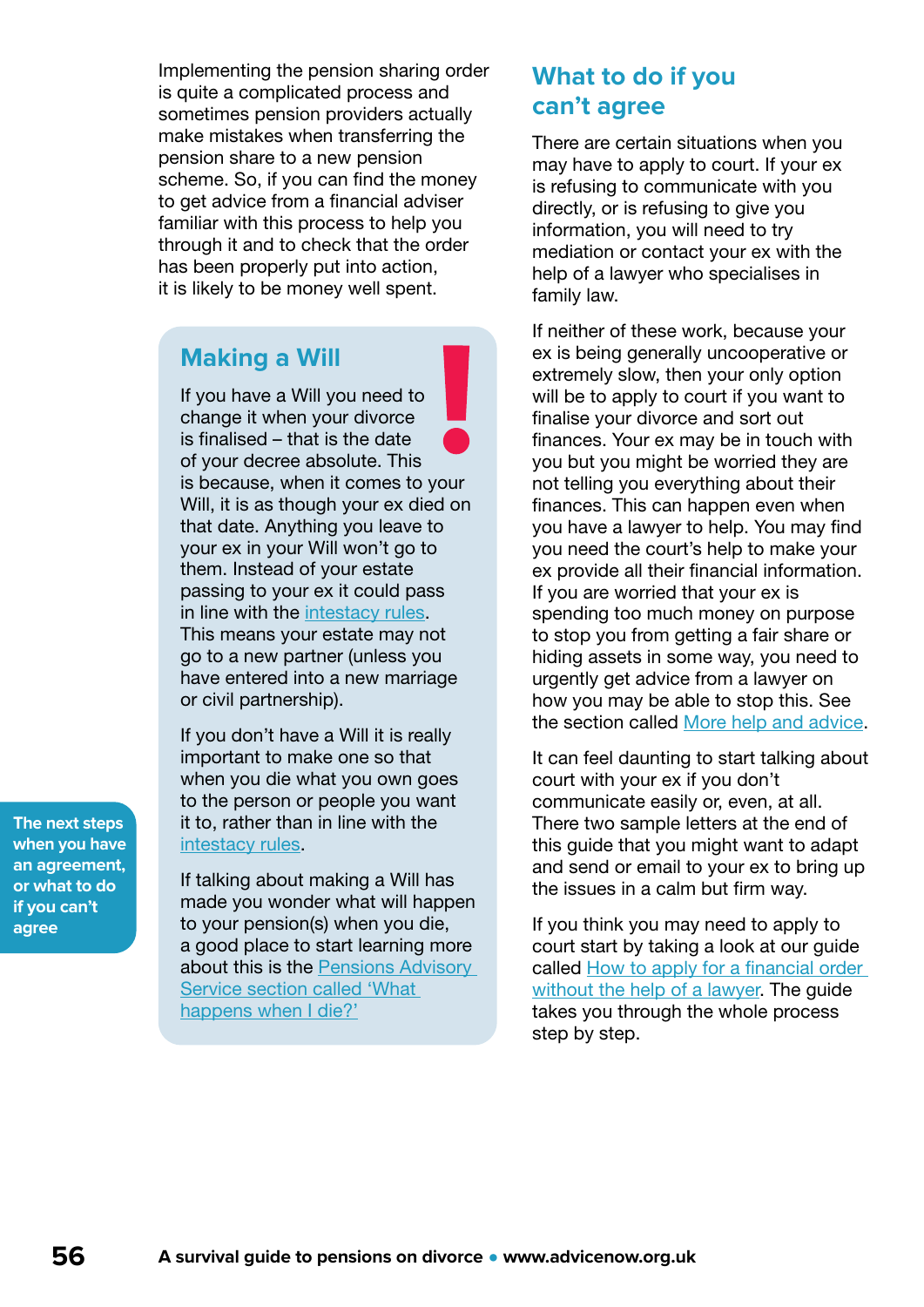# <span id="page-56-0"></span>**More help and advice**

#### For more help on pensions generally,

the place to go is the [Pensions Advisory](https://www.pensionsadvisoryservice.org.uk/)  [Service](https://www.pensionsadvisoryservice.org.uk/) website. They have a lot of useful free information. If you want to talk to an independent adviser for free you can call one of their helplines. They also offer web chat. If you want to write to them you can ask for help through their [Contact us](https://www.pensionsadvisoryservice.org.uk/contacting-us) page.

Helplines are open from 9am to 5pm, Monday to Friday (except public holidays):

- Pensions Helpline: 0800 011 3797
- Self Employed Helpline: 0345 602 7021
- Overseas Helpline: +44207 932 5780

Web chat

8.45am to 6:20pm – Monday, Wednesday & Friday (except public holidays)

9am to 6.20pm Tuesday & Thursday (except public holidays)

If you are aged 50 or over you can get free and independent guidance from [Pension Wise](https://www.pensionwise.gov.uk/en) about decisions around your pension if it is a Defined Contribution pension. They cannot help if you have a Defined Benefit pension. They offer a free 45-60 minute appointment with a pension specialist. You can book an appointment on their [website](https://www.pensionwise.gov.uk/en/telephone-appointments/new) or calling 0800 138 3944 between 8am to 8pm, Monday to Friday. You will then get an email to confirm your booking.

If you found our guide useful but you want more information on how to deal with pensions on divorce you can find more details in a report published by the Pension Advisory group called [A Guide to](https://www.nuffieldfoundation.org/sites/default/files/files/Guide_To_The_Treatment_of_Pensions_on_Divorce-Digital(1).pdf)  [the Treatment of Pensions on Divorce.](https://www.nuffieldfoundation.org/sites/default/files/files/Guide_To_The_Treatment_of_Pensions_on_Divorce-Digital(1).pdf) The Pension Advisory Group's report is written for people working in this area, such as judges, lawyers and Pensions on Divorce Experts. Our guide is based on their report.

If you think you may need to complain about a pension scheme provided by your employer or a pension you have set up, you can contact The Pensions [Ombudsman.](https://www.pensions-ombudsman.org.uk/) They offer a free and independent service. You can phone them for help on 0800 917 4487, Monday to Friday, 9.00am-5.00pm or email [enquiries@pensions-ombudsman.](mailto:enquiries%40pensions-ombudsman.org.uk?subject=) [org.uk](mailto:enquiries%40pensions-ombudsman.org.uk?subject=)

For help on finances more generally the [Money Advice Service](https://www.moneyadviceservice.org.uk/en) has useful sections on money and pensions and money and divorce. You can also call them for free and impartial money advice on 0800 138 7777 (Typetalk: 18001 0800 915 4622), Monday to Friday, 8am to 6pm. They also offer a web chat service which is available Monday to Friday, 8am to 6pm and Saturday, 8am to 3pm. Both services are closed on Saturday, Sunday and Bank Holidays.

For help with benefits, the charity [Turn2us](https://www.turn2us.org.uk/) offer support around working out what benefits to claim or grants you may be able to get if you are struggling financially. They have an online benefits calculator and grants search option. If you struggle with using these services online they also have a helpline.

For free initial help [LawWorks](https://www.advicenow.org.uk/links/lawworks-legal-advice-individuals) might be a good place to start. LawWorks supports a network of over 280 free legal advice clinics that provide initial advice to individuals on various areas of law. Use their [search](https://www.advicenow.org.uk/links/lawworks-clinics-network) to see if there is a clinic near you that offers family law advice. Another option might be a law centre where lawyers sometimes give free legal advice on family law issues. Use the [Law Centres Network](https://www.lawcentres.org.uk/) search option to see if there is a law centre near you.

**More help and advice**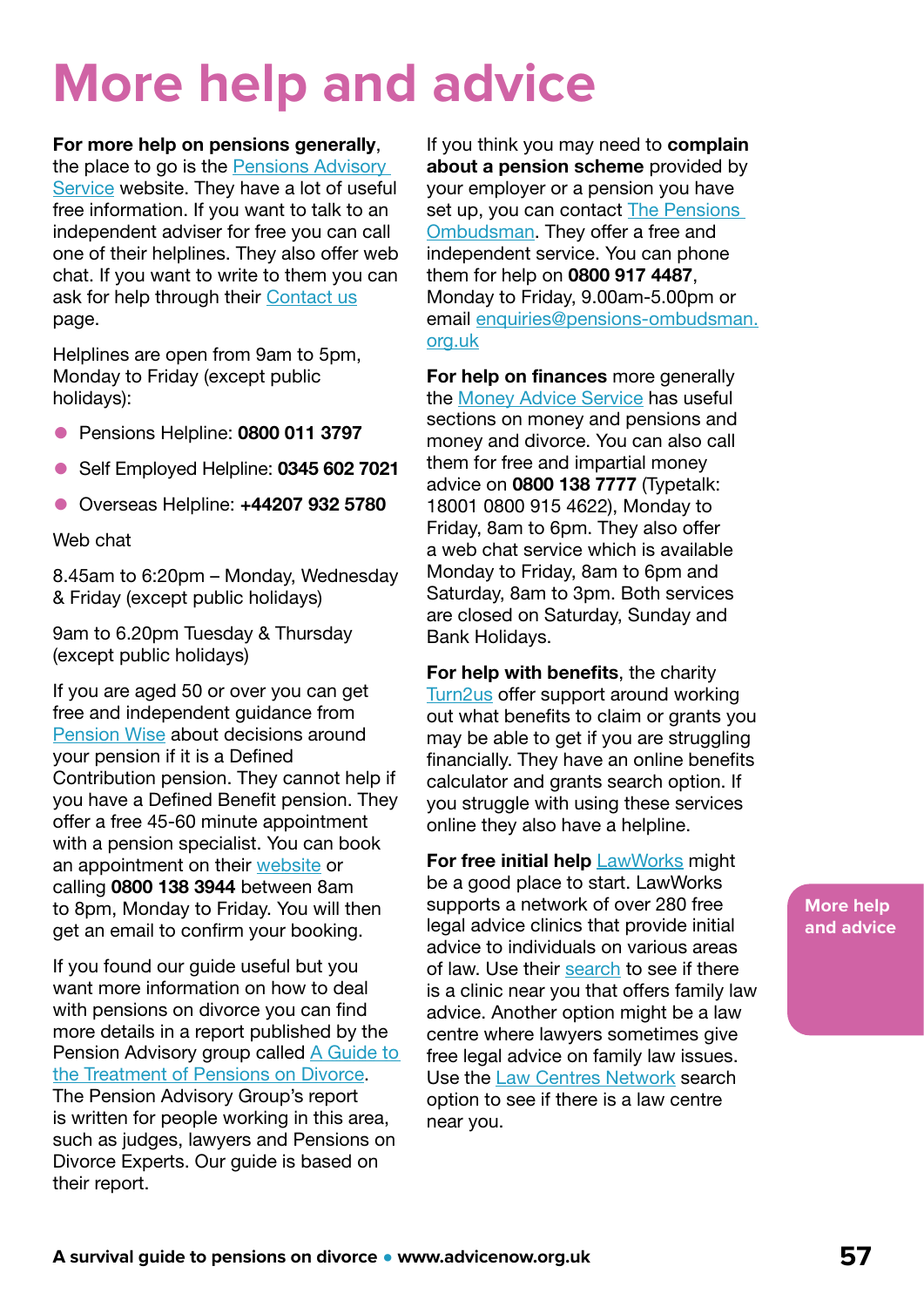#### For help finding a family lawyer a

good place to start is [Resolution](https://resolution.org.uk/) where you can find lawyers by searching using your postcode. Resolution members must commit to helping you work out your legal problem in a nonconfrontational way. A green tick next to the lawyer's name tells you that they offer legal aid. You can find an accredited lawyer who is a specialist in finances on divorce by going to the 'Find a law professional' page. Then, click on 'advanced search'. Click on Type of Resolution accreditation' and choose 'Complex lower income financial remedies' and 'Pensions'.

You can also search for a specialist lawyer near you who has been accredited by the Law Society. This means they have a significant amount of experience and expertise and have passed a Law Society assessment. On the [Law Society Find a solicitor page](https://solicitors.lawsociety.org.uk/) you can click on 'More search options' on the right at the bottom of the box. This gives more options to choose from. Here you can tick the accreditation box for 'Family' or 'Family – advanced', or both. You can also find a family lawyer via the [gov.uk website](https://find-legal-advice.justice.gov.uk/) by searching online for 'find a legal aid adviser or family mediator'.

Some family law specialists do extra training in an approach to solving legal problems called collaborative law. If you use this approach, each of you agree to use a collaboratively trained lawyer and have meetings together to try and solve the issues without going to court. You can search for a collaboratively trained lawyer on the [Resolution website](https://resolution.org.uk/find-a-law-professional/) by choosing 'Collaborative practitioner' in the Service offering box.

For help finding a Pensions on Divorce Expert (or PODE) a good place to start is the Resolution website. Search for a 'financial professional' in the section called 'service offering' on the [Find a law professional](https://resolution.org.uk/find-a-law-professional/) page. Then use an online search engine to learn more about what the professionals you have found on the Resolution website offer as part of their service.

#### If you are looking for a family

mediator you could ask friends and family for a recommendation or your solicitor, if you have one. It is a good idea to check any recommendations using the family mediator finder service on the [Family Mediation Council](https://www.familymediationcouncil.org.uk/find-local-mediator/) website. It is fine to phone around, ask how much they charge and compare prices. For more useful information on mediation as a process have a look at [A survival guide to using family](https://www.advicenow.org.uk/guides/survival-guide-using-family-mediation-after-break)  [mediation after a break up.](https://www.advicenow.org.uk/guides/survival-guide-using-family-mediation-after-break)

If you and your ex decide that you want to involve an arbitrator to decide parts of the case that you cannot agree on, you can get help finding an arbitrator on the [Institute of Family Law Arbitrators](http://ifla.org.uk/search-for-an-arbitrator/)  [website.](http://ifla.org.uk/search-for-an-arbitrator/)

If your case ends up in court a good place to start looking for more information is our [Going to the family](https://www.advicenow.org.uk/family-court)  [court](https://www.advicenow.org.uk/family-court) page. This brings together all our resources and has information on where to go for practical help, legal advice and representation at court. If you end up going to court without a lawyer we have a guide that you may find useful  $-A$ survival quide to going to court when [the other side has a lawyer and you](https://www.advicenow.org.uk/guides/when-other-side-has-lawyer-guide-litigants-person-0)  [don't.](https://www.advicenow.org.uk/guides/when-other-side-has-lawyer-guide-litigants-person-0) We also have a film to help you prepare – Representing yourself in the [family court.](https://www.advicenow.org.uk/guides/representing-yourself-family-court-film)

**More help and advice**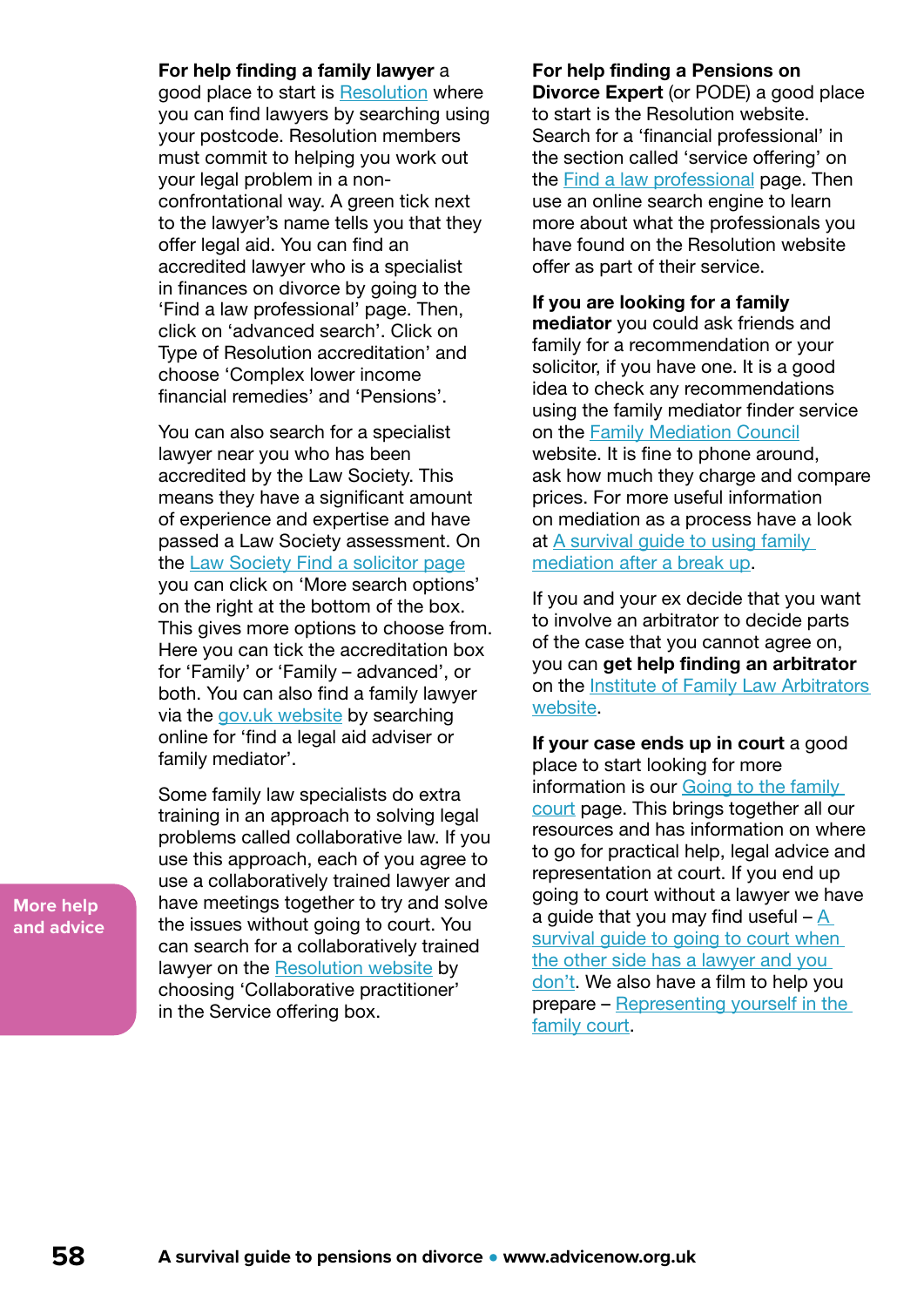#### If your ex has been or is being

abusive to you there are lots of places you can find out more information and get support. Always dial 999 in an emergency. For support or to discuss your options you can call the [National](https://www.nationaldahelpline.org.uk/)  [Domestic Violence Helpline](https://www.nationaldahelpline.org.uk/) on 0808 2000 247 or in Wales, [Live Fear Free](https://www.advicenow.org.uk/links/live-fear-free) on 0808 80 10 800.

Both help lines are for anyone who is experiencing, or has experienced domestic abuse, or for anyone who is worried about domestic abuse happening to a friend, family member or colleague. It is free, confidential and the number will not show up on a BT telephone bill.

If you are a man and you or your children are affected by domestic violence or abuse you can contact the [Men's Advice Line](https://www.advicenow.org.uk/links/mens-advice-line) on 0808 801 0327. The **DYN** project provides support to men in Wales who are experiencing domestic abuse from a partner. You can contact them on 0808 801 0321.

[Galop](https://www.advicenow.org.uk/links/galop) runs a national helpline for lesbian, gay, bisexual and trans people experiencing domestic abuse. You can contact them on 0800 999 5428.

You can find more information and support from:

- [Refuge](https://www.advicenow.org.uk/links/refuge)
- [Women's Aid](https://www.advicenow.org.uk/links/womens-aid)
- [Welsh Women's Aid](https://www.advicenow.org.uk/links/welsh-womens-aid)
- [Surviving Economic Abuse](https://survivingeconomicabuse.org/resources/)

![](_page_58_Picture_10.jpeg)

**More help and advice**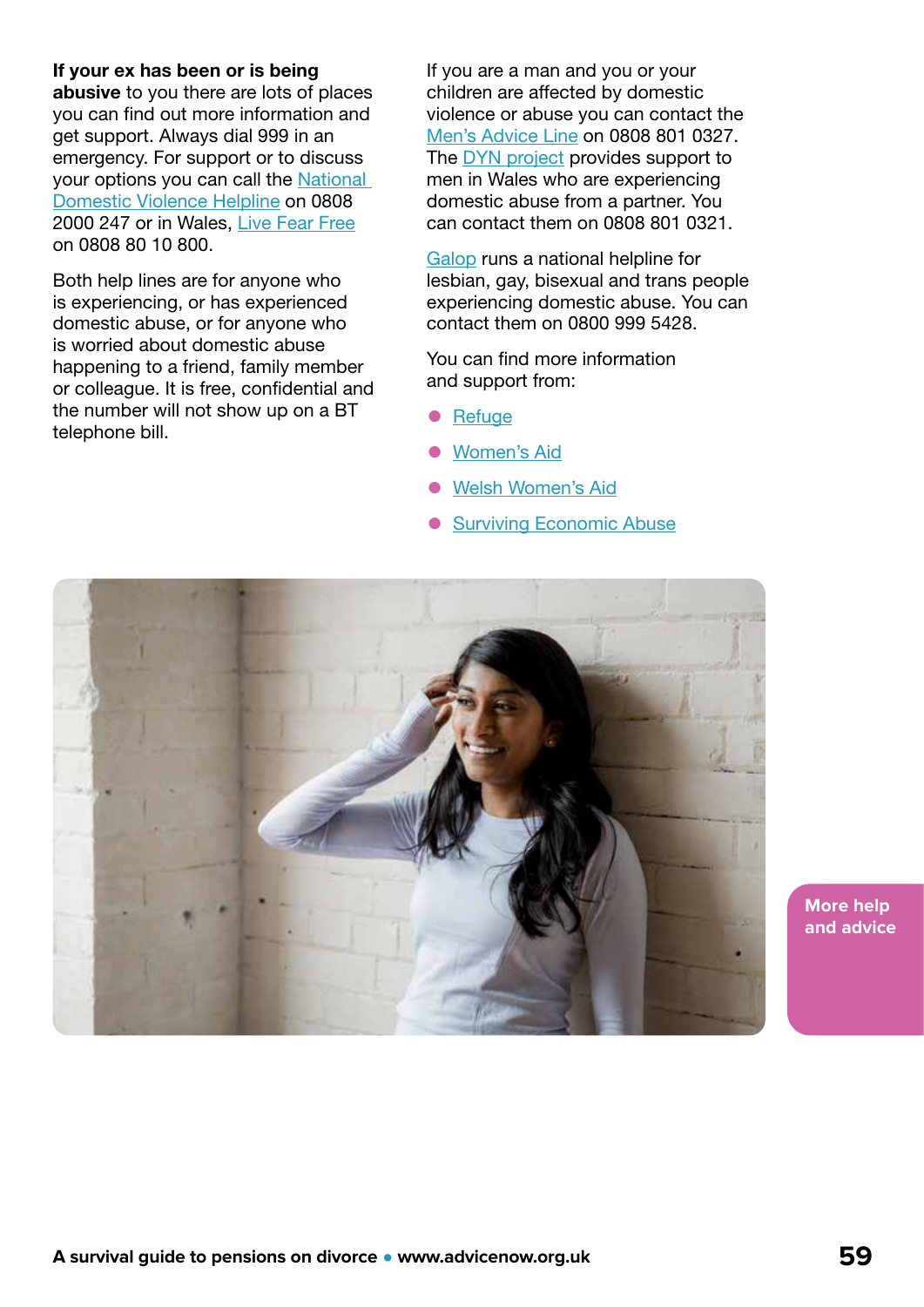# <span id="page-59-0"></span>**What does it mean?**

**Accrual rate** – this is the proportion of your salary you'll get as an annual retirement income, and is set by your employer. The accrual rate is usually written as a fraction of your pensionable pay. So for example, if the accrual rate is 1/80th, you will get 1/80th of your pensionable pay as a pension for each year that you have worked.

**Actuary** – there are different types of actuaries. Actuaries that specialise in pensions use their mathematical skills to work out what benefits a pension has and what that will mean in years to come for you in terms of your income and other financial benefits. If they specialise in pensions on divorce then they can also advise on what the different options for dealing with pensions would mean for you and your ex.

**Additional State Pension** – this is part of the pension provided by the government to people who reached state retirement age on or before 6th April 2016. Not everyone gets this – it depends on the type of pension arrangements you had over your working lifetime.

**Annuity** – this is an annual payment that provides a regular income in retirement. This regular income can be for the rest of your life or for a set number of years. The amount you get is set in advance and can either remain level or increase in a number of different ways.

**Basic State Pension** – This is the pension provided by the government to people reaching state pension retirement age on or before 6th April 2016. The amount you get is based on your National Insurance contributions made before 6th April 2016.

**Cash equivalent (CE)** – this is sometimes also called the cash equivalent transfer value (CETV) or the cash equivalent value (CEV). This is the capital value given to your pension pot by your pension provider. Beware that it does not give you any idea as to the other benefits that may come with the pension and which could in reality make your or your ex's pension much more valuable in retirement.

**Defined Benefit pension** – Defined Benefit pensions are workplace pensions, run by your employer. These pension plans are sometimes called 'final salary' or 'salary-related' pensions, but there are other types too. The value is based on how long you've worked for your employer and your salary. The amount you will get on retirement is set or 'defined' at the start.

(continued)

**What does it mean?**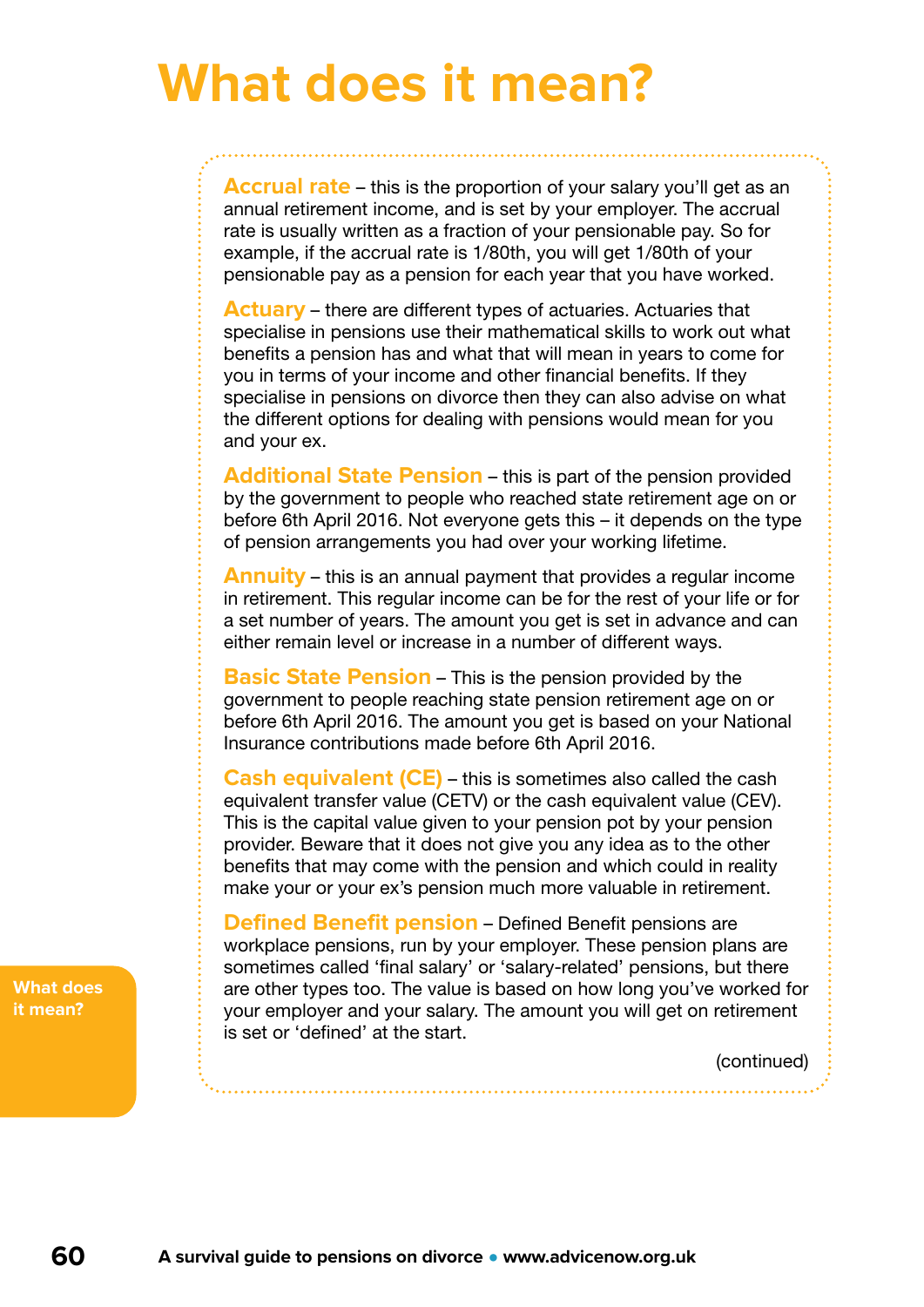**Defined Contribution pension** – These are the most common type of private pension. The pension pot is based on how much is paid in, how long it has been invested for and how well the investments perform. What you get when you retire is not set in advance.

**Financial order** – A 'financial order' or 'financial remedy order' is what the law calls a court order that sets out how the finances you both have should be sorted out when your divorce is finalised.

**Financial planner / financial adviser** – this is someone who can help you by advising you widely about all of your financial needs.

**Guaranteed Annuity Rate (GAR)** – older private pensions (typically before 1990) sometimes came with a promised or 'guaranteed' rate of income that you would get on retirement. This is usually a very valuable benefit to have.

**Independent financial adviser (IFA)** – this is a financial adviser who works independently and so can advise you on all the different financial products or options available rather than just the ones from certain providers.

**New State Pension** – the pension you get from the government if you reach state pension age after 6th April 2016. The amount you get depends on your National Insurance contributions.

**Offsetting** – this can happen when a couple are sorting out their finances on divorce. It is the word used to explain the approach where one person gives up their right to a future income from a pension in exchange for current capital, often the family home.

**Pension attachment order** – this is an order that the court can make when a couple divorce, where a percentage of your pension lump sum, death in service benefits or income is paid to your ex when you retire, or the other way round.

**Pension credit** – if you benefit from a pension sharing order, this is the money or capital that gets taken from your ex's pension and put in a pension for you.

**Pension freedoms** – enable people to access some of their Defined Contribution pension pot in cash from the age of 55 if they want to, rather than waiting till they get older and have it as an income.

(continued)

**What does it mean?**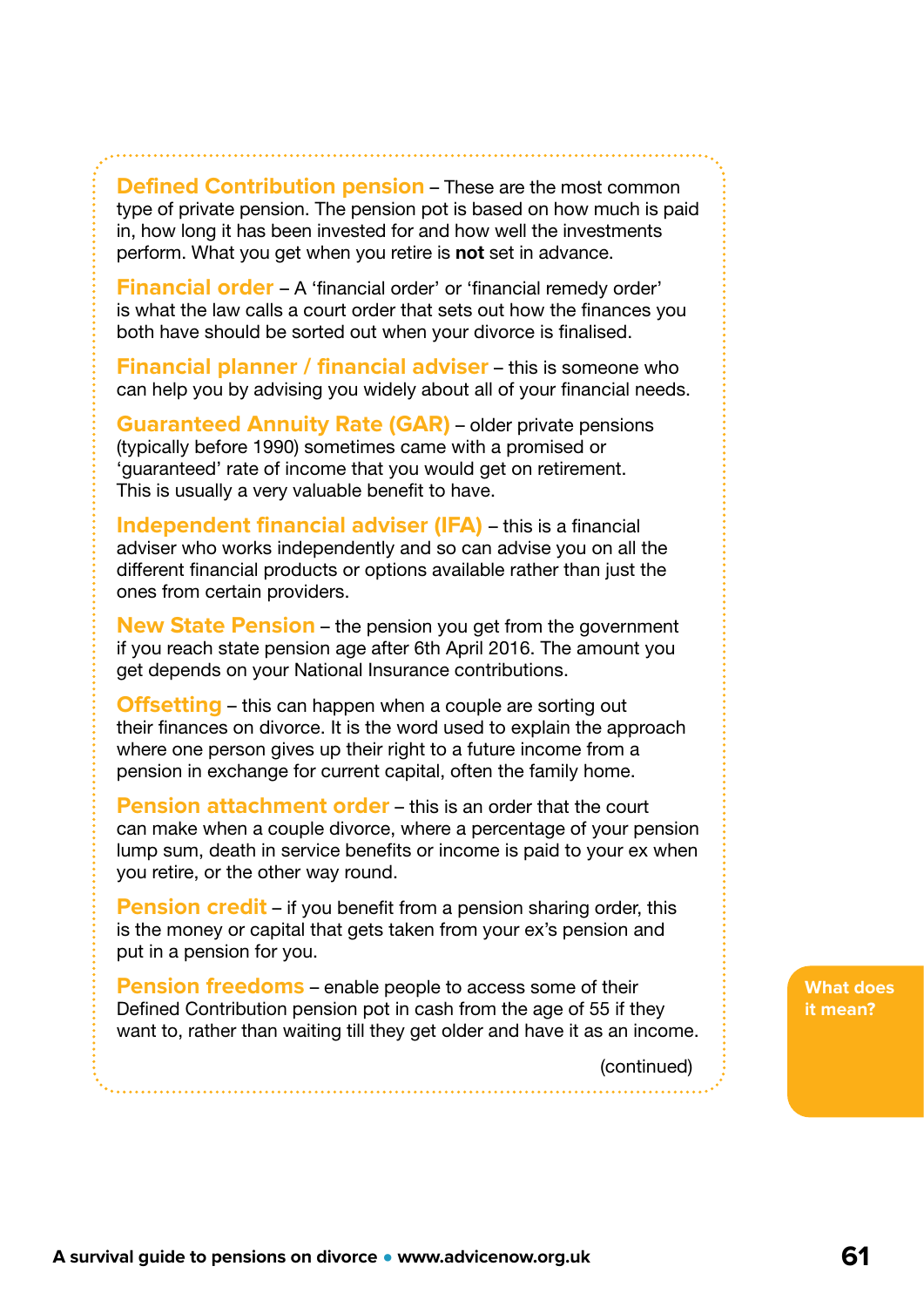**Pensions on Divorce Expert (PODE)** – A Pensions on Divorce Expert can examine the pensions you both have and report on what their 'true' values are – for the purposes of the divorce. These people include financial advisers, financial planners and actuaries. But they are only Pensions on Divorce Experts as well if they are experienced in the area of pensions on divorce. There is no specific qualification that someone can get to become a Pensions on Divorce Expert. So, lots of experience of this type of work is key.

**Pension sharing order** – this is an order that the court can make when a couple divorce, which shares out your pension savings between you. A pension sharing order tells the providers of a pension fund to transfer a percentage of the cash equivalent (anything up to 100%) to whichever one of you is to benefit from the order.

**Protected Payment** – this is in addition to the new State Pension, for people reaching State Pension age on or after 6th April 2016. You are only entitled to it if you had a significant Additional State Pension before 6th April 2016. A calculation was used to work out how much you could carry over into the new system. That amount is then 'protected'.

**Substitution** – if you reached State Pension Age before or on 6th April 2016 and your ex had better National Insurance contributions than you (perhaps because you didn't work outside of the home for many years) you can apply to substitute your ex's record for your own, if it is higher. This can increase your basic State Pension payments without reducing your ex's.

**Undertaking** – this is a formal promise to the court which can be enforced like a court order. A person who breaches an undertaking can be found to be in contempt of court and punished with a fine or a prison sentence or both.

**What does it mean?**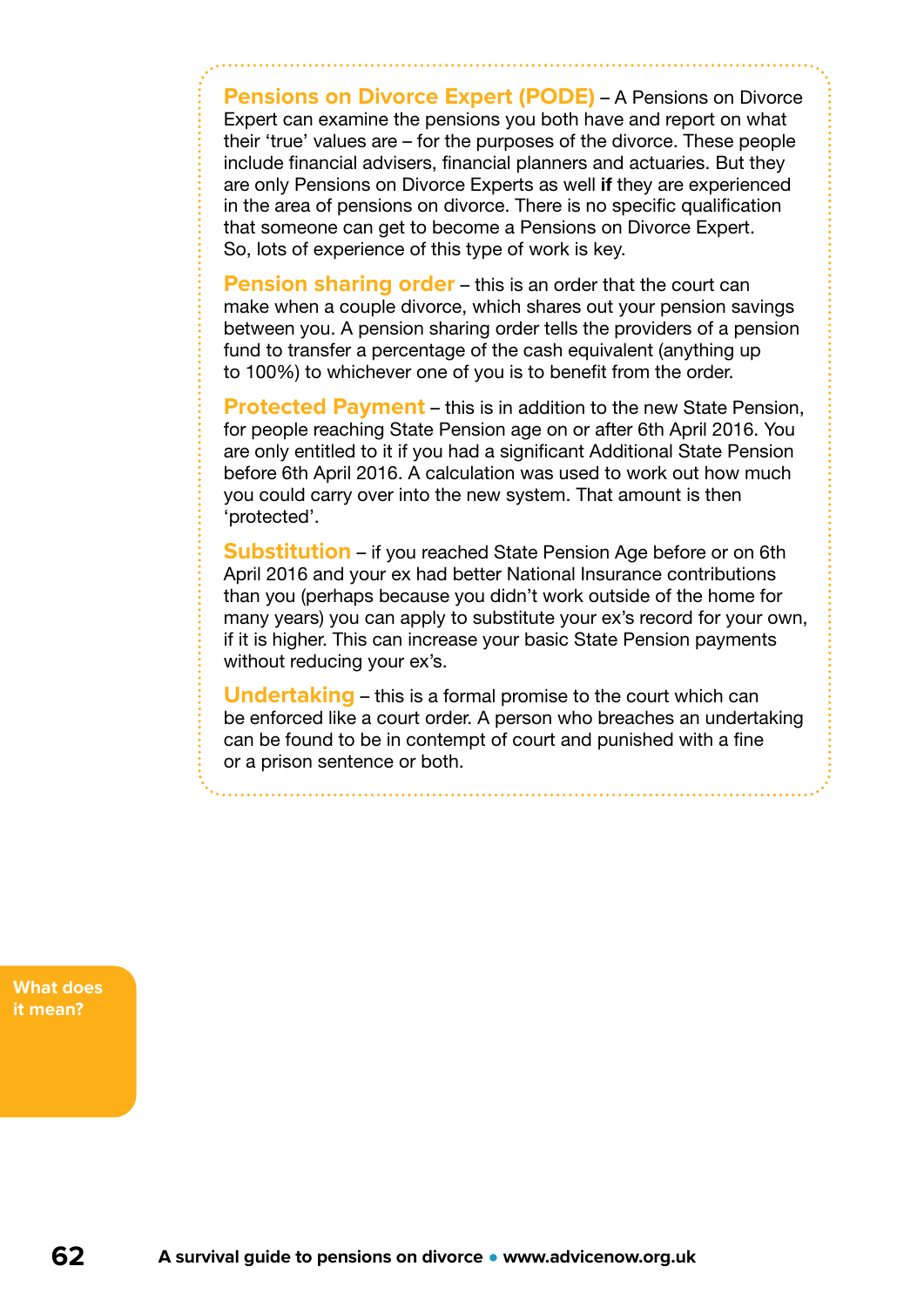# <span id="page-62-0"></span>**Sample letters**

Sample letter to send to the Pensions Service to ask that your National Insurance record be substituted with your ex's record, so you get a better record.

| [add in your full postal address here]                                                                                                                                                                   |
|----------------------------------------------------------------------------------------------------------------------------------------------------------------------------------------------------------|
| [add the date here]                                                                                                                                                                                      |
|                                                                                                                                                                                                          |
| <b>Pensions Service</b>                                                                                                                                                                                  |
| [add the full address here]                                                                                                                                                                              |
| Dear Sir or Madam                                                                                                                                                                                        |
| Re: National Insurance record substitution request                                                                                                                                                       |
| I am writing to request that my National Insurance record be<br>substituted with my ex [husband/wife/civil partner's record. My<br>National Insurance number is [add in your National Insurance number]. |
| Their details are as follows:                                                                                                                                                                            |
| • [Add in your ex's full name]                                                                                                                                                                           |
| • [Add in your ex's date of birth]                                                                                                                                                                       |
| • [Add in your ex's National Insurance number]                                                                                                                                                           |
| • [Add in your ex's address or other contact details]                                                                                                                                                    |
| Please find enclosed a certified copy of my decree absolute.                                                                                                                                             |
| I look forward to hearing from you in relation to the above.                                                                                                                                             |
| Yours faithfully                                                                                                                                                                                         |
| [add your full name]                                                                                                                                                                                     |
|                                                                                                                                                                                                          |
|                                                                                                                                                                                                          |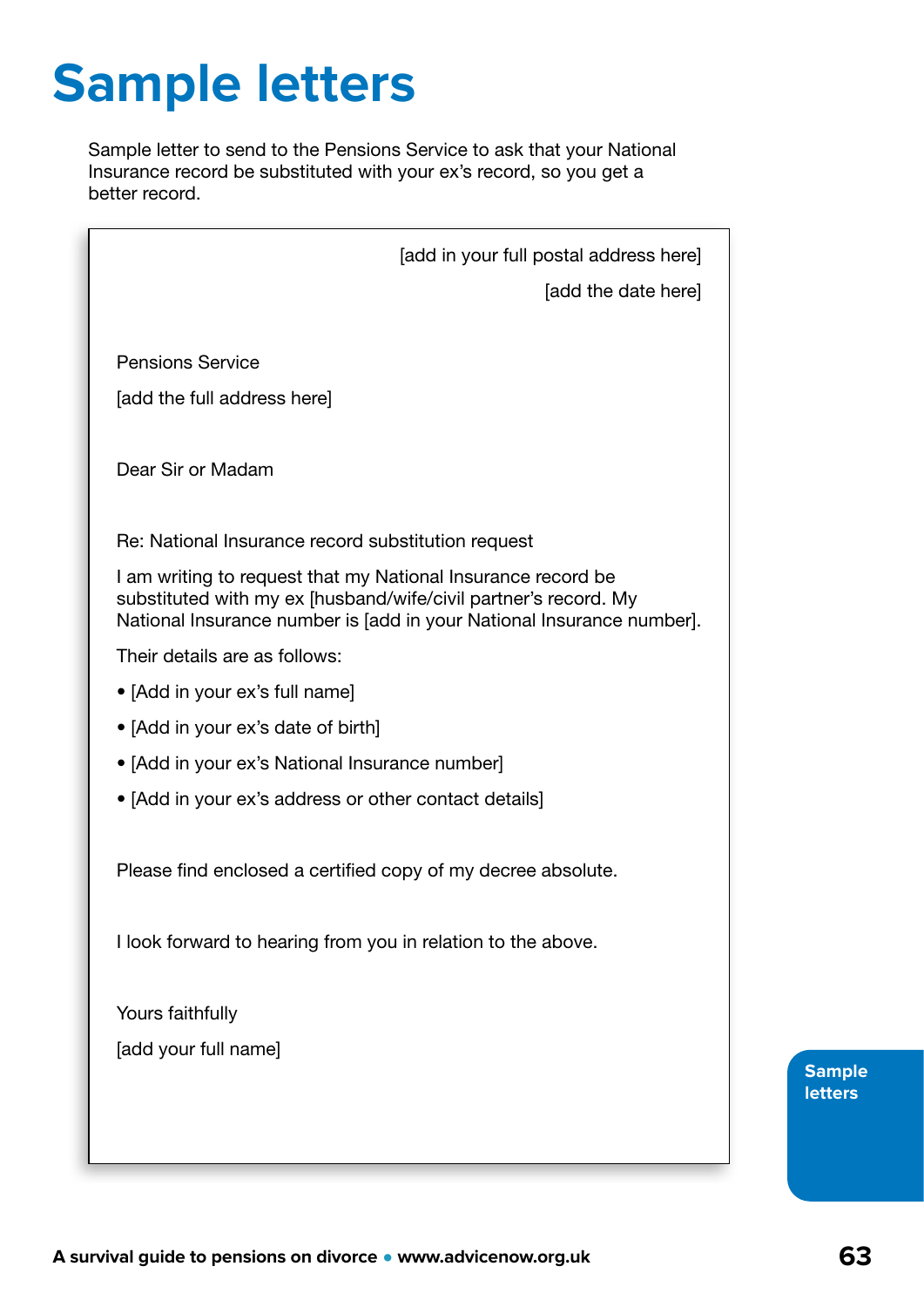A sample letter to send to your pension provider(s) if you have a Defined Benefit pension, to get information about the value of the pension.

| [add your full postal address here]                                                                                                                                                                          |  |
|--------------------------------------------------------------------------------------------------------------------------------------------------------------------------------------------------------------|--|
| [add the date here]                                                                                                                                                                                          |  |
| add your pension provider's<br>full postal address here]                                                                                                                                                     |  |
| Dear Sir or Madam                                                                                                                                                                                            |  |
| Re. Pension plan number [add the plan details here]                                                                                                                                                          |  |
| I am in the process of separation from my [husband/wife/civil partner].<br>I enclose my Form P. I would be grateful if this could be completed<br>and returned to me as soon as possible with the following: |  |
| 1. The current cash equivalent valuation for divorce purposes of<br>my pension                                                                                                                               |  |
| 2. Full transfer pack for divorce purposes                                                                                                                                                                   |  |
| 3. A statement of all my pension benefits                                                                                                                                                                    |  |
| I look forward to hearing from you and thank you for your assistance.                                                                                                                                        |  |
| Yours faithfully                                                                                                                                                                                             |  |
| [add your name]                                                                                                                                                                                              |  |
|                                                                                                                                                                                                              |  |
|                                                                                                                                                                                                              |  |
|                                                                                                                                                                                                              |  |
|                                                                                                                                                                                                              |  |
|                                                                                                                                                                                                              |  |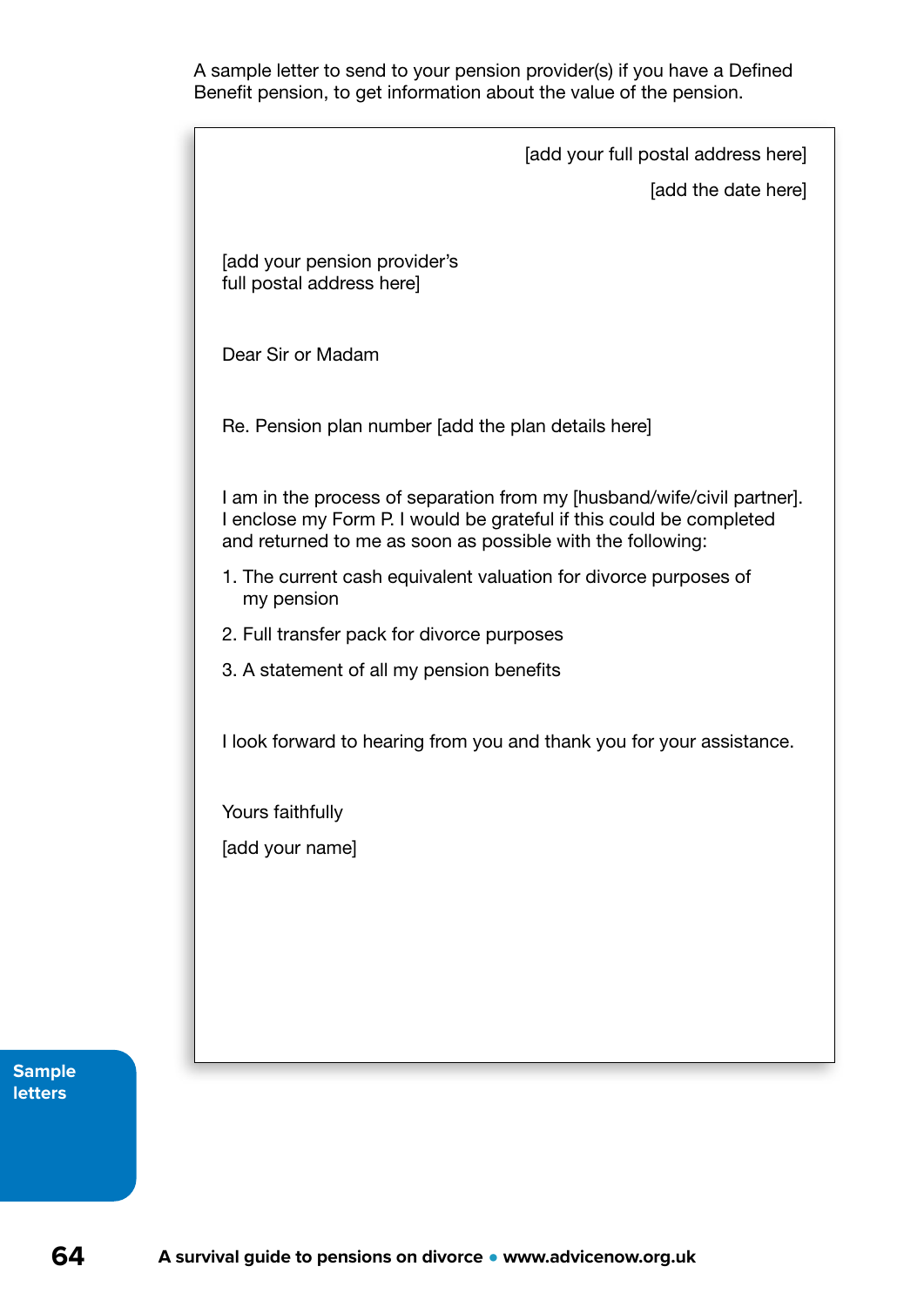[add the date here]

Dear [add in name of your ex]

I have tried to make contact with you several times [give details, such as by email on x date, by phone, by text], but you have not replied.

We need to find a way of sorting out our finances. This is part of the divorce process. I would like to try mediation but you have not replied to the mediation service about going to a meeting with them.

As nothing is moving forward at the moment I cannot see what to do other than to ask a solicitor to get in touch with you. I would have liked to work this out between us really but that doesn't seem to be happening.

If I don't hear from you by phone, text or email in the next week, I plan to go and see a solicitor.

Best wishes,

[your name]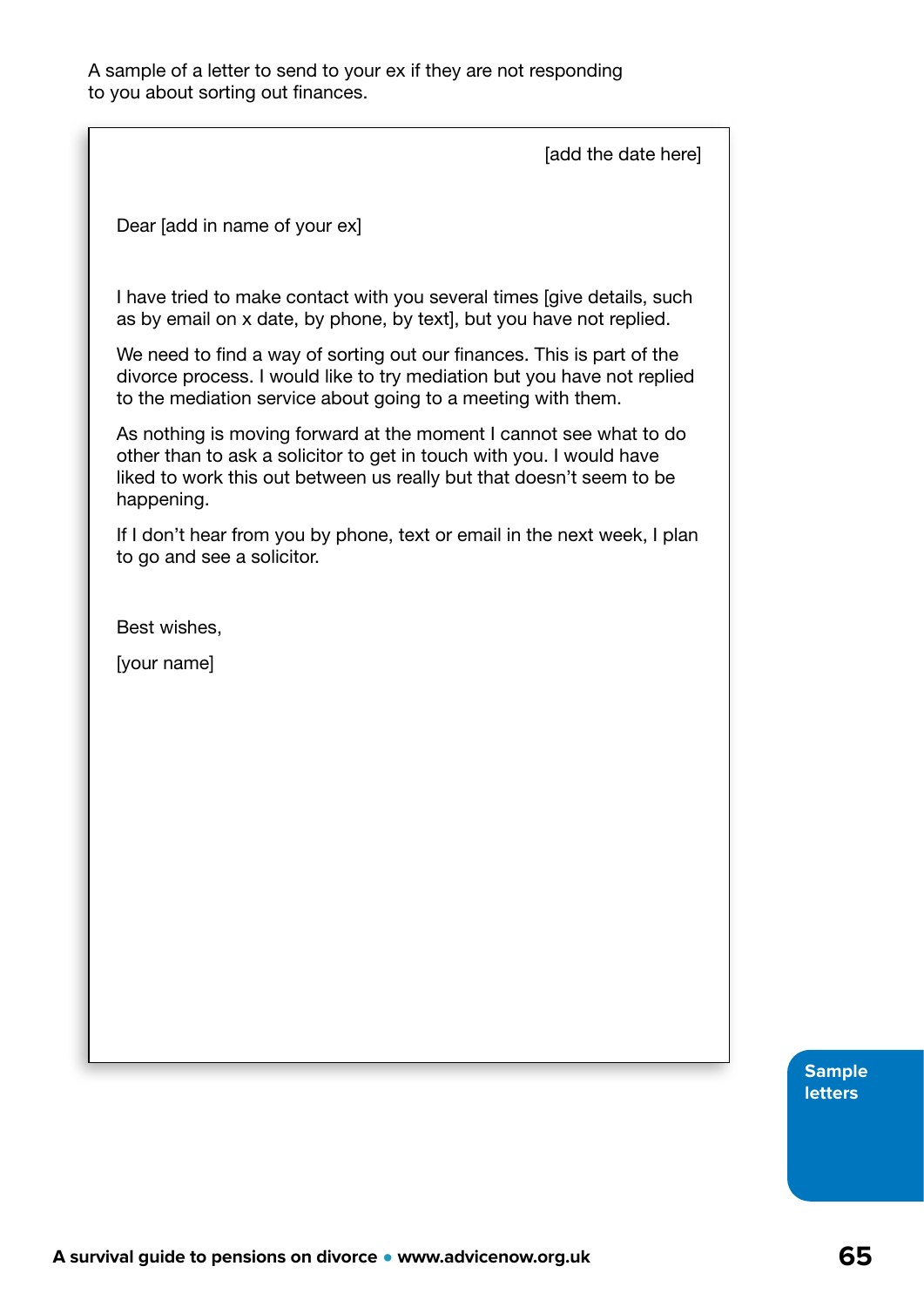![](_page_65_Figure_1.jpeg)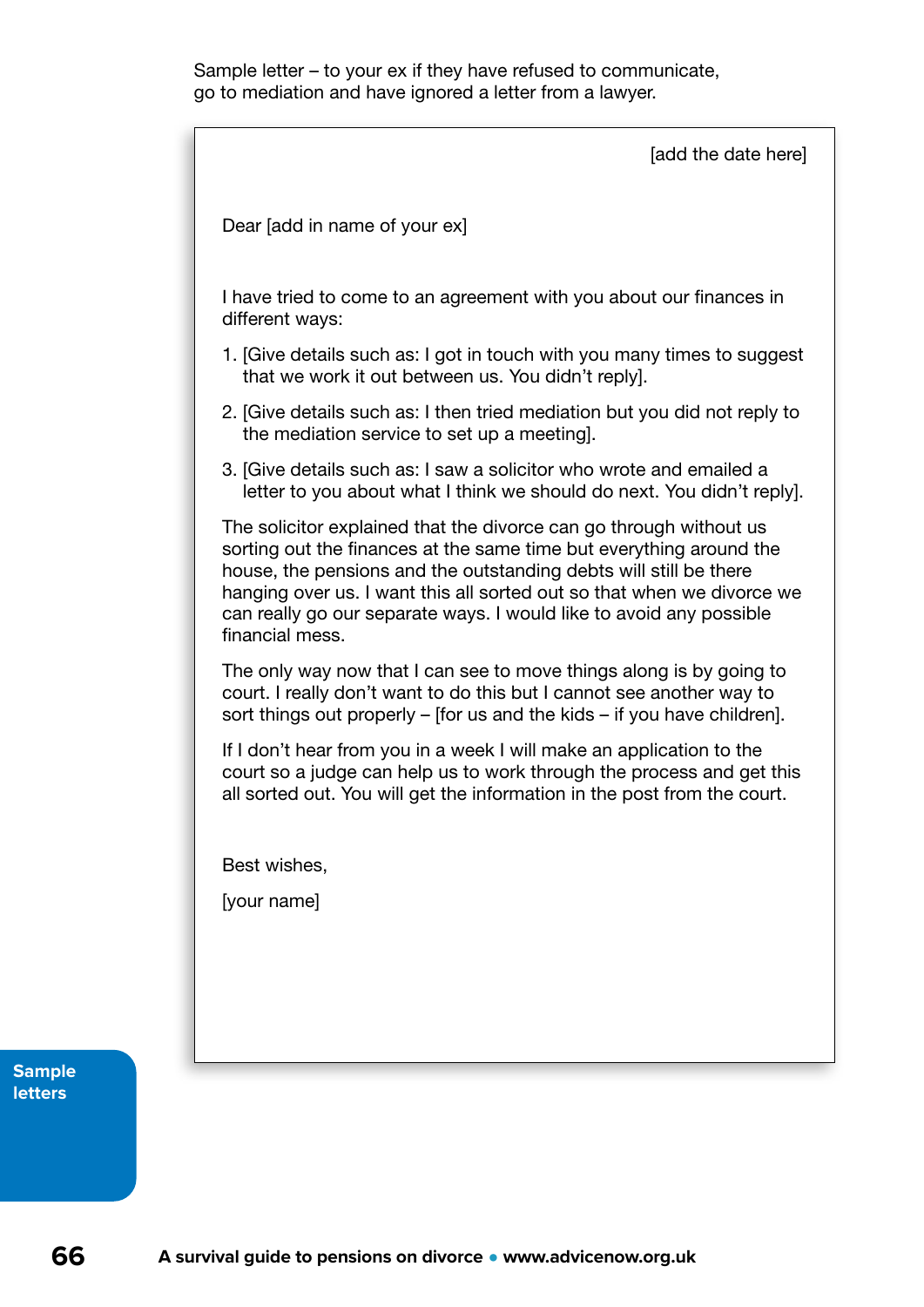### **Disclaimer**

**The information in this guide applies to the law in England and Wales only. The information in this guide is correct at the date of publication. The law is complicated and does change. We have simplified things in this guide. Please don't rely on this guide as a complete statement of the law. We recommend you try and get advice from the sources we have suggested.**

**The cases we refer to are not always real but show a typical situation. We have included them to help you think about how to deal with your own situation.**

### **Can you help us?**

We hope you found this guide helpful. Can you support this guide with a donation? To donate just go to [www.advicenow.org.uk/donate](http://www.advicenow.org.uk/donate).

We are always trying to improve our service. If you have any comments on what you like or don't like about this guide please go to [www.advicenow.org.uk/feedback](http://www.advicenow.org.uk/feedback)